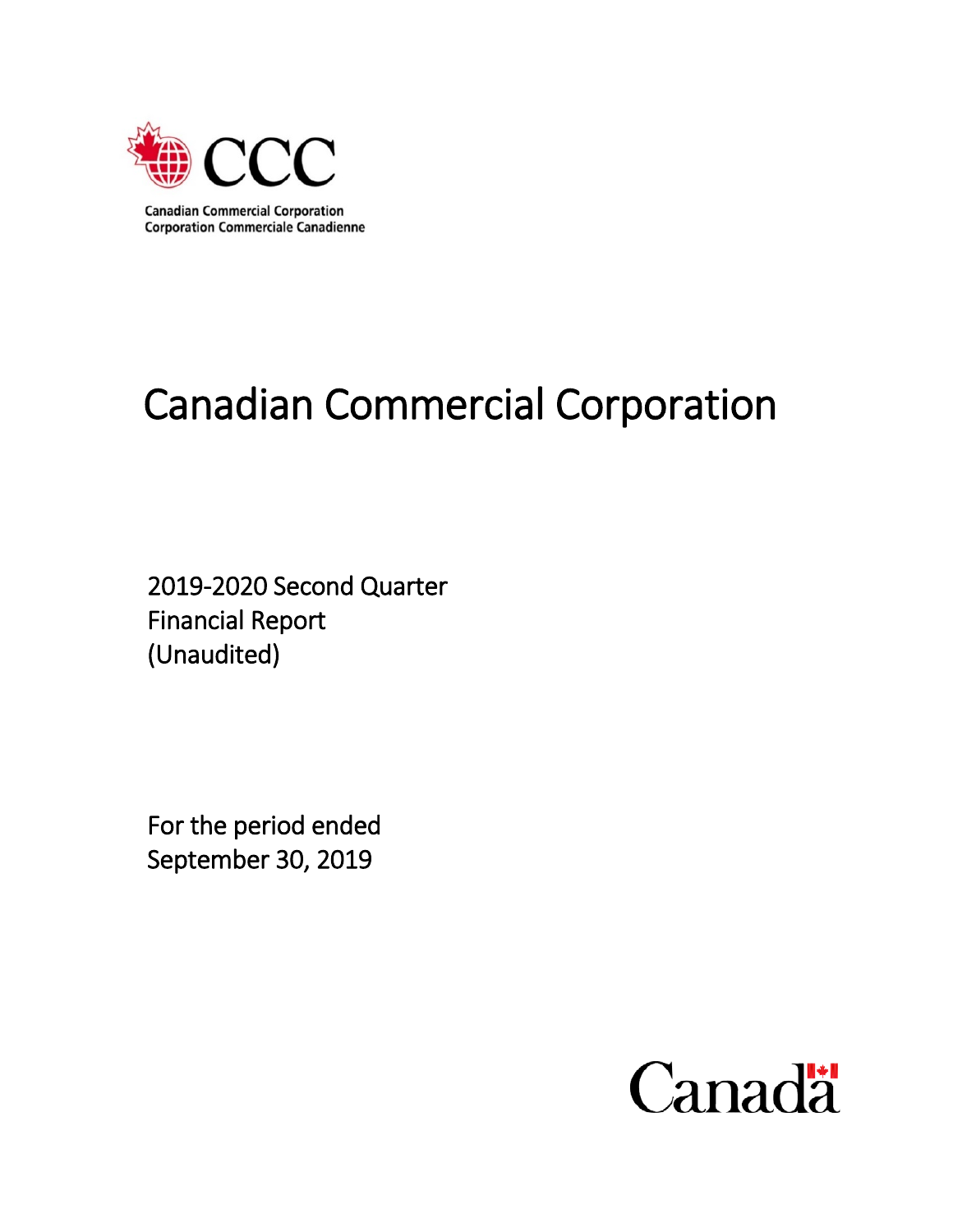# TABLE OF CONTENTS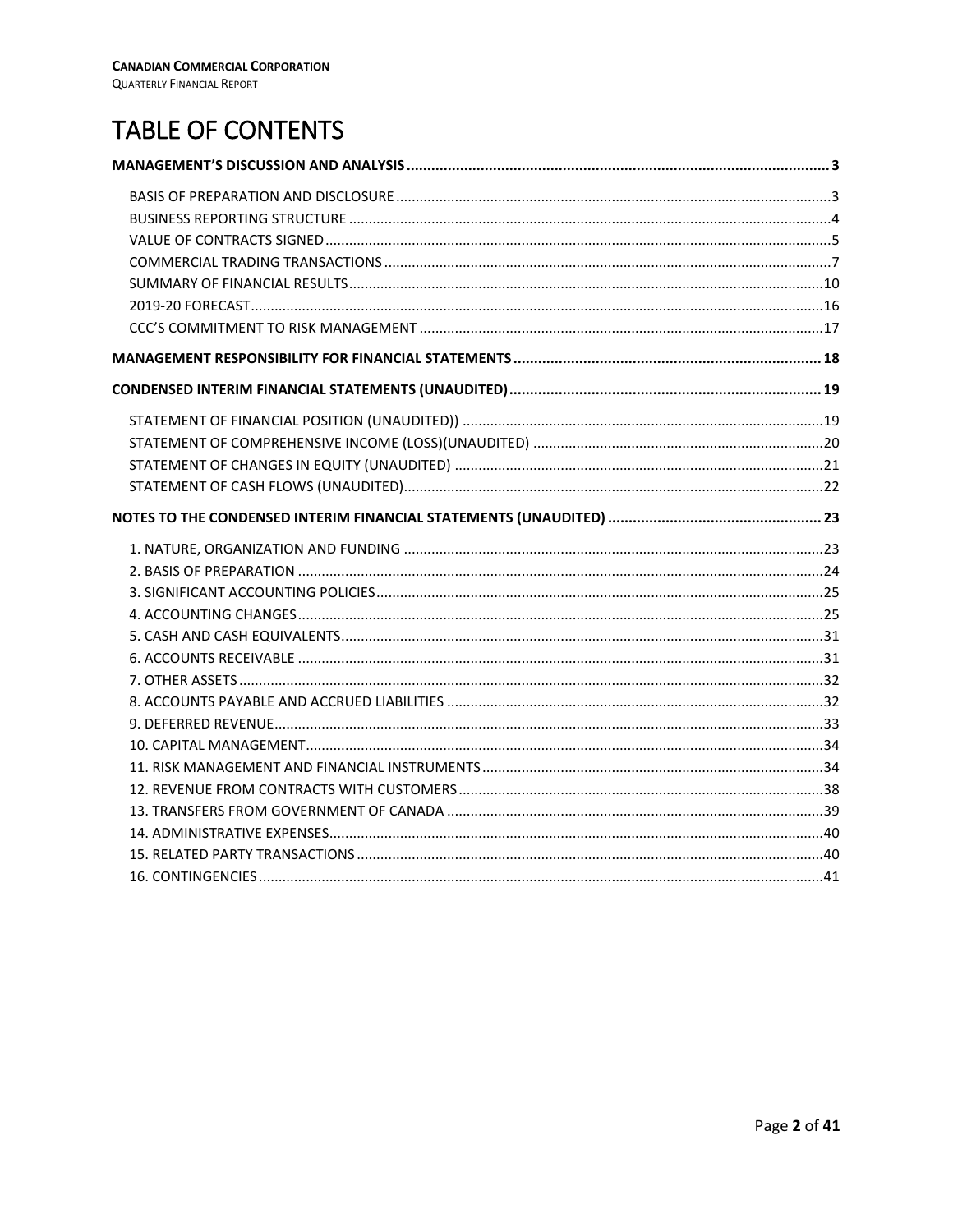# <span id="page-2-1"></span><span id="page-2-0"></span>MANAGEMENT'S DISCUSSION AND ANALYSIS

# **BASIS OF PREPARATION AND DISCLOSURE**

The following management's discussion and analysis ("MD&A") was prepared in accordance with the Treasury Board Standard on Quarterly Financial Reports for Crown Corporations and is not intended to be a full MD&A. It should be read in conjunction with the Corporation's Annual Report and the audited annual financial statements for the year ended March 31, 2019. All amounts presented are in Canadian dollars unless otherwise specified.

This document contains projections and other forward-looking statements regarding future events. Such statements require management to make assumptions that are subject to risk and uncertainty. Consequently, actual results may differ materially from expectations expressed in forward-looking statements. These risks and uncertainties are discussed in the risk section following the financial analysis.

Non-GAAP measures and relevant information, such as the value of contracts signed ("VCS") and Commercial Trading Transactions ("CTT"), are presented in the MD&A, including a description of how these items are measured.

Historically, large contracts have materially affected the financial statements of Canadian Commercial Corporation ("CCC" or "the Corporation"), causing significant variations in certain year-over-year amounts on the Statement of Financial Position and the Statement of Comprehensive Income (Loss). The most significant of these contracts is the multi-billion dollar 14-year Armoured Brigades Program ("ABP") contract. Due to the magnitude of this contract, the ABP has been presented separately in certain sections of the MD&A.

#### **Accounting Disclosures**

*International Financial Reporting Standard 15 – Revenue from contracts with customers* ("IFRS 15"), became effective on April 1, 2018 and was reflected in the Corporation's audited financial statements for the year ended March 31, 2019. While the Corporation's operations and contractual responsibilities have not changed, the adoption of IFRS 15 has materially impacted the way transactions and results are measured and reported. Therefore, the results for the comparative period September 30, 2018 have been restated to comply with IFRS 15 with details in Note 4 of the Condensed Interim Financial Statements.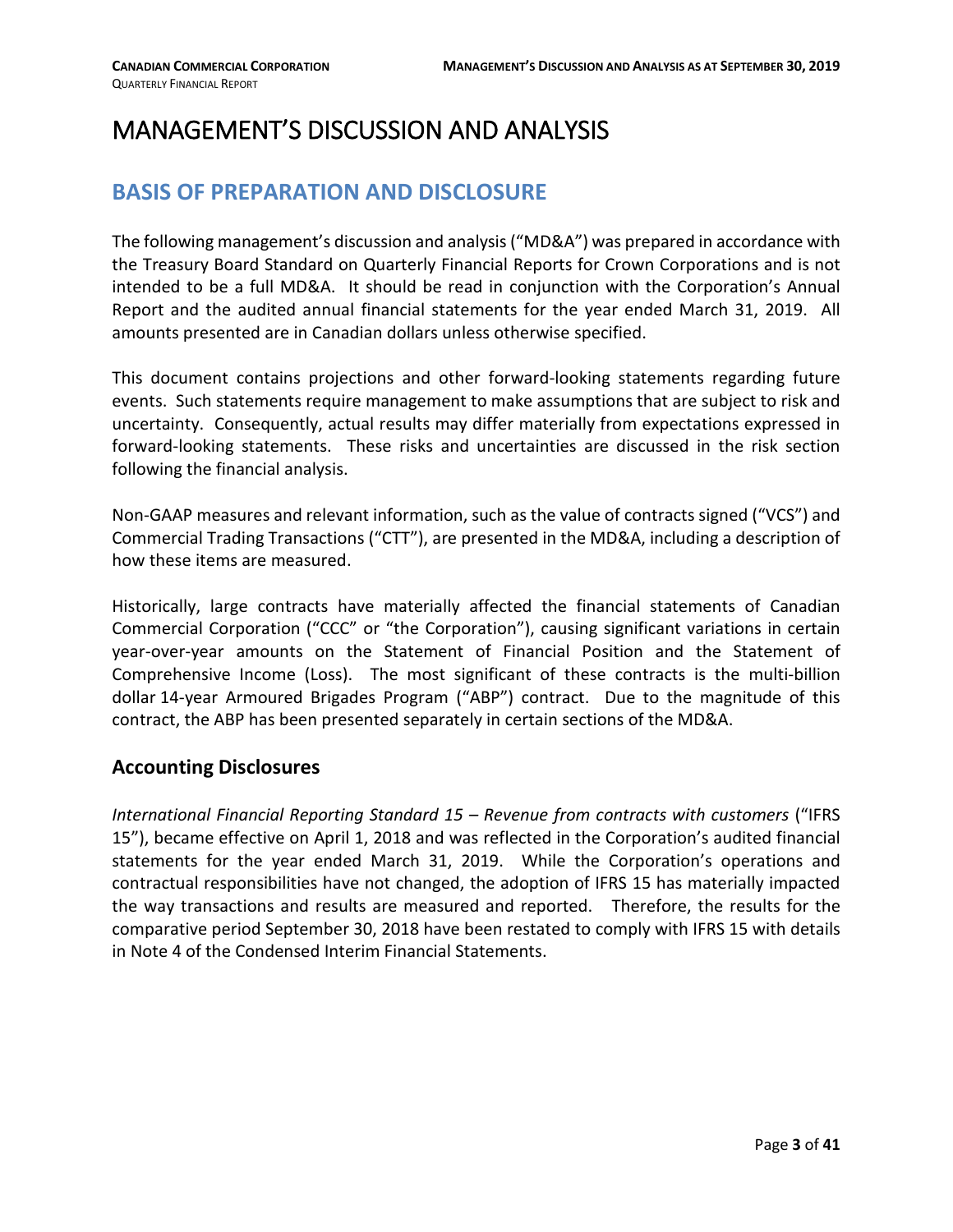# <span id="page-3-0"></span>**BUSINESS REPORTING STRUCTURE**

CCC's international contracting business supports Canadian exporters in pursuing sales to foreign government buyers in markets around the world. CCC's Canadian exporter base includes a substantial proportion of Canadian small and medium enterprises ("SMEs").

CCC classifies its business activities by five priority sectors. CCC's activities support a wide range of Canadian industrial sectors including Aerospace, Clean Technology ("Cleantech"), Construction & Infrastructure, Defence and Information and Communications Technology ("ICT"). Canadian exporters are internationally recognized as leaders in Aerospace and have specialized Cleantech expertise in areas of public utilities and transportation and water management systems. Additionally, Canadian exporters contract with CCC in the Construction and Infrastructure sector for international projects in emerging and developing markets, the Defence sector largely under the Defence Production Sharing Agreement ("DPSA") and the ICT sector which includes Lotteries generating good cause revenues used to relieve poverty and support social programs abroad.

In addition to the five priority sectors, CCC also manages contracts in Other sectors related to agriculture, Cuba and Other Government Department initiatives.

The gestation period for international contracting is long, and is directly impacted by foreign political, economic and geo-political events that have budgetary implications for sovereign governments (including elections, natural disasters, etc.). This results in a business cycle that is difficult to predict accurately, and repeat, with year-over-year contracting not being consistent. During the contracting process, CCC's involvement in a transaction provides a force-multiplier effect for Canadian exporters, as they benefit from market knowledge, risk mitigation, relationships with foreign governments, a robust responsible business conduct approach, and decades of international contracting experience that CCC brings to bear on every business pursuit.

The DPSA program is an important Public Policy program for Canada, which provides equal access for Canadian exporters and other competitorsto the U.S. Department of Defence ("DoD") market and generates hundreds of millions in exports annually from Canada. The accompanying jobs and economic benefits that flow from these exports are significant. CCC signed over \$800 million of export contracts under the DPSA in 2018-19. CCC is not compensated for its costs to provide services under the DPSA.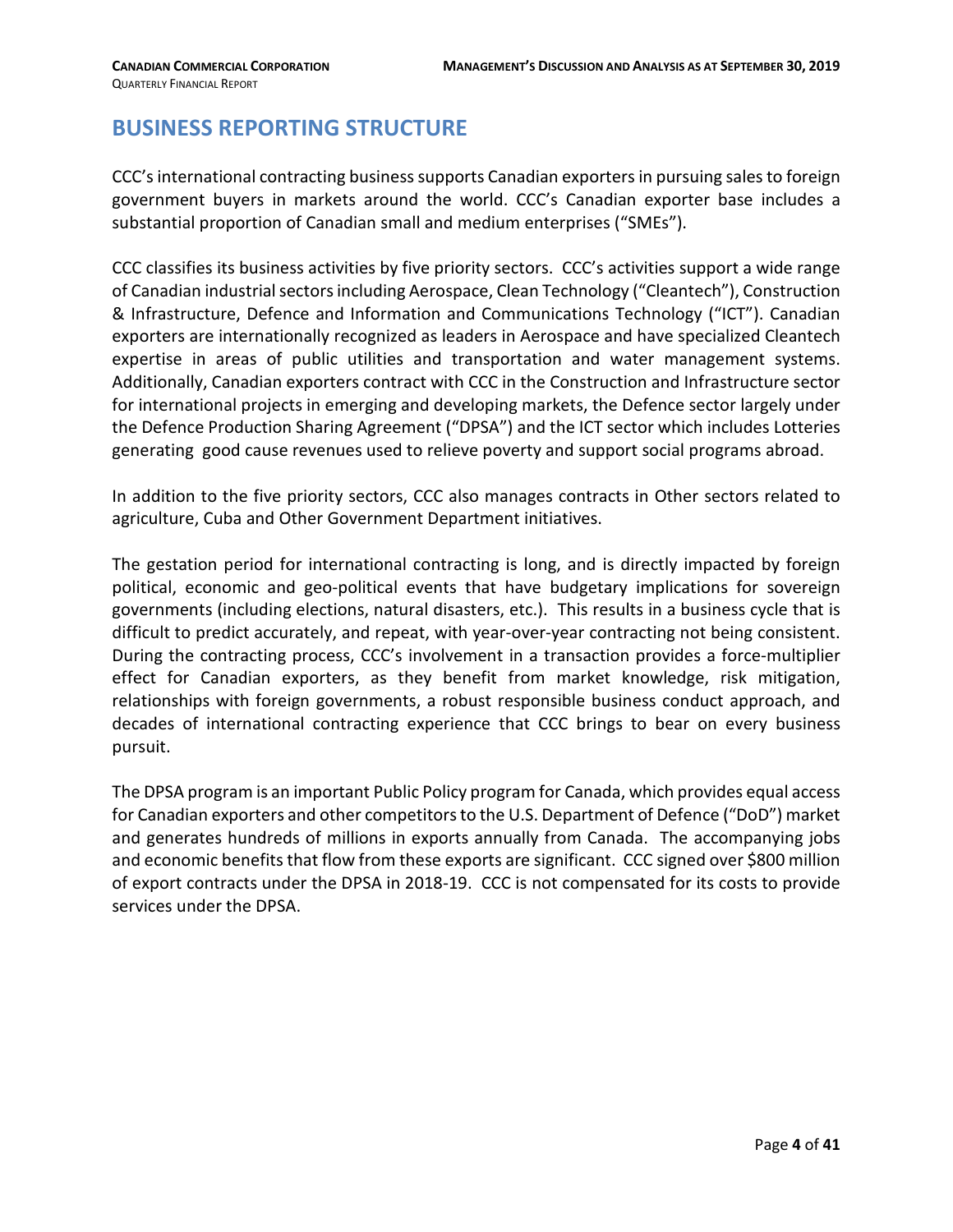# <span id="page-4-0"></span>**VALUE OF CONTRACTS SIGNED**

VCS is a non-GAAP measure used by the Corporation that represents the value of contracts and amendments signed in a given period. It measures the total value of goods or services to be delivered over the entire duration of a contract and hence, represents the full contract value when the contract is signed.

The table and graph below present the VCS by sector for the three and six months ended September 30, 2019 and 2018.

|                               |                          |         | For the three months ended September 30, |            |                          |   |         |           | For the six months ended September 30, |            |        |
|-------------------------------|--------------------------|---------|------------------------------------------|------------|--------------------------|---|---------|-----------|----------------------------------------|------------|--------|
|                               |                          |         |                                          |            |                          |   |         |           |                                        | % of Total |        |
| VCS by sector (\$000's)       | 2019                     | 2018    | \$ Change                                | % Change   | 2019                     |   | 2018    | \$ Change | % Change                               | 2019       | 2018   |
| Aerospace                     | \$<br>48,635             | 149,696 | (101, 061)                               | $(68%)$ \$ | 117,736                  | S | 191,714 | (73,978)  | (39%)                                  | 19%        | 27%    |
| Cleantech                     |                          | 419     | (419)                                    | (100%)     | $\blacksquare$           |   | 419     | (419)     | (100%)                                 | 0%         | $<1\%$ |
| Construction / Infrastructure | $\overline{\phantom{a}}$ |         |                                          | 0%         | $\overline{\phantom{0}}$ |   |         |           | 0%                                     | 0%         | 0%     |
| Defence                       | 136,873                  | 67,126  | 69,747                                   | 104%       | 198,730                  |   | 102,782 | 95,947    | 93%                                    | 33%        | 15%    |
| ICT                           | 135,464                  | 62,010  | 73,454                                   | 118%       | 191,737                  |   | 228,197 | (36, 461) | (16%)                                  | 32%        | 33%    |
| Other                         | 44,984                   | 99,429  | (54, 446)                                | (55%)      | 96,605                   |   | 174,811 | (78,206)  | (45%)                                  | 16%        | 25%    |
| Total                         | 365.956                  | 378,680 | (12, 724)                                | $3\%$      | 604.807                  |   | 697.923 | (93, 117) | (13%)                                  | 100%       | 100%   |

For the six months ending September 30<sup>th</sup>, VCS decreased by \$93.1 million or 13% compared to the prior year. The decrease was the net result of \$189.0 million in lower contracts signed across all sectors except for the Defence sector which had an increase in DPSA contracts of \$95.9 million.



The results for the six months ending September 30, 2019 in the Aerospace sector include similar amounts of VCS from international contracts and the DPSA. The results in the Defence sector are from the DPSA and the ICT sector VCS is primarily from Lottery contracts. The Other sector includes VCS related to agriculture (32%), Cuba (12%), and DPSA contracts for the supply of manufactured goods and machinery (56%).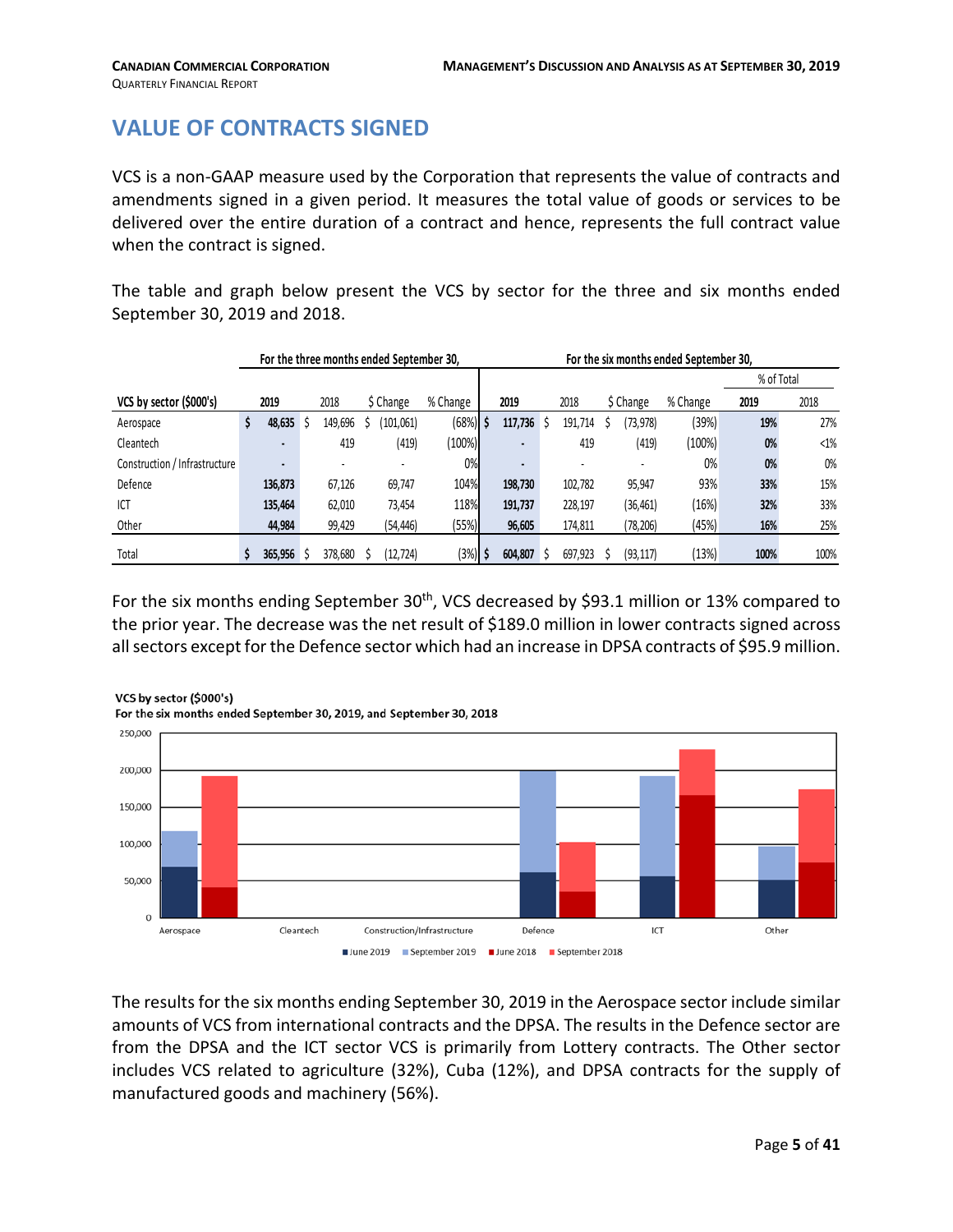$\mathbf{a}$ 

|                                |                          |                          |                          |                          | Construction /           |                          |   |                 |            |
|--------------------------------|--------------------------|--------------------------|--------------------------|--------------------------|--------------------------|--------------------------|---|-----------------|------------|
| VCS by region/sector (\$000's) | Aerospace                | Cleantech                | Defence                  | ICT                      | Infrastructure           | Other                    |   | Total           | % of Total |
| Africa                         | $\overline{\phantom{a}}$ | $\overline{\phantom{a}}$ | ۰                        | ۰                        | $\overline{\phantom{a}}$ | 56                       | s |                 | $56$ < 1%  |
| Asia                           | 577                      | -                        | ٠                        | 128                      | ٠                        | 772                      |   | $1,477 < 1\%$   |            |
| Caribbean                      | $\overline{\phantom{a}}$ | $\overline{\phantom{a}}$ | 201                      | ٠                        | ٠                        | 34,228                   |   | 34,429 6%       |            |
| Central America                |                          |                          | ۰                        | 106,652                  | ۰                        | ۰                        |   | 106,652 18%     |            |
| Europe                         | $\overline{\phantom{a}}$ | $\overline{\phantom{a}}$ | $\overline{\phantom{a}}$ | $\overline{\phantom{a}}$ | ۰                        | $\overline{\phantom{a}}$ |   | ۰               |            |
| Canada & US                    | $\overline{\phantom{a}}$ | $\overline{\phantom{a}}$ | $\overline{\phantom{a}}$ | 1,328                    | $\overline{\phantom{a}}$ | 64                       |   | $1,392$ < $1\%$ |            |
| South America & Mexico         | 14,808                   | $\overline{\phantom{a}}$ | $\overline{\phantom{a}}$ | ۰                        | $\overline{\phantom{a}}$ | 840                      |   | 15,648 3%       |            |
| US-DPSA                        | 102,350                  | $\overline{\phantom{a}}$ | 198,529                  | 83.628                   | ٠                        | 60,646                   |   | 445,153 74%     |            |
| Total                          | 117,736 \$               |                          | 198,730                  | $191,737$ \$             |                          | $96,605$ \$              |   | 604,807 100%    |            |
| % of Total                     | 19%                      | 0%                       | 33%                      | 32%                      | 0%                       | 16%                      |   | 100%            |            |

The table below presents the VCS by region and sector for the six months ended September 30, 2019.

<sup>1</sup>Asia includes the Middle East

Of the total VCS of \$604.8 million, \$445.2 million or 74% of contractssigned were under the DPSA across the Aerospace, Defence, ICT and the Other sectors. Additionally, there was \$106.7 million or 18% of VCS in the ICT sector related to Lottery and Security contracts in Nicaragua and Honduras and \$34.4 million or 6% of contracts signed in Cuba in the Other sector.

The graph below presents a comparison of changes in VCS by region for the six months ended September 30, 2019 and September 30, 2018.



### VCS by region (\$000's)

June 2019 September 2019 June 2018 September 2018

For the six months ended September 30, 2019, the most significant VCS increase compared to prior year was related to DPSA contracts of \$53.7 million with additional increases in the Caribbean and South America and Mexico regions of \$12.1 million and \$11.8 million respectively. These increases were offset by a reduction in contracts signed in Asia of \$149.8 million and Central America of \$21.8 million.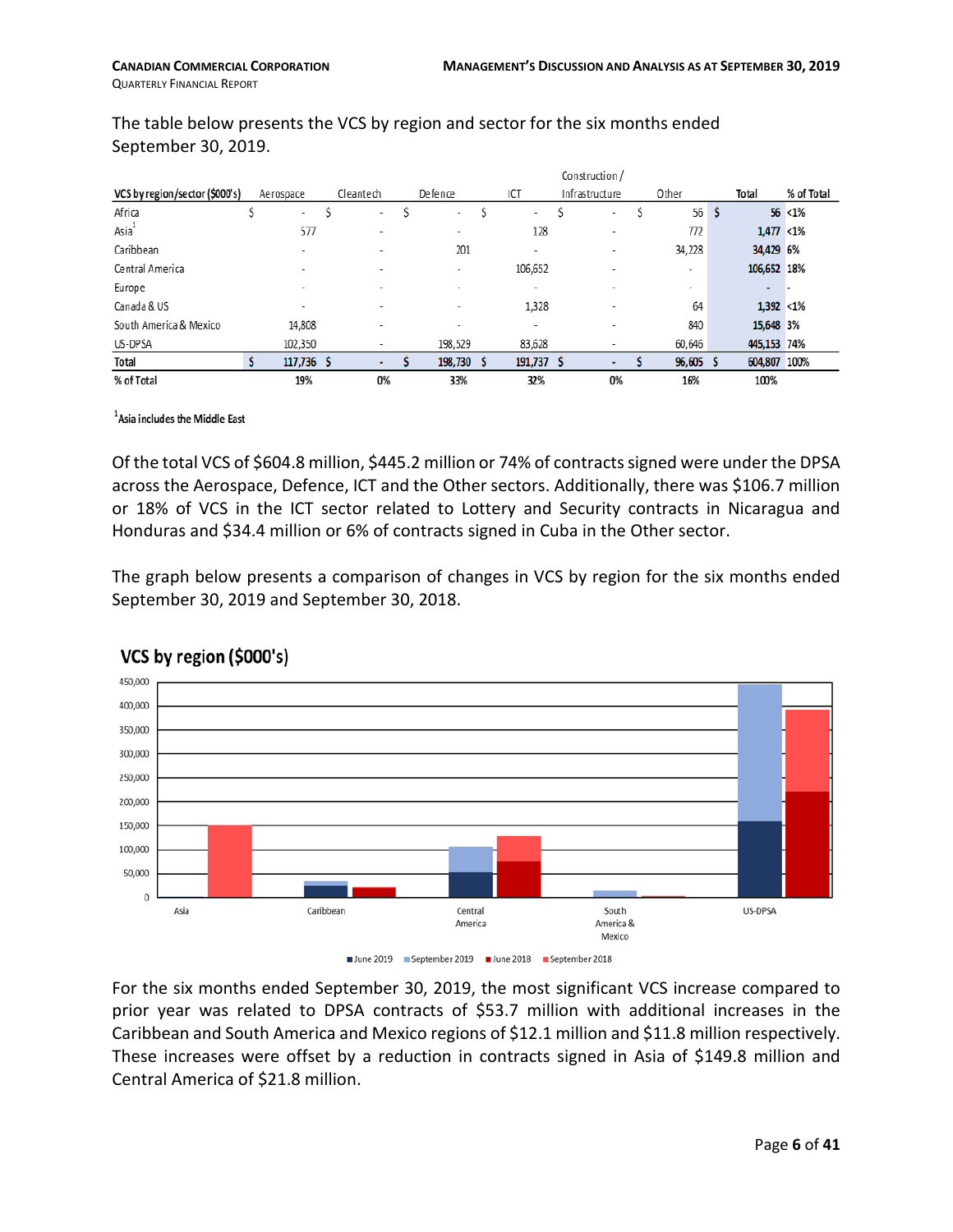#### **Contract obligations remaining as at September 30, 2019**

As prime contractor, the Corporation is contractually obligated to complete contracts with foreign buyers ensuring that the terms of the contracts are fulfilled regardless of performance by the Canadian exporter. The value of the Corporation's total contract portfolio remaining to be fulfilled as at September 30, 2019 is \$13.1 billion (March 31, 2019 - \$14.3 billion), of which approximately 89% (March 31, 2019 – 89%) relates to the ABP contract.

# <span id="page-6-0"></span>**COMMERCIAL TRADING TRANSACTIONS**

Commercial Trading Transactions ("CTT") is a non-GAAP measure used by the Corporation that represents the value of contract deliveries during the reporting period (i.e. an economic activity measure). Given CCC's agent status for reporting under International Financial Reporting Standards, CTT is not recognized as revenue. CCC continues to capture CTT data since this is a measure of CCC's impact on the Canadian economy.

The table and graph below reflect CTT by sector for the three and six months ended September 30, 2019 and 2018.

|                               |            | For the three months ended September 30. |            |            |            |                 |   |            | For the six months ended September 30. |            |        |
|-------------------------------|------------|------------------------------------------|------------|------------|------------|-----------------|---|------------|----------------------------------------|------------|--------|
|                               |            |                                          |            |            |            |                 |   |            |                                        | % of Total |        |
| CTT by sector (\$000's)       | 2019       | 2018 (Restated)                          | \$ Change  | % Change   | 2019       | 2018 (Restated) |   | \$ Change  | % Change                               | 2019       | 2018   |
| Aerospace                     | 49,958     | 85,832                                   | (35, 873)  | $(42%)$ \$ | 133,588    | 159,928         | S | (26, 341)  | (16%)                                  | 11%        | 10%    |
| Cleantech                     |            | 279                                      | (279)      | (100%)     |            | 2,126           |   | (2, 126)   | (100%)                                 | 0%         | $<1\%$ |
| Construction / Infrastructure | 49,361     | 72,438                                   | (23,077)   | (32%)      | 91,227     | 124,801         |   | (33, 574)  | (27%)                                  | 8%         | 7%     |
| Defence                       | 57,553     | 53,274                                   | 4,279      | 8%         | 116,324    | 118,728         |   | (2,404)    | (2% )                                  | 10%        | 7%     |
| ICT                           | 85,881     | 84,065                                   | 1,816      | 2%         | 172,700    | 146,649         |   | 26,051     | 18%                                    | 15%        | 9%     |
| Other                         | 67,425     | 72,361                                   | (4, 936)   | (7%)       | 144,026    | 120,960         |   | 23,066     | 19%                                    | 12%        | 7%     |
| <b>Total excluding ABP</b>    | 310,178 \$ | 368,248                                  | (58,070)   | $(16%)$ \$ | 657,865 \$ | 673,192         |   | (15, 327)  | (2% )                                  | 55%        | 40%    |
| ABP                           | 20,987     | 452,671                                  | (431, 684) | (95%)      | 530,331    | 998,382         |   | (468, 051) | (47%)                                  | 45%        | 60%    |
| <b>Total including ABP</b>    | 331,165    | 820,919                                  | (489, 754) | (60%)      | 1,188,196  | 1.671.574       |   | (483, 378) | (29%)                                  | 100%       | 100%   |

For the six months ending September 30<sup>th</sup>, CTT decreased by \$483.4 million or 29% compared to the prior year. The decrease was the net result of lower CTT from the ABP program of \$468.1 million and \$64.5 million across all sectors except for the ICT and Other sectors which resulted in a combined increase of \$49.2 million.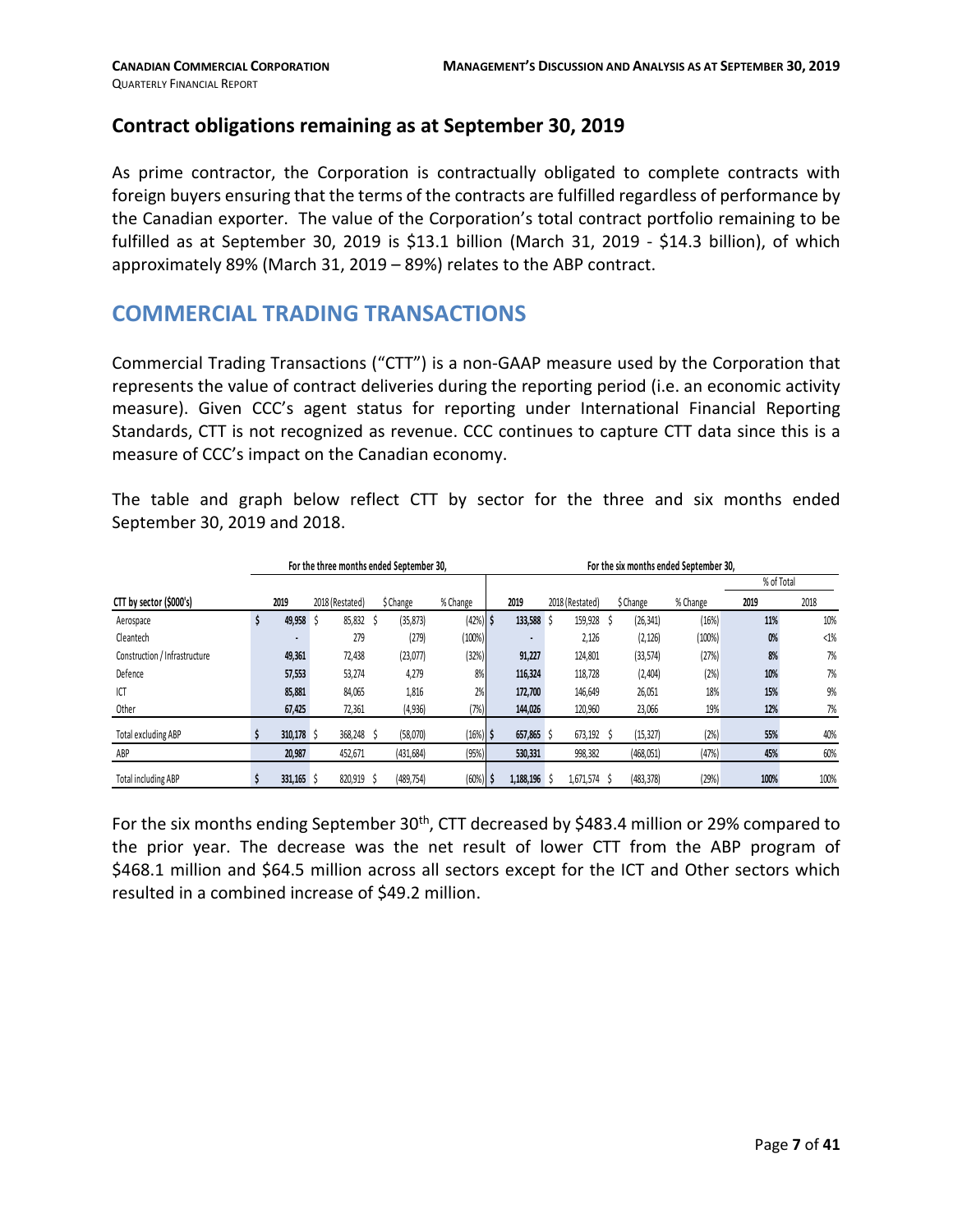QUARTERLY FINANCIAL REPORT



CTT by sector (\$000's), excluding ABP

For the six months ended September 30, 2019 and September 30, 2018

The results for the six months ending September 30, 2019 in the Aerospace sector include CTT from DPSA (66%) and international (34%) contracts. The Construction and Infrastructure sector includes CTT from international contracts and the Defence sector includes CTT from DPSA contracts. The ICT sector includes CTT from Lotteries(70%), DPSA (23%) and other (7%) contracts. The Other sector includes CTT from DPSA (62%), international (21%) and Cuba (17%) contracts.

CTT trends in a similar direction to VCS for contracts related to the DPSA, Lotteries and Cuba. This is due to the more regular and consistent year-over-year VCS results for these contracts. In contrast, given the irregular nature of international contracts, these CTT will often trend in different directions than VCS signed in the same year.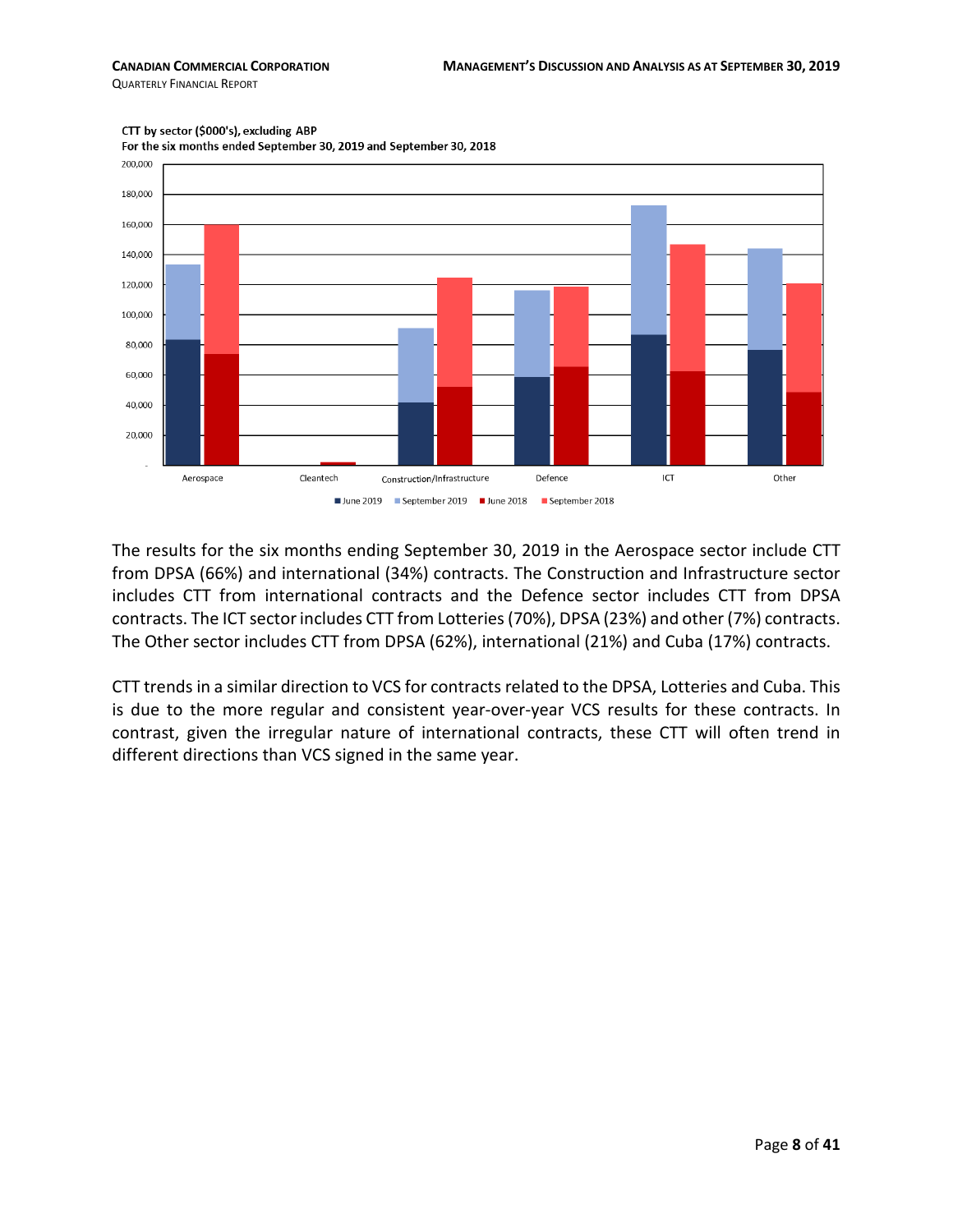|                                |                          |                          |            |                          | Construction /           |         |   |              |            |
|--------------------------------|--------------------------|--------------------------|------------|--------------------------|--------------------------|---------|---|--------------|------------|
| CTT by region/sector (\$000's) | Aerospace                | Cleantech                | Defence    | ICT                      | Infrastructure           | Other   |   | Total        | % of Total |
| Africa                         | $\overline{\phantom{a}}$ | $\overline{\phantom{a}}$ | 3,620 \$   | $\overline{\phantom{a}}$ | $9,602$ \$               | 101     | s | 13,322 2%    |            |
| $\text{Asia}^1$                | 3,964                    |                          | ٠          | 701                      | ٠                        | 12,535  |   | 17,200 3%    |            |
| Caribbean                      | ٠                        |                          | 348        |                          | 81,626                   | 43,484  |   | 125,457 19%  |            |
| Central America                | ٠                        |                          | ۰          | 115,485                  | $\overline{\phantom{a}}$ | ٠       |   | 115,485 18%  |            |
| Europe                         |                          |                          |            | ٠                        |                          | $\sim$  |   |              |            |
| Canada & US                    |                          |                          | ۰          | 1,000                    | $\overline{\phantom{a}}$ | 49      |   | $1,049$ < 1% |            |
| South America & Mexico         | 60,706                   |                          |            |                          | $\overline{\phantom{a}}$ | 282     |   | 60,988 9%    |            |
| US-DPSA                        | 68,918                   |                          | 112,354    | 55,515                   |                          | 87,575  |   | 324,361 49%  |            |
| Total                          | 133,588 \$               |                          | 116,324 \$ | 172,700                  | 91,227                   | 144,026 |   | 657,865 100% |            |
| % of Total                     | 20%                      | 0%                       | 18%        | 26%                      | 14%                      | 22%     |   | 100%         |            |

The table below presents the CTT by region and sector for the six months ended September 30, 2019, excluding ABP.

#### <sup>1</sup>Asia indudes the Middle East

Of the total CTT of \$657.9 million (excluding ABP), CTT from the DPSA was \$324.4 million or 49% across the Aerospace, Defence, ICT and the Other sector. The Aerospace sector had CTT of \$60.7 million related to the upgrade and supply of aircraft in South America. The ICT sector had \$115.5 million of CTT related to Lottery and Security contracts in Nicaragua and Honduras and the Other sector had \$43.5 million of CTT related to contracts in Cuba and \$12.5 million of CTT related to the supply of potash to Asia. Additionally, there was \$81.6 million of CTT in the Construction and Infrastructure sector in the Caribbean related to progress on the expansion and rehabilitation of the L.F. Wade International Airport in Bermuda and construction of an Oasis Class cruise ship pier in St-Kitts and Nevis and \$9.6 million in Africa related to the development of a parking complex in the Port of Tema, Ghana.

The graph below presents a comparison of the significant changes in CTT by region for the six months ended September 30, 2019 and September 30, 2018, excluding ABP.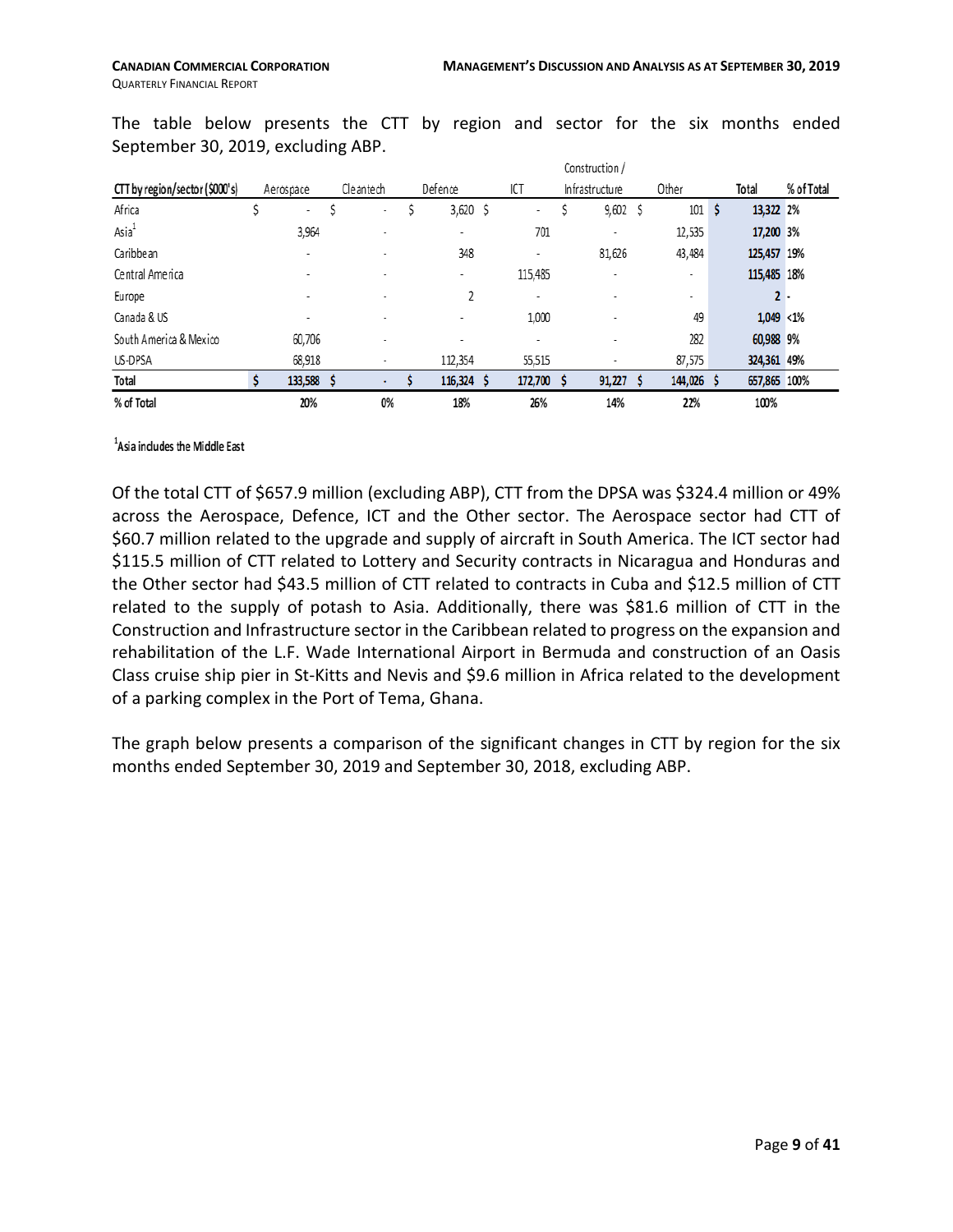QUARTERLY FINANCIAL REPORT



For the six months ended September 30, 2019, there was a total decrease in CTT of \$15.3 million, excluding the decrease of \$468.1 million from the ABP. This reduction was the net result of a combined increase of \$79.2 million from existing contacts under management in the Caribbean, Central America and South American & Mexico regions offset by a combined decrease of \$94.5 million in the other regions.

CTT by sector and region have variation when comparing year-over-year results, which is reflective of the timing of specific contract requirements and associated delivery schedules.

# <span id="page-9-0"></span>**SUMMARY OF FINANCIAL RESULTS**

A discussion of CCC's financial highlights for the period ended September 30, 2019 follows.

# **Statement of Comprehensive Income (Loss) discussion**

|                                 |       | For the three months ended September 30, |           |             |        |                 | For the six months ended September 30. |          |
|---------------------------------|-------|------------------------------------------|-----------|-------------|--------|-----------------|----------------------------------------|----------|
| Net profit (loss) (\$000's)     | 2019  | 2018 (Restated)                          | \$ Change | % Change    | 2019   | 2018 (Restated) | \$ Change                              | % Change |
| Revenues                        | 6,689 | 8.044                                    | (1, 355)  | (17%) \$    | 13,229 | 15.256          | (2,027)                                | (13%)    |
| Expenses                        | 7,013 | 6.406                                    | 607       | 9%          | 13,885 | 13.761          | 124                                    | $<1\%$   |
| Gain (loss) on foreign exchange | 65    | (79)                                     | 144       | (182%)      | (17)   | 115             | (132)                                  | (115%)   |
| Net profit (loss)               | (259) | 1,559                                    | (1, 818)  | $(117%)$ \$ | (673)  | 1,610           | (2, 283)                               | (142%)   |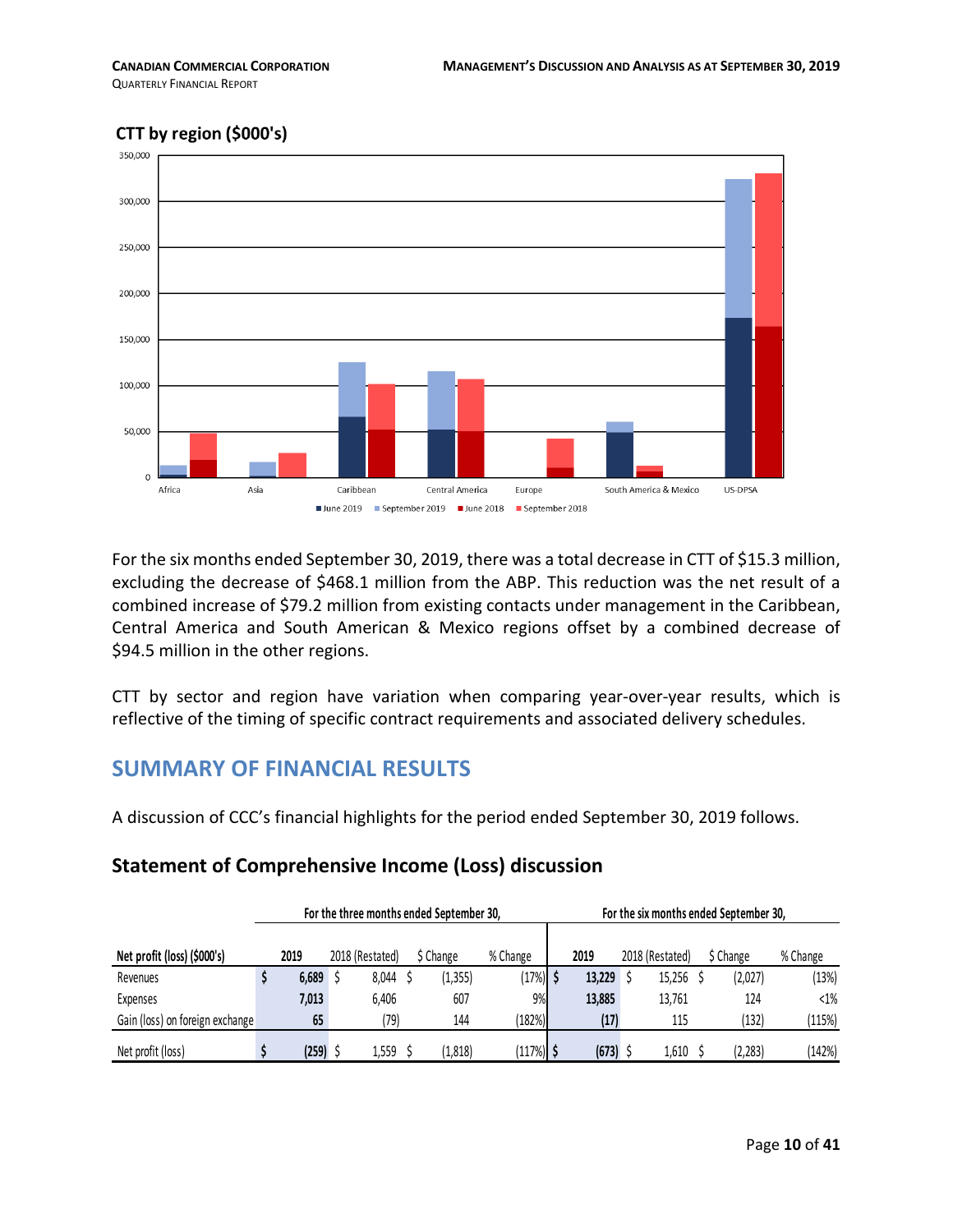For the six month period ended September 2019, the Corporation recorded a net loss of \$673 thousand, a decrease of \$2.3 million, from the prior year net gain of \$1.6 million. Thisresult was due to \$2.0 million of lower revenues, higher expenses of \$124 thousand and a loss from foreign exchange of \$132 thousand.

CCC has a natural hedge against foreign exchange gains or losses that would otherwise impact the net results of operations and comprehensive income. Unhedged foreign exchange balances are monitored and managed to negligible levels.

|                                     |      |       | For the three months ended September 30, |           |            |        |                 | For the six months ended September 30, |          |            |      |
|-------------------------------------|------|-------|------------------------------------------|-----------|------------|--------|-----------------|----------------------------------------|----------|------------|------|
|                                     |      |       |                                          |           |            |        |                 |                                        |          | % of Total |      |
| Revenues (\$000's)                  | 2019 |       | 2018 (Restated)                          | \$ Change | % Change   | 2019   | 2018 (Restated) | \$ Change                              | % Change | 2019       | 2018 |
| Fees for service                    |      | 3,838 | 7,618                                    | (3,780)   | $(50%)$ \$ | 9,920  | 13,675          | (3,755)                                | (27%)    | 75%        | 90%  |
| Transfers from government of Canada |      | 2,500 |                                          | 2,500     | 0%         | 2,500  |                 | 2,500                                  | 0%       | 19%        | 0%   |
| Other income                        |      | 115   | 253                                      | (138)     | (55%)      | 279    | 1,350           | (1,071)                                | (79%)    | 2%         | 9%   |
| Finance income, net                 |      | 236   | 173                                      | 63        | 36%        | 530    | 231             | 299                                    | 129%     | 4%         | 2%   |
| Total                               |      | 6,689 | 8,044                                    | (1, 355)  | $(17%)$ \$ | 13,229 | 15,256          | (2,027)                                | (13%)    | 100%       | 100% |

#### *Revenues*

For the six months ended September 30, 2019, total revenues of \$13.2 million were \$2.0 million or 13% lower compared to the same period last year. The period-over-period decrease is due to lower fees for service of \$3.8 million and Other income of \$1.1. These reductions were partially offset by a transfer from the Government of Canada of \$2.5 million to fund operations and an increase in Finance income of \$299 thousand.

#### *Fees for service by sector*

|                                      |    |            |                 |       | For the three months ended September 30. |             |            |     |                 |   |           | For the six months ended September 30. |            |         |
|--------------------------------------|----|------------|-----------------|-------|------------------------------------------|-------------|------------|-----|-----------------|---|-----------|----------------------------------------|------------|---------|
|                                      |    |            |                 |       |                                          |             |            |     |                 |   |           |                                        | % of Total |         |
| Fees for service by sector (\$000's) |    | 2019       | 2018 (Restated) |       | \$ Change                                | % Change    | 2019       |     | 2018 (Restated) |   | \$ Change | % Change                               | 2019       | 2018    |
| Aerospace                            | \$ | 605        | ১               | 830   | (225)                                    | $(27%)$ \$  | 978        | ∣\$ | 1,167           | S | (190)     | (16%)                                  | 10%        | 9%      |
| Cleantech                            |    |            |                 | 13    | (13)                                     | (100%)      |            |     | 101             |   | (101)     | (100%)                                 | 0%         | $< 1\%$ |
| Construction/Infrastructure          |    | 1,377      |                 | 1,777 | (400)                                    | (23%)       | 2,416      |     | 3,554           |   | (1, 139)  | (32%)                                  | 24%        | 26%     |
| Defence                              |    | 15         |                 | 26    | (11)                                     | (43%)       | 30         |     | 47              |   | (17)      | (36%)                                  | $1%$       | $< 1\%$ |
| ICT                                  |    | 474        |                 | 566   | (92)                                     | (16%)       | 715        |     | 871             |   | (156)     | (18%)                                  | 7%         | 6%      |
| Other                                |    | 1,234      |                 | 1,189 | 45                                       | 4%          | 2,388      |     | 1,942           |   | 446       | 23%                                    | 24%        | 14%     |
| Total excluding ABP                  | Ŝ. | $3,705$ \$ |                 | 4,401 | (697)                                    | (16%)       | $6,526$ \$ |     | 7,682           |   | (1, 156)  | (15%)                                  | 66%        | 56%     |
| ABP                                  |    | 134        |                 | 3,218 | (3,083)                                  | (96%)       | 3,394      |     | 5,993           |   | (2, 599)  | (43%)                                  | 34%        | 44%     |
| <b>Total including ABP</b>           |    | 3.838      |                 | 7,618 | (3,780)                                  | $(50\%)$ \$ | $9,920$ \$ |     | 13.675          | S | (3,755)   | (27%)                                  | 100%       | 100%    |

The Corporation charges fees for service on all contracts, except the DPSA. Fees are generally calculated as a percentage of the contract value. Fees are negotiated on a contract-by-contract basis, and, within an acceptable range, are generally reflective of a project's risk profile. Fees are recognized as revenue when the Corporation has completed its performance obligation pursuant to each contract, and are generally commensurate with CTT.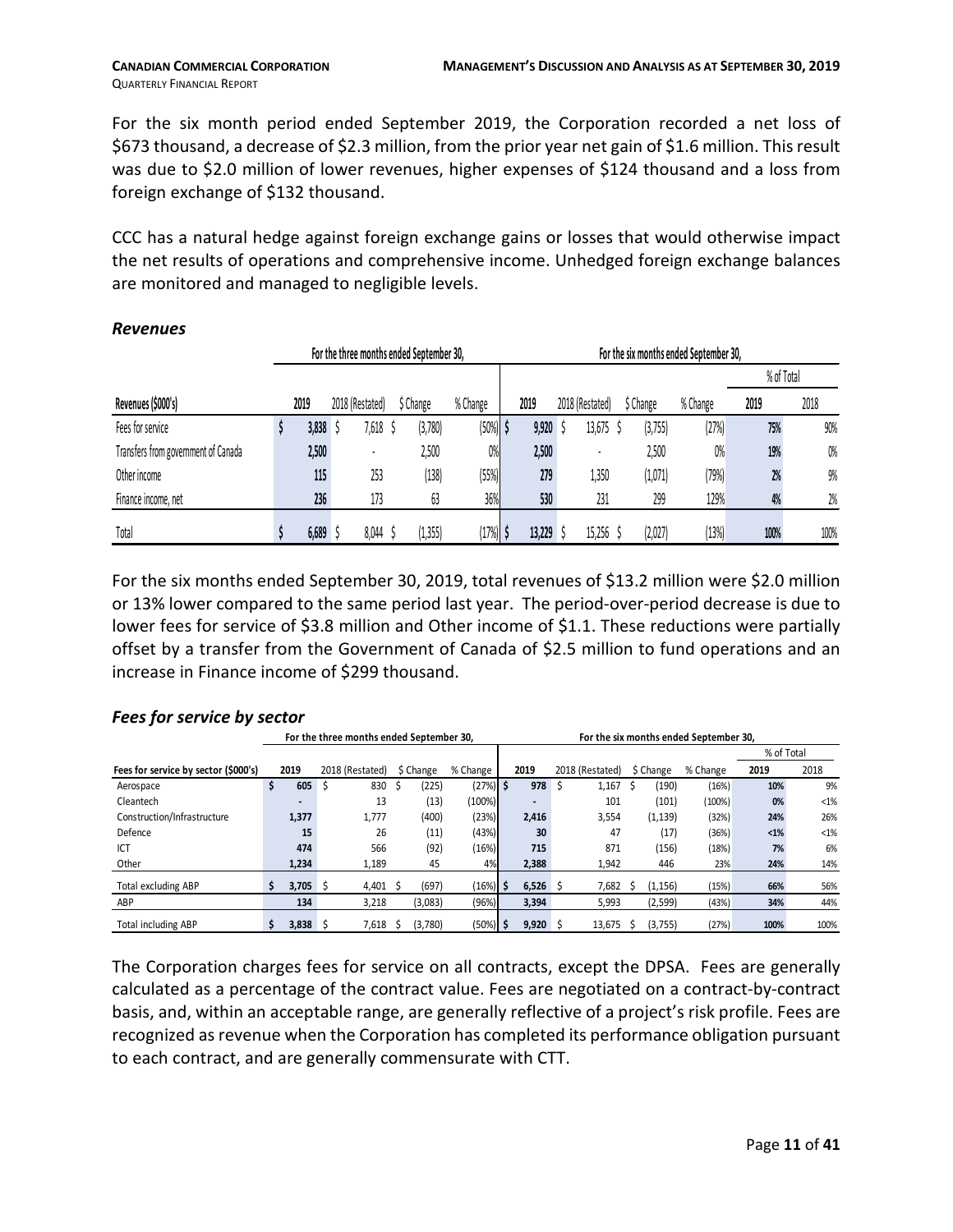For the six months ended September 30, 2019, total Fees for service of \$9.9 million were \$3.8 million or 27% lower compared to the same period last year. The period-over-period decrease was due to lower Fees for service of \$2.6 million from the ABP program and a combined decrease of \$1.6 million in all other sectors except for the Other sector which had an increase of \$446 thousand.

The table below presents the Fees for service by region and sector for the six months ended September 30, 2019, excluding ABP.

|                                             |           |                          |           |                          |                          |   |                          |    | Construction/            |                          |            |            |
|---------------------------------------------|-----------|--------------------------|-----------|--------------------------|--------------------------|---|--------------------------|----|--------------------------|--------------------------|------------|------------|
| Fees for service by region/sector (\$000's) | Aerospace |                          | Cleantech |                          | Defence                  |   | ICT                      |    | Infrastructure           | Other                    | Total      | % of Total |
| Africa                                      |           | (10) \$                  |           | $\sim$                   | $\overline{\phantom{a}}$ | S | ۰                        | S  | 346 \$                   | 10 <sub>5</sub>          | 346 5%     |            |
| Asia <sup>1</sup>                           |           | 77                       |           | $\overline{\phantom{a}}$ | $\overline{\phantom{a}}$ |   | 40                       |    | $\overline{\phantom{a}}$ | 642                      |            | 759 12%    |
| Caribbean                                   |           | $\overline{\phantom{a}}$ |           | ۰                        | $\overline{\phantom{a}}$ |   | ٠                        |    | 2,071                    | 1,195                    | 3,265 50%  |            |
| Central America                             |           | ۰                        |           |                          | $\overline{\phantom{a}}$ |   | 611                      |    | ٠                        | $\overline{\phantom{a}}$ | 611 9%     |            |
| Europe                                      |           | ۰                        |           | $\overline{\phantom{a}}$ | $\sim$                   |   | $\overline{\phantom{a}}$ |    | ۰                        | $\overline{\phantom{a}}$ |            |            |
| Canada & US                                 |           | ۰                        |           |                          | 30                       |   | 64                       |    | ۰                        | 472                      | 566 9%     |            |
| South America & Mexico                      |           | 911                      |           | $\overline{\phantom{a}}$ |                          |   | $\overline{\phantom{a}}$ |    | $\overline{\phantom{a}}$ | 69                       | 980 15%    |            |
| US-DPSA                                     |           | -                        |           | $\overline{\phantom{a}}$ | $\overline{\phantom{a}}$ |   | $\overline{\phantom{a}}$ |    | ۰                        | $\overline{\phantom{a}}$ | ۰          |            |
| Total                                       |           | 978                      |           |                          | 30                       | ь | 715                      | -S | 2,416                    | 2,388                    | 6,526 100% |            |
| % of Total                                  |           | 15%                      |           | ۰                        | <1%                      |   | 11%                      |    | 37%                      | 37%                      | 100%       |            |

<sup>1</sup>Asia indudes the Middle East

Of the total Fees for service from contracts under management of \$6.5 million (excluding ABP), \$3.3 million or 50% was in the Construction & Infrastructure and Other sector in the Caribbean. The remaining \$3.2 million is primarily from the Aerospace sector in South American & Mexico of \$911 thousand, the ICT sector in Central America of \$611 thousand, the Construction & Infrastructure in Africa of \$346 thousand and the Other sector in Asia and Canada & U.S. of \$1.1 million.

# *Expenses*

# *Administrative expenses*

|                                             |   |       |                 | For the three months ended September 30, |          |        |                 | For the six months ended September 30, |          |            |      |
|---------------------------------------------|---|-------|-----------------|------------------------------------------|----------|--------|-----------------|----------------------------------------|----------|------------|------|
|                                             |   |       |                 |                                          |          |        |                 |                                        |          | % of Total |      |
| Administrative expenses (\$000's)           |   | 2019  | 2018 (Restated) | \$ Change                                | % Change | 2019   | 2018 (Restated) | \$ Change                              | % Change | 2019       | 2018 |
| Workforce compensation and related expenses | S | 4,670 | 4,549           | 121                                      | $3\%$ \$ | 9.411  | 9,376           | 35                                     | $< 1\%$  | 68%        | 68%  |
| Contract management services                |   | 662   | 661             |                                          | $< 1\%$  | 1,323  | 1,322           |                                        | $<1\%$   | 10%        | 10%  |
| Rent and related expenses                   |   | 455   | 269             | 186                                      | 69%      | 807    | 594             | 213                                    | 36%      | 6%         | 4%   |
| Consultants                                 |   | 354   | 274             | 80                                       | 29%      | 676    | 574             | 102                                    | 18%      | 5%         | 4%   |
| Travel and hospitality                      |   | 372   | 269             | 103                                      | 38%      | 631    | 752             | (121)                                  | (16%)    | 5%         | 5%   |
| Software, hardware and support              |   | 186   | 65              | 121                                      | 186%     | 527    | 462             | 65                                     | 14%      | 4%         | 3%   |
| Depreciation                                |   | 101   | 113             | (12)                                     | (11%)    | 203    | 226             | (23)                                   | (10%)    | 1%         | 2%   |
| Communications                              |   | 136   | 90              | 46                                       | 51%      | 178    | 223             | (45)                                   | (20%)    | 1%         | 2%   |
| Other expenses                              |   | 77    | 116             | (39)                                     | (34%)    | 129    | 232             | (103)                                  | (44% )   | <1%        | 2%   |
| Total                                       |   | 7,013 | 6,406           | 607                                      | 9%       | 13,885 | 13,761          | 124                                    | $< 1\%$  | 100%       | 100% |

For the six months ended September 30, 2019, administrative expenses of \$13.9 million were \$124 thousand or less than 1% higher compared to the prior year.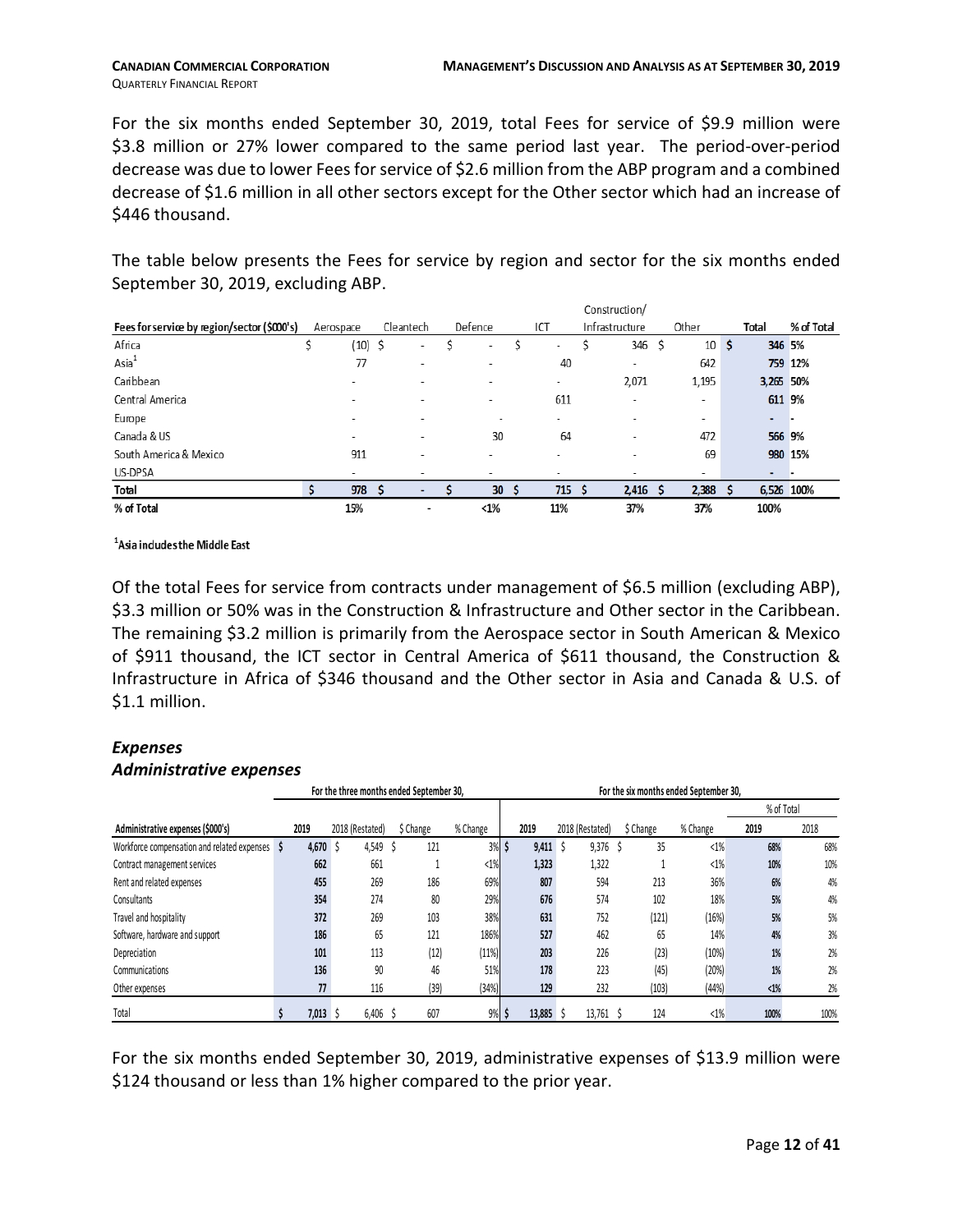The timing of administrative expenses may vary quarterly compared to prior years as CCC continuously assesses staff levels to achieve cost efficiencies where possible. It does this by reviewing and improving its alignment between the Corporation's resources and operational activities. Budgets are set with assumptions regarding capacity required to deliver the Corporation's forecasted contract activities. Budgets are managed with a view to controlling expenditures relative to revenues earned throughout the year. CCC continues to strengthen its culture of continuous improvement, implementing process changes to improve efficiencies and allow resources to be redistributed, resulting in an increase of overall capacity.

#### *Contract remediation expenses*

Contract remediation expenses are recorded as actual amounts are incurred or can be reasonably estimated. For the three and six months ended September 30, 2019 and September 30, 2018 no contract remediation expenses were incurred. This result is a reflection of the Corporation's robust contract management and Enterprise Risk Management ("ERM") practices.

#### **Statement of Financial Position discussion**

Assets and liabilities include amounts received from a foreign buyer that have not yet been transferred to the Canadian exporter, or where the Corporation has made payments to Canadian exporters before collecting from foreign buyers.

Statement of Financial Position items such as Cash and cash equivalents, Accounts receivable and Accounts payable represent amounts at a specific point in time. These balances can fluctuate widely on a daily basis and at times, tens of millions of dollars can be received one day and paid the next or vice versa.

It is notable that although the financial results are presented on an agent basis, CCC remains the primary obligor on its contracts with foreign buyers, and remains liable for contractual performance. As the prime contractor, the Corporation is contractually obligated to complete contracts with foreign buyers ensuring that the terms of the contract are fulfilled regardless of performance by the Canadian exporter.

| Assets                    |                    |         |                 |           |          |                    |                |
|---------------------------|--------------------|---------|-----------------|-----------|----------|--------------------|----------------|
| Assets (\$000's)          |                    |         |                 |           |          | % of Total         |                |
| As at                     | September 30, 2019 |         | March 31, 2019  | \$ Change | % Change | September 30, 2019 | March 31, 2019 |
| Cash and cash equivalents |                    | 71,159  | 58,481 \$<br>∣S | 12,678    | 22%      | 71%                | 66%            |
| Accounts receivable       |                    | 25,576  | 27,603          | (2,027)   | (7%)     | 26%                | 31%            |
| Other assets              |                    | 1,000   | 403             | 597       | 148%     | $<1\%$             | $<1\%$         |
| Property and equipment    |                    | 2,461   | 2,645           | (184)     | (7%)     | 2%                 | 3%             |
| Total assets              |                    | 100,196 | 89,132          | 11.064    | 12%      | 100%               | 100%           |

As at September 30, 2019, total assets of \$100.2 million increased by \$11.1 million or 12% from the March 31, 2019 year end. This is primarily driven by an increase in cash and cash equivalents of \$12.7 million, partially offset by a decrease in accounts receivable of \$2.0 million.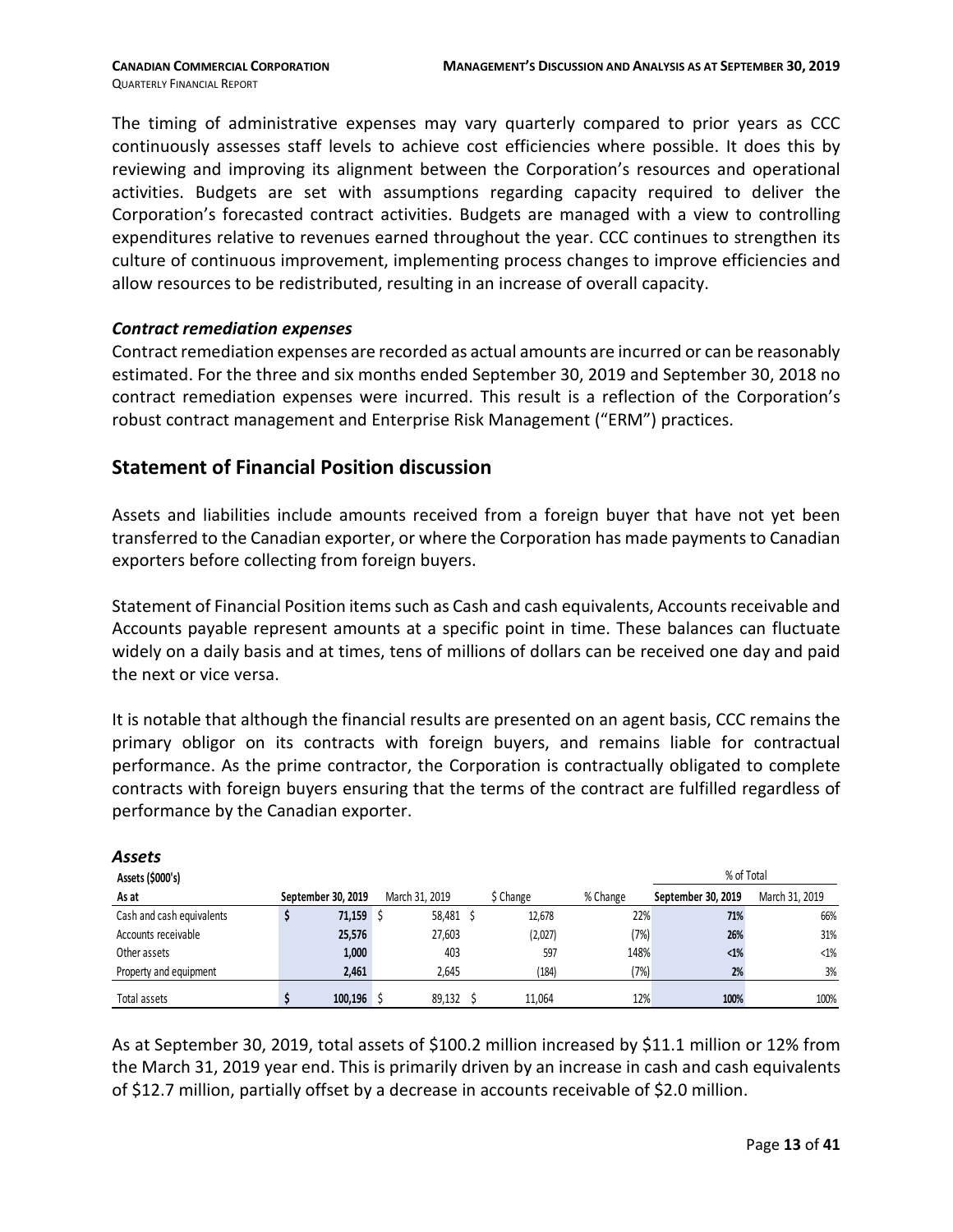*Liabilities* 

Accounts receivable include uncollected fees for service and amounts due from foreign buyers that have already been paid to Canadian exporters under the Accounts payable early payment discounting program.

| Liabilities (\$000's)                    |                    |                |           |          | % of Total         |                |
|------------------------------------------|--------------------|----------------|-----------|----------|--------------------|----------------|
| As at                                    | September 30, 2019 | March 31, 2019 | \$ Change | % Change | September 30, 2019 | March 31, 2019 |
| Accounts payable and accrued liabilities | $28,610$ \$<br>S   | 35,456         | (6, 846)  | (19%)    | 36%                | 52%            |
| Holdbacks and deferred revenue           | 11,526             | 7,228          | 4,298     | 59%      | 14%                | 11%            |
| Advances                                 | 34,486             | 20.076         | 14.410    | 72%      | 43%                | 30%            |
| Employee benefits                        | 1,674              | 1,667          |           | $< 1\%$  | 2%                 | 2%             |
| Deferred lease incentives                | 3,224              | 3,356          | (132)     | (4%)     | 4%                 | 5%             |
| <b>Total liabilities</b>                 | 79,520 \$          | 67,783         | 11.737    | 17%      | 100%               | 100%           |

As at September 30, 2019, total liabilities of \$79.5 million increased by \$11.7 million or 17% from the March 31, 2019 year end. This is primarily driven by an increase in Holdbacks and deferred revenue of \$4.2 million and advances of \$14.4 million, partially offset by a decrease in Accounts payable and accrued liabilities of \$6.8 million.

The similar increases in both total assets and liabilities reflects the nature of the contracts under management and the effect on balances due to the timing of receipts and payments.

# **Statement of Cash Flows discussion**

|                                      |      |                     |                      | For the three months ended September 30, |                    | For the six months ended September 30, |            |                               |            |      |
|--------------------------------------|------|---------------------|----------------------|------------------------------------------|--------------------|----------------------------------------|------------|-------------------------------|------------|------|
|                                      |      |                     |                      |                                          |                    |                                        |            |                               | % of Total |      |
|                                      |      | 2018                |                      |                                          |                    | 2018                                   |            |                               |            |      |
| Cash flows (\$000's)                 | 2019 |                     | (Restated) \$ Change | % Change                                 | 2019               |                                        |            | (Restated) \$ Change % Change | 2019       | 2018 |
| Operating activities                 |      | $$23,710 \$39,178$  | \$(15, 468)          |                                          | $(39\%)$ \$ 12,762 | \$19,674                               | \$ (6,912) | (35%)                         | 101%       | 101% |
| Investing activities                 | (19) |                     | (19)                 | 0%                                       | (19)               |                                        | (19)       | $0\%$                         | (0%)       | 0%   |
| Effect of exchange rate changes      |      |                     |                      |                                          |                    |                                        |            |                               |            |      |
| on cash and cash equivalents         | 57   | 758                 | (701)                | (92%)                                    | (65)               | (216)                                  | 151        | (70%)                         | (1%)       | (1%) |
| Changes in cash and cash equivalents |      | $$23.748 \& 39.936$ | \$(16.188)           |                                          |                    | $(41\%)$ \$ 12,678 \$ 19,458           | \$ (6,780) | (35%)                         | 100%       | 100% |

For the six months ended September 30, 2019, there was a net decrease in Cash and cash equivalents of \$6.8 million or 35% compared to prior year results. The net decrease compared to prior year was mostly due to normal operating activities and the effect of fluctuations in exchange rates.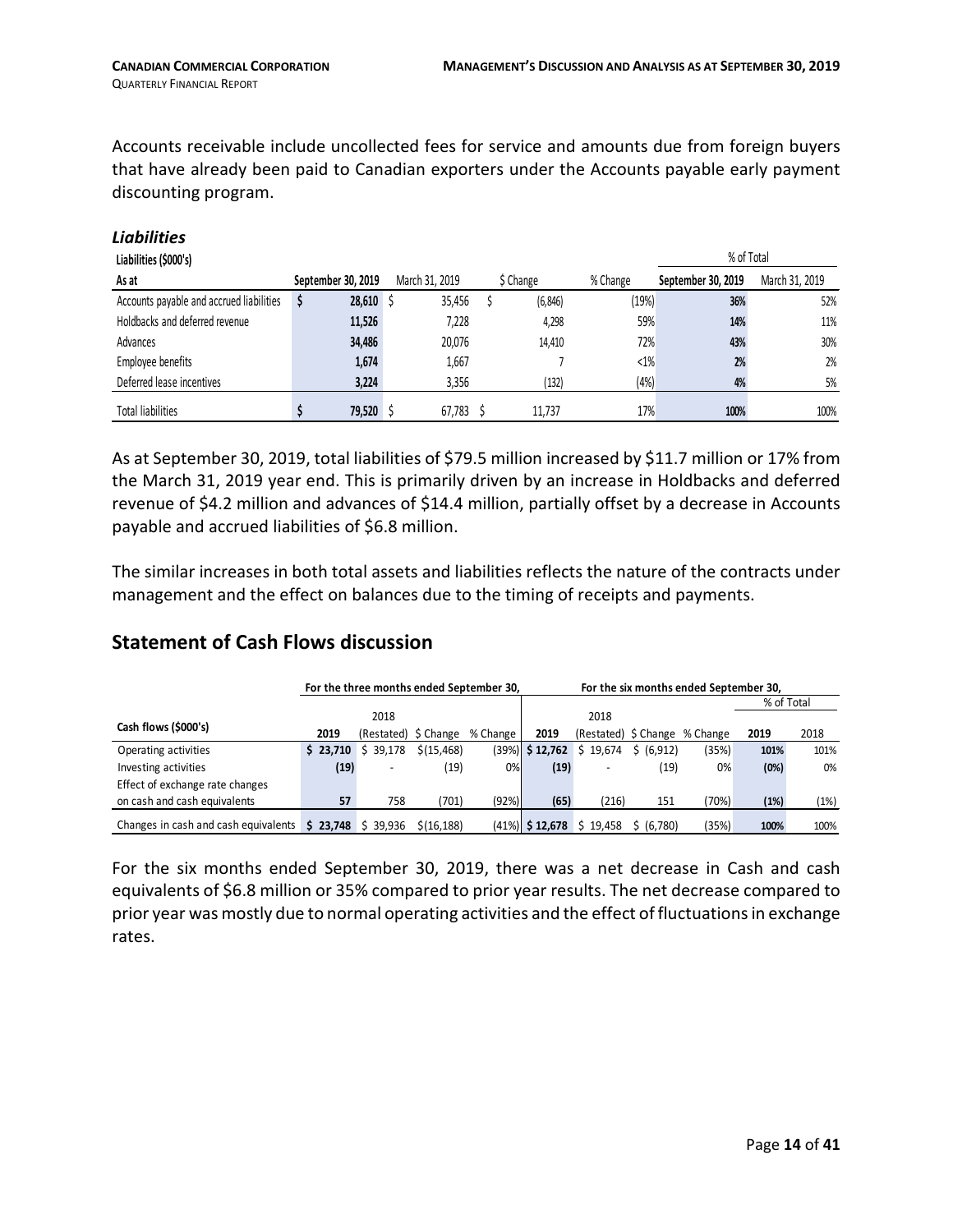Cash and cash equivalents represent a momentary view at a specific point in time. The Corporation's cash balances fluctuate widely on a daily basis as, at times, tens of millions of dollars can be received one day and paid the next or vice versa. It is notable that although cash flows reported reflect reporting as an agent, CCC also receives significant amounts from foreign buyers for payment to Canadian exporters as contractual performance obligations are fulfilled.

On contracts outside of the DPSA program, the Corporation generally pays its Canadian exporters within five business days after CCC receives payment from the foreign buyer (i.e. pay when paid). Under the DPSA program, the Corporation generally pays its Canadian exporters within thirty days of receipt of an invoice. The Corporation may use its own funds to pay Canadian exporters on or before the 30<sup>th</sup> day in instances where payment has not yet been received from the DPSA buyer. Depending on the timing differences between receipt and payment, these transactions can span across reporting periods and can cause variations in cash flows from one period to the next, with receivables being paid to the Corporation at the end of one period and payments being made to the Canadian exporter early in the next.

# **Comparison of financial results to budget in the Corporate Plan**

The 2019-20 to 2023-24 Corporate Plan has been approved by the Corporation's Board of Directors but has not yet been approved by the Government of Canada.

The financial results for the six month period ended September 30, 2019 are compared to the budget contained in the CCC 2019-20 to 2023-24 Corporate Plan.

| Net loss (\$000's)                          |                  |               |           |          |          |
|---------------------------------------------|------------------|---------------|-----------|----------|----------|
| For the six months ended September 30, 2019 | Actual           | <b>Budget</b> | \$ Change |          | % Change |
| <b>Revenues</b>                             |                  |               |           |          |          |
| Fees for service                            | \$<br>9,920      | \$<br>14,265  | - S       | (4, 345) | (30%)    |
| Transfers from Government of Canada         | 2,500            |               |           | 2,500    |          |
| Other income                                | 279              | 250           |           | 29       | 12%      |
| Finance income, net                         | 530              | 309           |           | 221      | 72%      |
|                                             | \$<br>13,229     | \$<br>14,824  | \$        | (1, 595) | (11%)    |
|                                             |                  |               |           |          |          |
| <b>Administrative expenses</b>              | 13,885           | 15,291        |           | 1,406    | 9%       |
|                                             | (656)            | (467)         |           | (189)    | 40%      |
| Loss on foreign exchange                    | (17)             |               |           | (17)     |          |
| <b>Net loss</b>                             | \$<br>$(673)$ \$ | $(467)$ \$    |           | (206)    | 44%      |

For the six months ended September 30, the Corporation recorded a net loss of \$673 thousand, which was an increase of \$206 thousand over the Corporate Plan budget loss of \$467 thousand. The net result was due to an unfavourable variance related to Fees for service of \$4.3 million and favorable variances from Transfers from the Government of Canada of \$2.5 million, finance and other income of \$250 thousand and administrative expenses of \$1.4 million.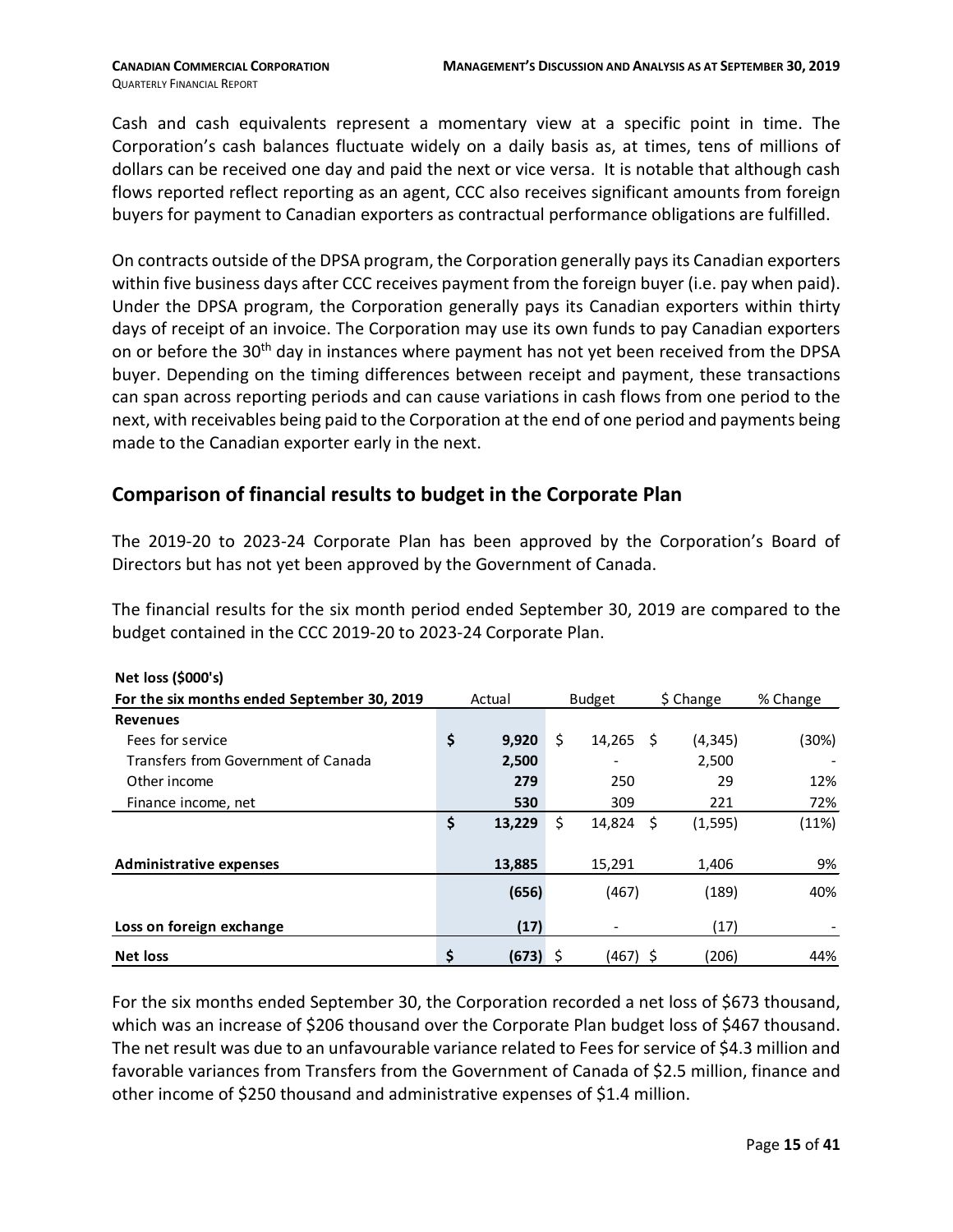The unfavourable variance related to Fees for service of \$4.3 million compared to budget is mostly due to lower than anticipated billing activity related to the ABP and lower levels of fees recorded from international contracts as several contract pursuits have been delayed, a consistent challenge with predicting government-to-government contract activity.

The favourable variance related to Finance income, net of \$221 thousand compared to budget was due to higher investment rates and an increase in amounts available for investment.

The favourable variance of \$1.4 million in administrative expenses is due to: (1) lower workforce compensation expenses (\$707 thousand), stemming from vacancies related to retirements and attrition; (2) lower than planned level of travel and hospitality (\$328 thousand) through the first six months of the fiscal year; and (3) several other expenditures (\$371 thousand). Expense budgets are set based on capacity requirement assumptions related to the Corporation's forecasted contract activity. Expenditures are managed in a prudent manner and are controlled to the extent possible relative to revenues earned throughout the year.

# <span id="page-15-0"></span>**2019-20 FORECAST**

In 2019-20, net revenues are forecasted to be lower than 2018-19. This is primarily due to the lower level of fee generating contracts signed in 2018-19 and delays in contract signing that are persisting in 2019-20. In addition, large infrastructure contracts currently in the delivery stage are winding down as they near completion, resulting in lower levels of CTT and Fees for service.

In 2019-20, administrative expenses are forecasted to increase in relation to 2018-19, largely due to:

- Increased workforce compensation and related expenses in accordance with CCC's collective bargaining agreement;
- Incremental resources in support of the 2019-20 Corporate Plan initiatives; and
- <span id="page-15-1"></span>• Investments in organizational development and systems to drive diversification results.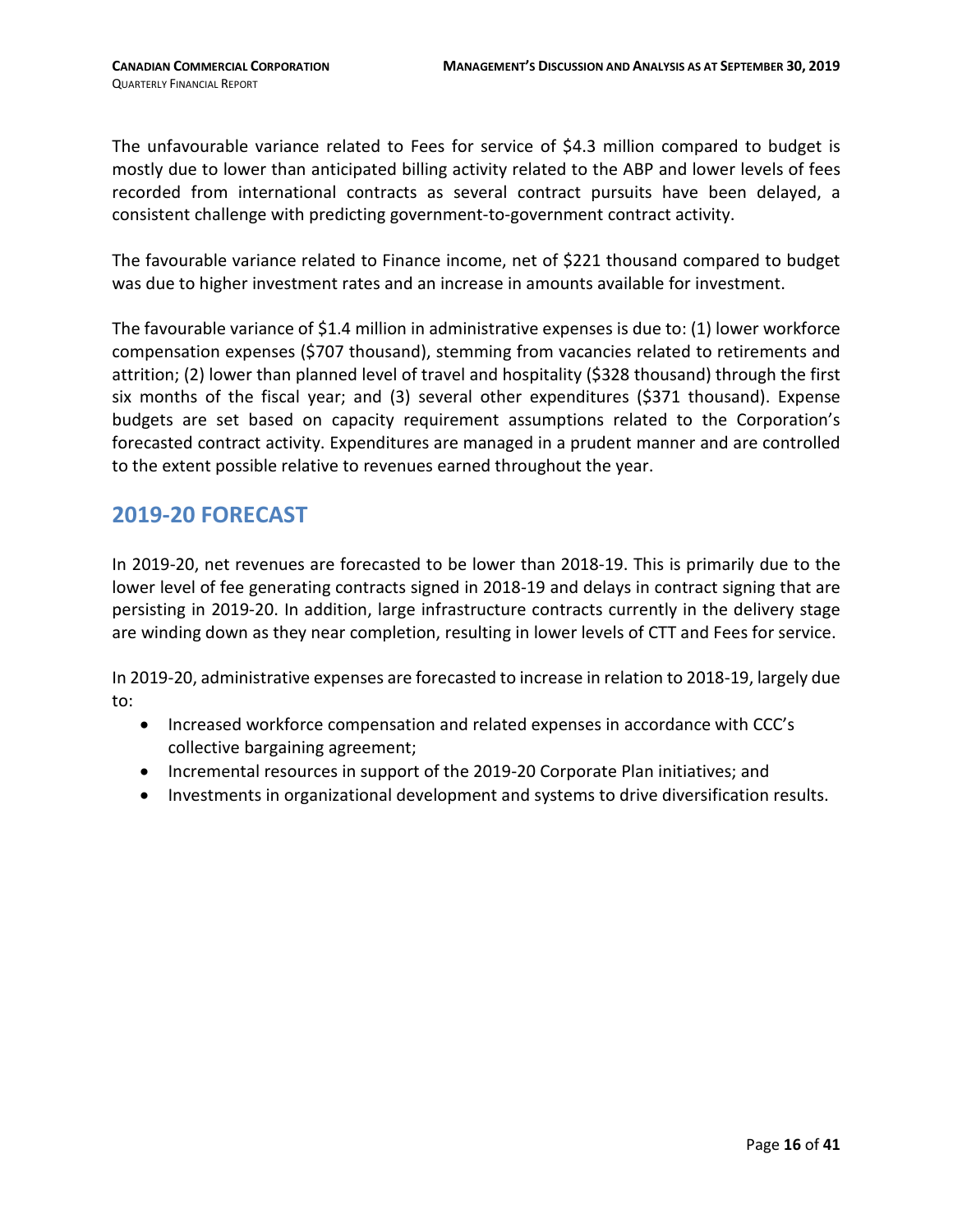# **CCC'S COMMITMENT TO RISK MANAGEMENT**

CCC manages strategic, operational and transactional risks as it undertakes to fulfill its mandate of promoting and facilitating international trade on behalf of Canadian exporters. The strategy for managing these risks is discussed in detail in the Corporation's 2018-19 Annual Report and 2017-18 Corporate Plan Summary.

Management continues to align its responsible business conduct framework with that of the Government of Canada. Collaboration with other Government stakeholders ensures that a consistent approach and decision-making process is in place when assessing Canadian exporters on issues related to bribery and corruption as well as buyer human rights records.

Cyber risk is an ongoing threat, as cyber-attacks appear to be the new reality. Numerous improvements to CCC's information systems were implemented during the past year and the Corporation continues to evolve its approach to cyber risk management.

Except for the changes mentioned above, there are no other significant changes, new risks or uncertainties identified during the period ended September 30, 2019, as compared to those previously reported or discussed.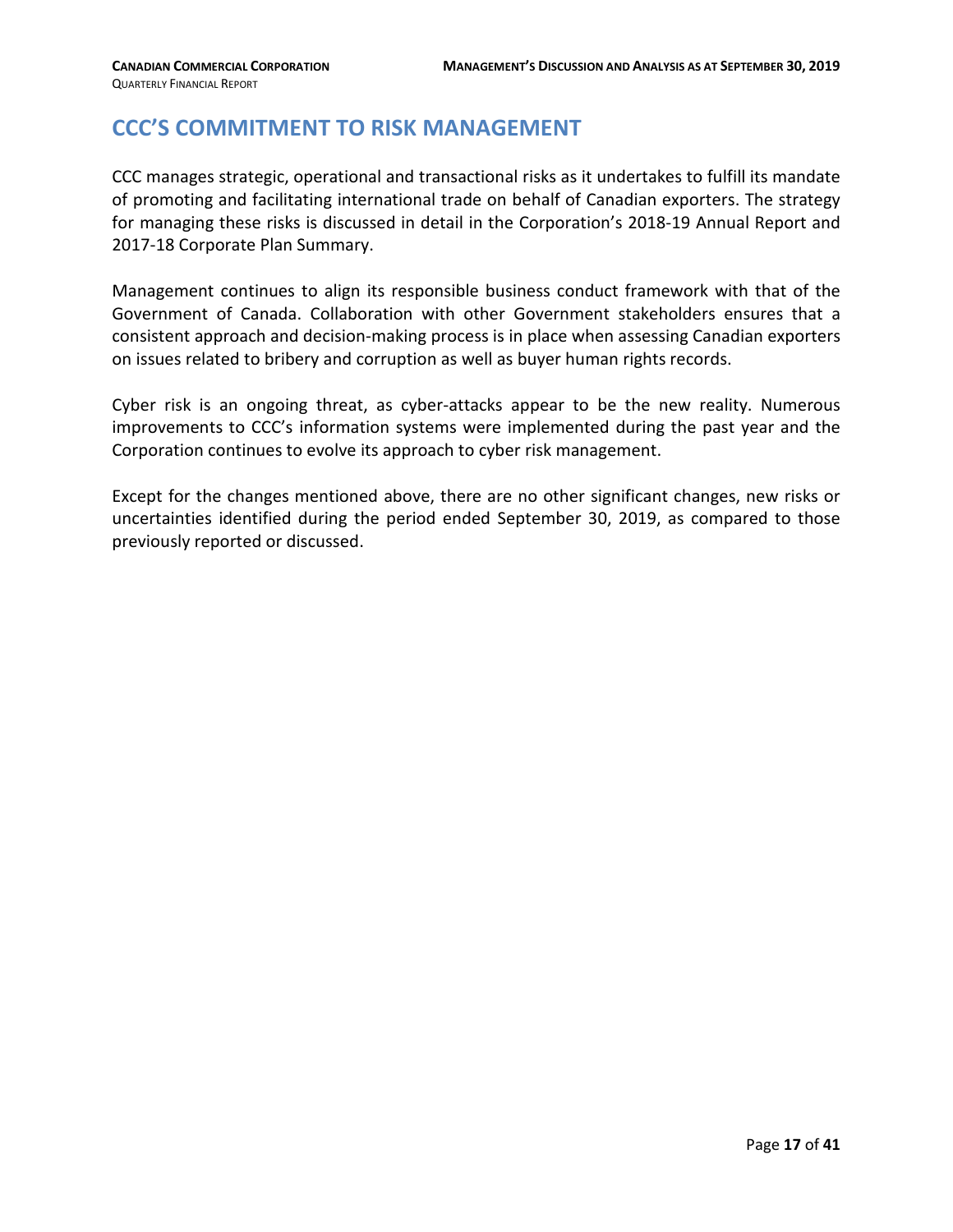<span id="page-17-0"></span>MANAGEMENT RESPONSIBILITY FOR FINANCIAL STATEMENTS

Management is responsible for the preparation and fair presentation of these quarterly financial statements in accordance with the Treasury Board of Canada Standard on Quarterly Financial Reports for Crown Corporations, and for such internal controls as Management determines is necessary to enable the preparation of quarterly financial statements that are free from material misstatement. Management is also responsible for ensuring all other information in this quarterly financial report is consistent, where appropriate, with the quarterly financial statements. These quarterly financial statements have not been audited or reviewed by an external auditor.

Based on our knowledge, these unaudited quarterly financial statements present fairly, in all material respects, the financial position, results of operations and cash flows of the corporation, as at the date of and for the periods presented in the quarterly financial statements.

Manotto

Carl Marcotte **Example 2018** Ernie Briard President and Chief Executive Officer Chief Financial Officer



Ottawa, Canada November 22, 2019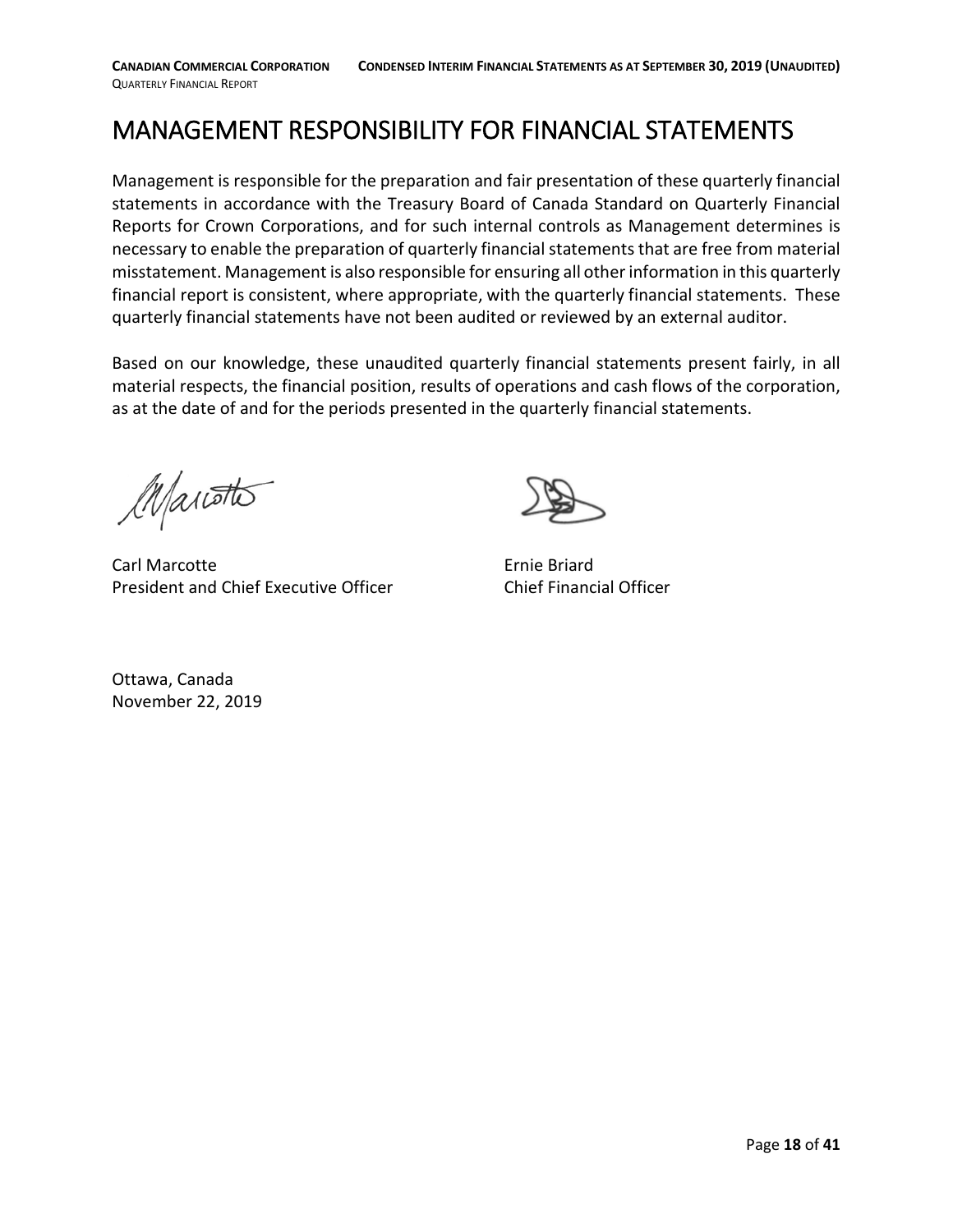# <span id="page-18-0"></span>CONDENSED INTERIM FINANCIAL STATEMENTS (UNAUDITED)

#### <span id="page-18-1"></span>**Statement of Financial Position (Unaudited)**

|                                          |                | September 30, | March 31,    |    | September 30, |
|------------------------------------------|----------------|---------------|--------------|----|---------------|
| As at                                    | <b>Notes</b>   | 2019          | 2019         |    | 2018          |
|                                          |                |               |              |    | (Restated -   |
|                                          |                |               |              |    | Note 4)       |
| <b>ASSETS</b>                            |                |               |              |    |               |
| <b>Current assets</b>                    |                |               |              |    |               |
| Cash and cash equivalents                | 5              | \$<br>71,159  | \$<br>58,481 | \$ | 62,813        |
| Accounts receivable                      | 6, 11          | 25,576        | 27,603       |    | 41,222        |
| Other assets                             | $\overline{7}$ | 1,000         | 403          |    | 840           |
|                                          |                | 97,735        | 86,487       |    | 104,875       |
|                                          |                |               |              |    |               |
| Non-current assets                       |                |               |              |    |               |
| Property and equipment                   |                | 2,461         | 2,645        |    | 2,870         |
| <b>Total assets</b>                      |                | \$<br>100,196 | \$<br>89,132 | \$ | 107,745       |
|                                          |                |               |              |    |               |
| <b>LIABILITIES</b>                       |                |               |              |    |               |
| <b>Current liabilities</b>               |                |               |              |    |               |
| Accounts payable and accrued liabilities | 8,11           | \$<br>28,610  | \$<br>35,456 | Ŝ. | 28,874        |
| Holdbacks                                | 16             | 10,821        | 6,147        |    | 5,941         |
| Advances                                 |                | 34,486        | 20,076       |    | 47,810        |
| Deferred revenue                         | 9              | 705           | 1,081        |    | 1,149         |
| Deferred lease incentives                |                | 265           | 265          |    | 265           |
| Employee benefits                        |                | 1,546         | 1,454        |    | 1,354         |
|                                          |                | 76,433        | 64,479       |    | 85,393        |
| <b>Non-current liabilities</b>           |                |               |              |    |               |
| Deferred lease incentives                |                | 2,959         | 3,091        |    | 3,224         |
| Employee benefits                        |                | 128           | 213          |    | 286           |
|                                          |                | 3,087         | 3,304        |    | 3,510         |
|                                          |                |               |              |    |               |
| <b>Total liabilities</b>                 |                | 79,520        | 67,783       |    | 88,903        |
| <b>EQUITY</b>                            |                |               |              |    |               |
| Contributed capital                      |                | 10,000        | 10,000       |    | 10,000        |
| Retained earnings                        |                | 10,676        | 11,349       |    | 8,842         |
| Total equity                             |                | 20,676        | 21,349       |    | 18,842        |
|                                          |                |               |              |    |               |
| <b>Total liabilities and equity</b>      |                | \$<br>100,196 | \$<br>89,132 | \$ | 107,745       |
| Contingencies                            | 16             |               |              |    |               |

*The accompanying notes are an integral part of the financial statements.* Authorized for issue on November 22, 2019

Manotto

**Carl Marcotte Ernie Briard** President and Chief Executive Officer Chief Financial Officer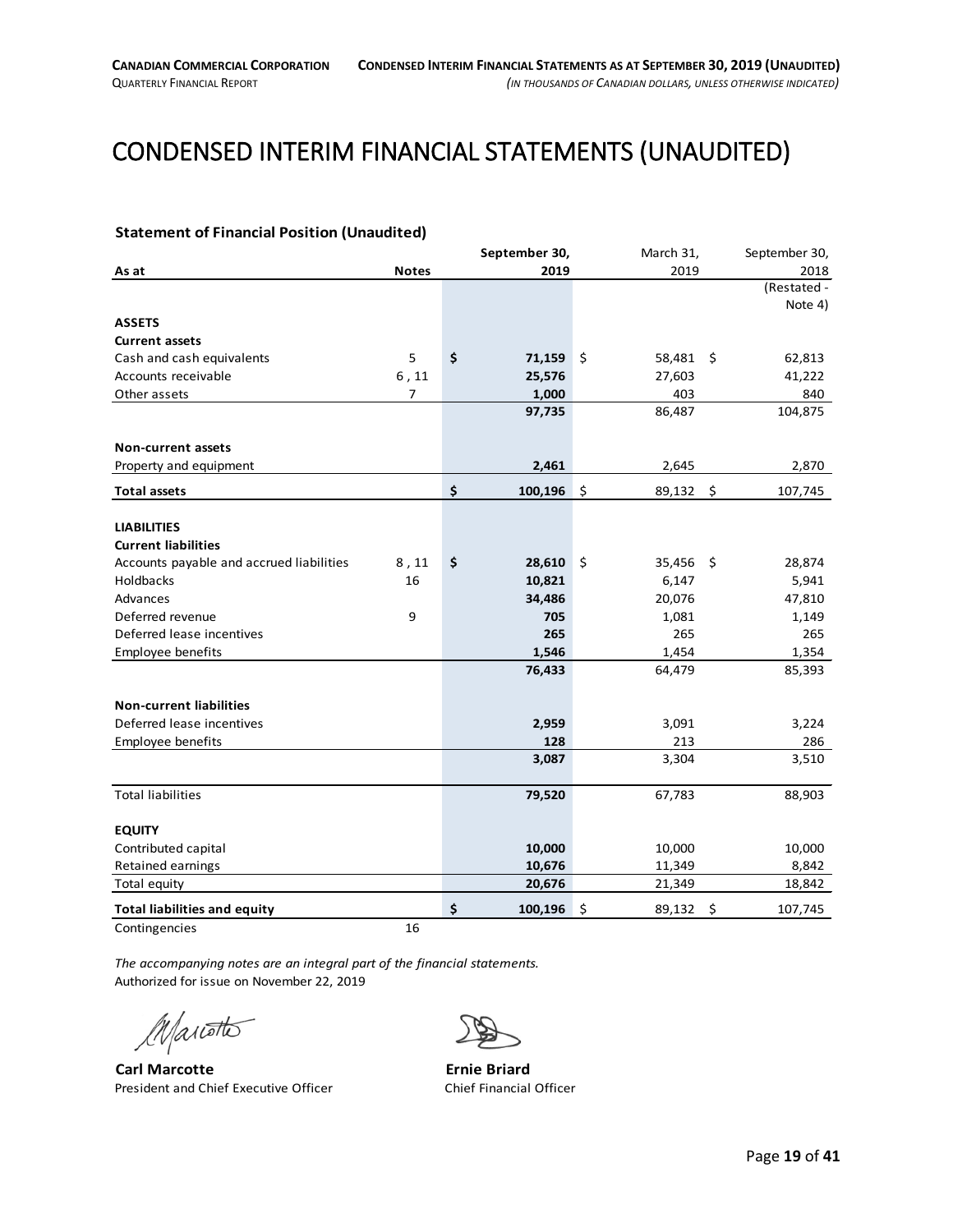#### <span id="page-19-0"></span>**Statement of Comprehensive Income (Loss) (Unaudited)**

|                                                       |              |                   | For the three months | For the six months |                    |  |
|-------------------------------------------------------|--------------|-------------------|----------------------|--------------------|--------------------|--|
|                                                       |              |                   | ended September 30   |                    | ended September 30 |  |
|                                                       | <b>Notes</b> | 2019              | 2018                 | 2019               | 2018               |  |
|                                                       |              |                   | (Restated -          |                    | (Restated -        |  |
|                                                       |              |                   | Note 4)              |                    | Note 4)            |  |
| <b>REVENUES</b>                                       |              |                   |                      |                    |                    |  |
| Fees for service                                      | 12           | \$<br>3,838       | \$<br>7,618          | \$<br>9,920        | \$<br>13,675       |  |
| Transfers from Government of Canada                   | 13           | 2,500             |                      | 2,500              |                    |  |
| Other income                                          |              | 115               | 253                  | 279                | 1,350              |  |
| Finance income, net                                   |              | 236               | 173                  | 530                | 231                |  |
|                                                       |              | 6,689             | 8,044                | 13,229             | 15,256             |  |
|                                                       |              |                   |                      |                    |                    |  |
| <b>ADMINISTRATIVE EXPENSES</b>                        | 14           | 7,013             | 6,406                | 13,885             | 13,761             |  |
|                                                       |              | (324)             | 1,638                | (656)              | 1,495              |  |
|                                                       |              |                   |                      |                    |                    |  |
| Gain (loss) on foreign exchange                       |              | 65                | (79)                 | (17)               | 115                |  |
| <b>NET PROFIT (LOSS)</b>                              |              | \$<br>$(259)$ \$  | 1,559                | \$<br>$(673)$ \$   | 1,610              |  |
|                                                       |              |                   |                      |                    |                    |  |
| OTHER COMPREHENSIVE INCOME ITEMS THAT                 |              |                   |                      |                    |                    |  |
| WILL NOT BE RECLASSIFIED TO NET PROFIT (LOSS)         |              |                   |                      |                    |                    |  |
| Actuarial gain (loss) on employee benefits obligation |              | $\hbox{\small -}$ |                      | -                  |                    |  |
| <b>TOTAL COMPREHENSIVE INCOME (LOSS)</b>              |              | \$<br>$(259)$ \$  | $1,559$ \$           | $(673)$ \$         | 1,610              |  |
|                                                       |              |                   |                      |                    |                    |  |

*The accompanying notes are an integral part of the financial statements.*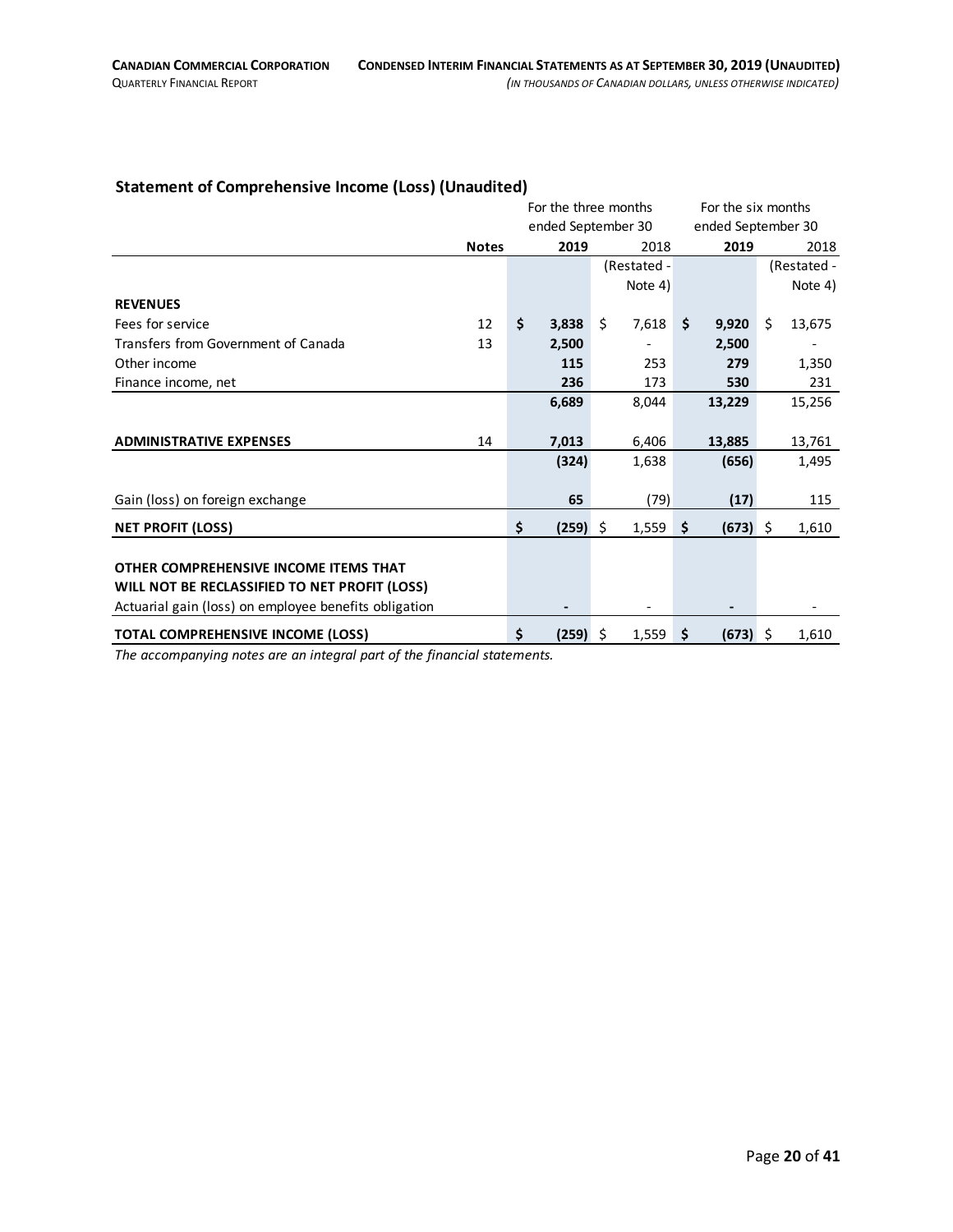### <span id="page-20-0"></span>**Statement of Changes in Equity (Unaudited)**

|                                                       |              | Contributed  |      | Retained        |      |        |
|-------------------------------------------------------|--------------|--------------|------|-----------------|------|--------|
| For the three and six months ended September 30, 2019 | <b>Notes</b> | Capital      |      | <b>Earnings</b> |      | Total  |
| <b>BALANCE JUNE 30, 2019</b>                          |              | \$<br>10,000 | - \$ | 10,935          | - \$ | 20,935 |
|                                                       |              |              |      |                 |      |        |
| Net loss                                              |              |              |      | (259)           |      | (259)  |
| <b>BALANCE SEPTEMBER 30, 2019</b>                     |              | \$<br>10,000 | -\$  | 10,676          | -\$  | 20,676 |
| <b>BALANCE MARCH 31, 2019</b>                         |              | \$<br>10,000 | - \$ | 11,349          | - \$ | 21,349 |
| Net loss                                              |              |              |      | (673)           |      | (673)  |
| <b>BALANCE SEPTEMBER 30, 2019</b>                     |              | \$<br>10,000 | -S   | 10,676          | - Ś  | 20,676 |

|                                                                          |              |    | Contributed |      | <b>Retained</b> |      |        |
|--------------------------------------------------------------------------|--------------|----|-------------|------|-----------------|------|--------|
| For the three and six months ended September 30, 2018                    | <b>Notes</b> |    | Capital     |      | <b>Earnings</b> |      | Total  |
| BALANCE JUNE 30, 2018 (Restated)                                         |              | \$ | 10,000      | \$   | 7,283           | -\$  | 17,283 |
| Net profit                                                               | 4            |    |             |      | 1,559           |      | 1,559  |
| BALANCE SEPTEMBER 30, 2018 (Restated)                                    | 4            | \$ | 10,000      | -\$  | 8,842           | - \$ | 18,842 |
| BALANCE MARCH 31, 2018 (Restated)                                        |              | \$ | 10,000      | - \$ | 7,232           | - \$ | 17,232 |
| Net profit                                                               | 4            |    |             |      | 1,610           |      | 1,610  |
| BALANCE SEPTEMBER 30, 2018 (Restated)                                    | 4            | Ś. | 10.000      | \$.  | 8,842           | -S   | 18,842 |
| The accompanying notes are an integral part of the financial statements. |              |    |             |      |                 |      |        |

*The accompanying notes are an integral part of the financial statements.*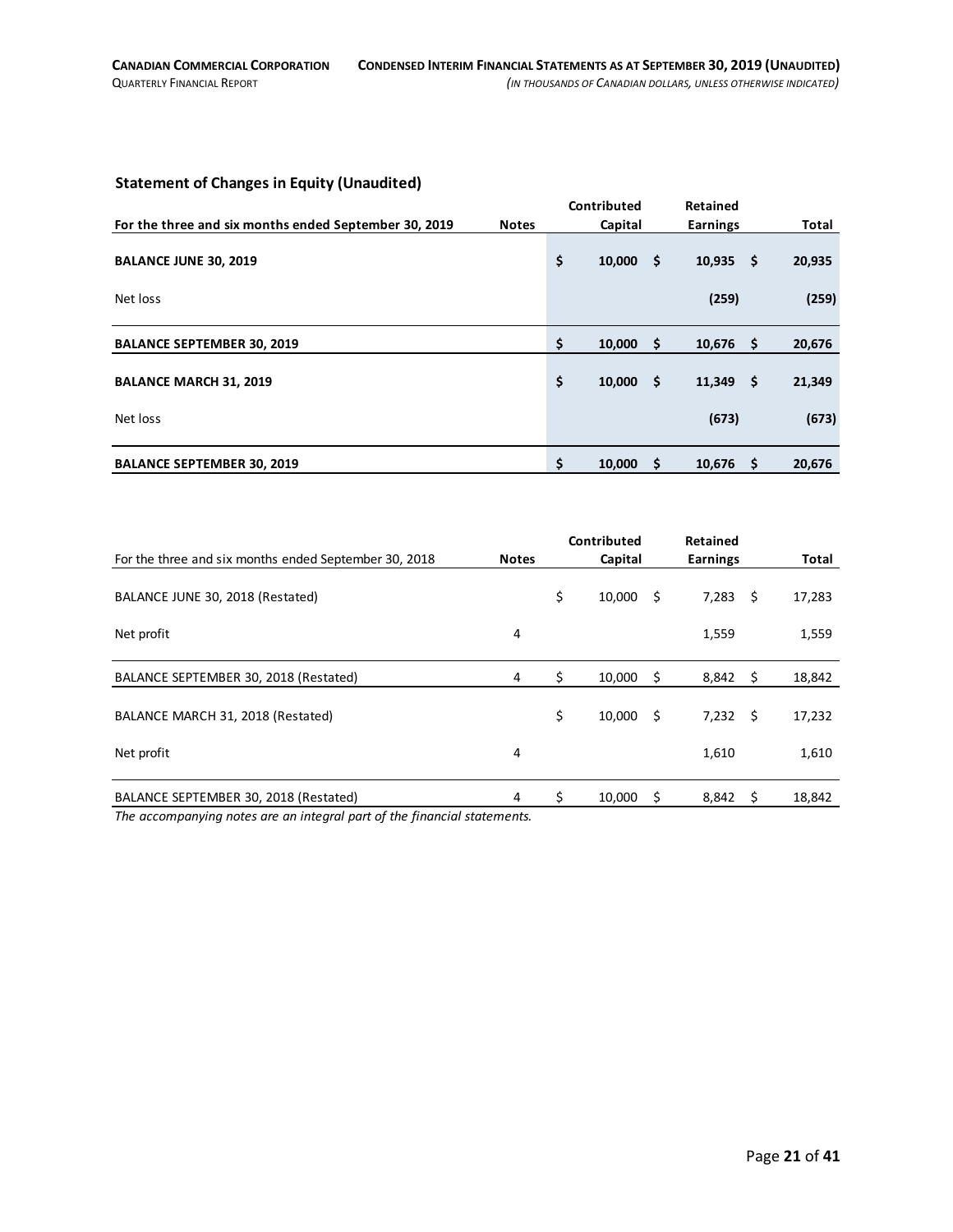#### <span id="page-21-0"></span>**Statement of Cash Flows (Unaudited)**

|                                                                        |              | For the three months |                    | For the six months |               |
|------------------------------------------------------------------------|--------------|----------------------|--------------------|--------------------|---------------|
|                                                                        |              |                      | ended September 30 | ended September 30 |               |
|                                                                        | <b>Notes</b> | 2019                 | 2018               | 2019               | 2018          |
|                                                                        |              |                      | (Restated -        |                    | (Restated -   |
|                                                                        |              |                      | Note 4)            |                    | Note 4)       |
| <b>OPERATING ACTIVITIES</b>                                            |              |                      |                    |                    |               |
| Net profit (loss)                                                      |              | \$<br>$(259)$ \$     | 1,559              | $(673)$ \$<br>\$   | 1,610         |
| Adjustments to determine net cash from (used in) operating activities: |              |                      |                    |                    |               |
| Depreciation                                                           |              | 101                  | 113                | 203                | 226           |
| Deferred lease incentives                                              |              | (66)                 | (66)               | (132)              | (132)         |
| Employee benefit expense                                               |              | 51                   | 49                 | 102                | 98            |
| Employee benefit payments                                              |              |                      |                    | (95)               |               |
| (Gain) loss on foreign exchange                                        |              | (57)                 | (758)              | 65                 | 216           |
| Change in working capital from:                                        |              |                      |                    |                    |               |
| Accounts receivable                                                    | 6, 11        | 5,623                | 15,502             | 2,027              | 8,092         |
| Other assets                                                           | 7            | (479)                | 3                  | (597)              | (656)         |
| Accounts payable and accrued liabilities                               | 8,11         | 11,426               | 11,161             | (6, 846)           | 1,200         |
| Holdbacks                                                              | 16           | 122                  | (107)              | 4,674              | 14            |
| Advances                                                               |              | 7,322                | 11,515             | 14,410             | 8,842         |
| Deferred revenue                                                       | 9            | (74)                 | 207                | (376)              | 164           |
| Cash provided by operating activities                                  |              | 23,710               | 39,178             | 12,762             | 19,674        |
| <b>INVESTING ACTIVITIES</b>                                            |              |                      |                    |                    |               |
| Acquisitions of property and equipment                                 |              | (19)                 |                    | (19)               |               |
| Cash used in investing activities                                      |              | (19)                 | $\blacksquare$     | (19)               |               |
| Effect of exchange rate changes on cash and cash equivalents           |              | 57                   | 758                | (65)               | (216)         |
| Net increase in cash and cash equivalents                              |              | 23,748               | 39,936             | 12,678             | 19,458        |
| Cash and cash equivalents at the beginning of the period               |              | 47,411               | 22,877             | 58,481             | 43,355        |
| Cash and cash equivalents at the end of the period                     |              | \$<br>71,159         | \$<br>62,813       | 71,159<br>Ŝ        | \$.<br>62,813 |

*The accompanying notes are an integral part of the financial statements.*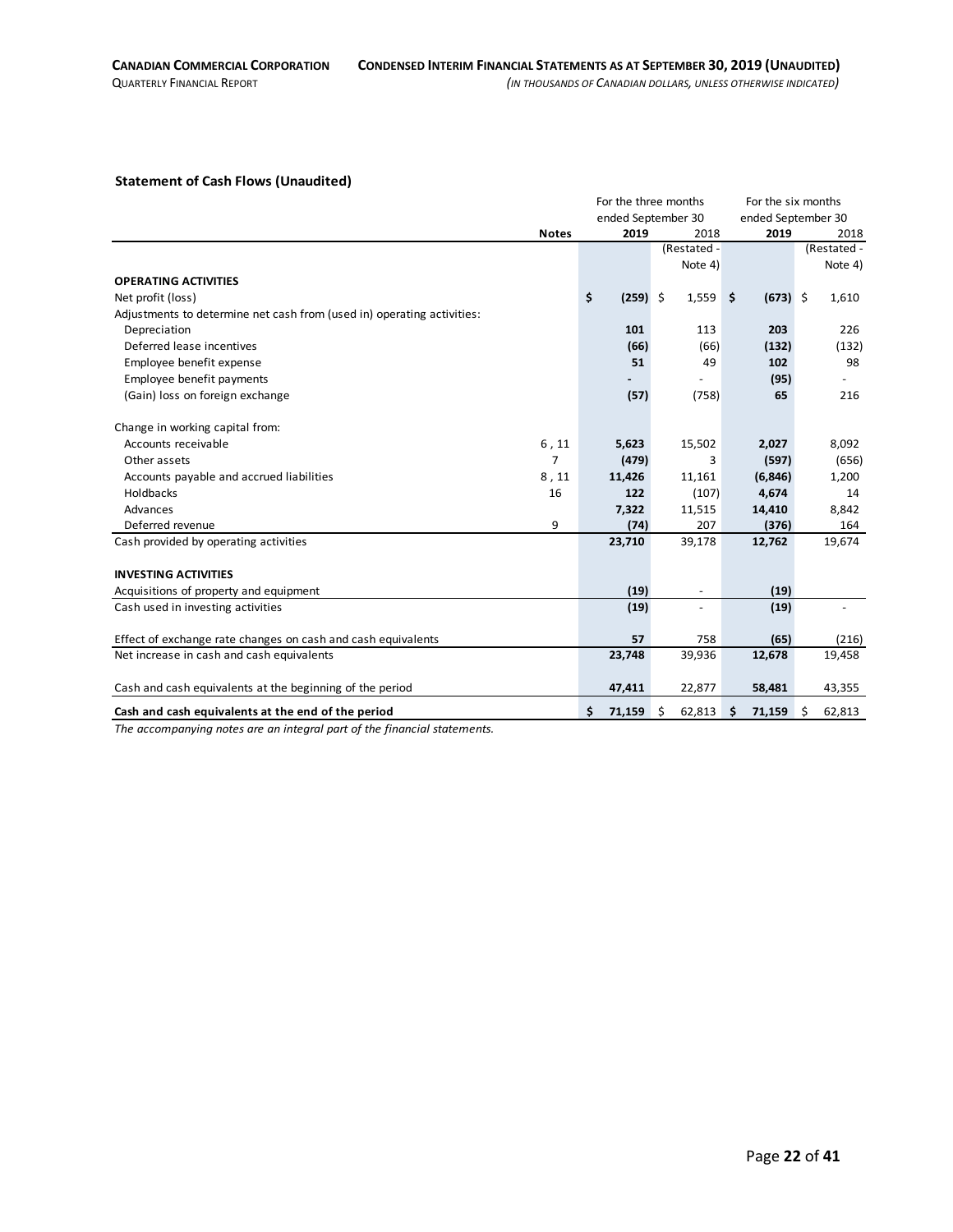# <span id="page-22-0"></span>NOTES TO THE CONDENSED INTERIM FINANCIAL STATEMENTS (UNAUDITED)

# <span id="page-22-1"></span>**1. NATURE, ORGANIZATION AND FUNDING**

The Canadian Commercial Corporation (the "Corporation") was established in 1946 by the *Canadian Commercial Corporation Act* ("CCC Act"). The Corporation is wholly owned by the Government of Canada and is an agent Crown corporation listed in Part I of Schedule III of the *Financial Administration Act* ("FAA"). The Corporation is domiciled in Canada with a head office located at 350 Albert Street, Ottawa, Ontario. The Corporation operates primarily in Canada with representation in Asia and South America.

The Corporation acts as the prime contracting agency for Canadian exporters when foreign governments, international organizations, or foreign private sector buyers wish to purchase their products and services from Canada through the Government of Canada. The Corporation enters into prime contracts with these foreign buyers and into corresponding domestic contracts with Canadian exporters. Additionally, the Corporation enters into sourcing services agreements to procure goods and services for international end use on behalf of the Government of Canada and foreign governments.

The Corporation's operations are funded primarily by fees for service.

In September 2008, the Corporation, together with a number of other Crown corporations, was issued a directive (P.C. 2008-1598) pursuant to Section 89 of the FAA, entitled *Order giving a direction to parent Crown corporations involved in commercial lending to give due consideration to the personal integrity of those they lend to or provide benefits to in accordance with Government's policy to improve the accountability and integrity of federal institutions*. The Corporation implemented the directive effective January 1, 2010 and has remained compliant with the directive since then.

In July 2015, the Corporation was issued a directive (P.C. 2015-1110) pursuant to section 89 of the FAA to align its travel, hospitality, conference and event expenditure policies, guidelines and practices with Treasury Board policies, directives and related instruments on travel, hospitality, conference and event expenditures in a manner that is consistent with its legal obligations, and to report on the implementation of this directive in the Corporation's next corporate plan. The Corporation implemented the directive in August 2016 and has remained compliant with the directive since then.

The Corporation is not subject to the provisions of the *Income Tax Act*.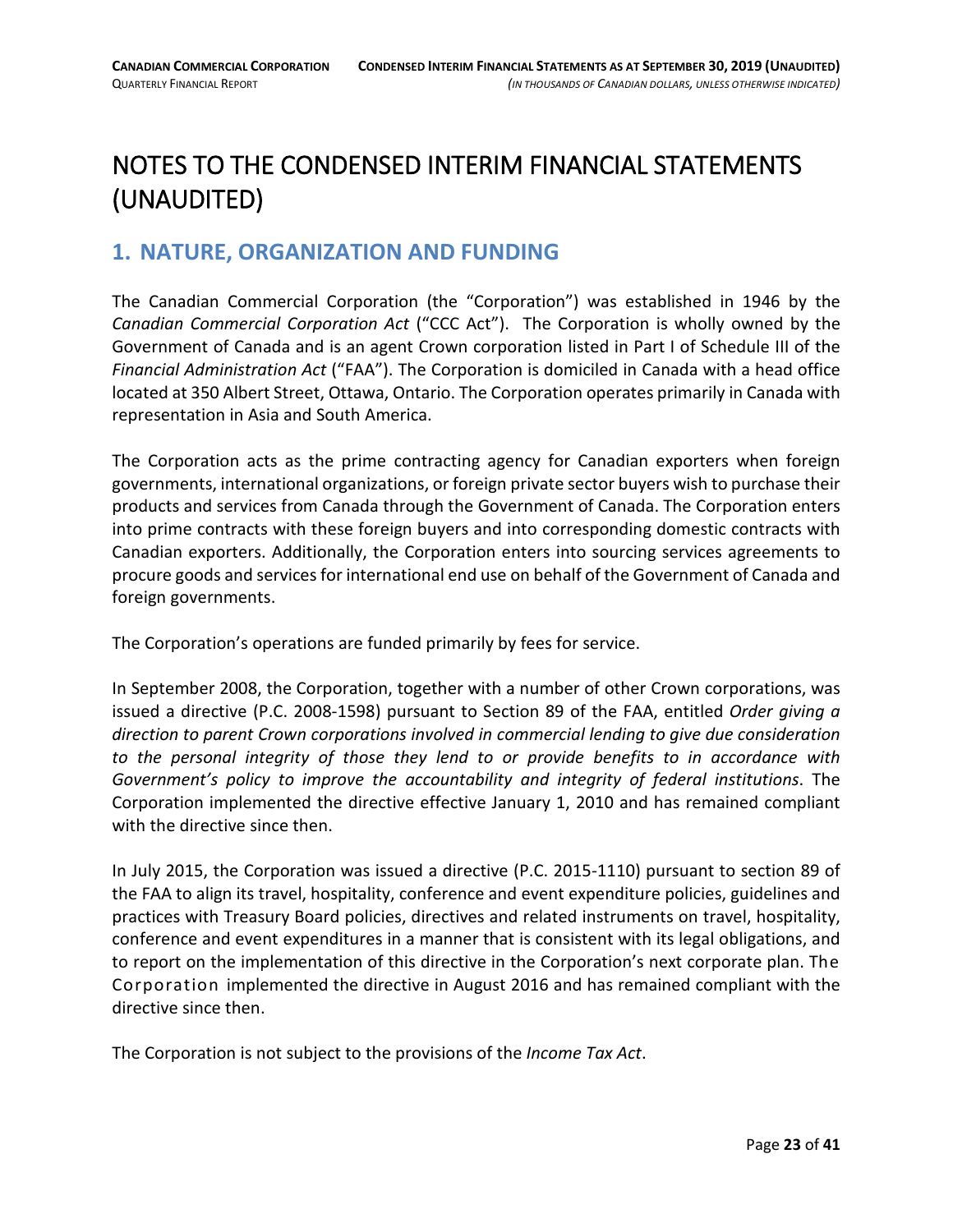# <span id="page-23-0"></span>**2. BASIS OF PREPARATION**

# **(a) Compliance with International Financial Reporting Standards (IFRS)**

These condensed interim financial statements have been prepared in accordance with the Treasury Board of Canada *Standard on Quarterly Financial Reports for Crown Corporations* using the International Financial Reporting Standards ("IFRS") accounting policies adopted in the Corporation's audited annual financial statements as at and for the year ended March 31, 2019. These condensed interim financial statements do not include all of the information required for full annual financial statements and should be read in conjunction with the Corporation's Annual Report and audited financial statements for the year ended March 31, 2019.

As permitted by the Treasury Board of Canada *Standard on Quarterly Financial Reports for Crown Corporations*, management has elected to reflect the changes from the adoption of *IFRS 16 - Leases* (IFRS 16) in the Corporation's audited financial statements for the year ending March 31, 2020. This constitutes a departure from generally accepted accounting principles for the initial application of IFRS 16 as the quarterly financial statements for the current period do not include the impact of the new accounting standard.

## **(b) Basis of measurement**

The financial statements have been prepared on the historical cost basis, except for as permitted by IFRS and to the extent material, the following items:

- Derivative financial instruments are measured at fair value through profit or loss.
- Accrued employee benefit liabilities for post-employment and other long term employee benefit plans are recognized at the present value of the defined benefit obligations.

# **(c) Use of estimates and judgments**

The preparation of financial statements in accordance with IFRS requires management to make judgments, estimates and assumptions that affect the application of accounting policies, the reported amounts of assets and liabilities, the disclosure of contingent assets and liabilities at the date of the financial statements and the reported amounts of revenues and expenses during the year. Actual results could differ significantly from estimates resulting in significant differences in the related financial statement balances.

Estimates and underlying assumptions are reviewed on an ongoing basis and in detail as at the date of the financial statements. Any changes in estimates are reflected in the financial statements in the period in which they become known and in any future periods affected. Management has used estimates to determine the useful lives of property and equipment, to account for employee benefits liabilities, provisions, lease commitments and contingencies and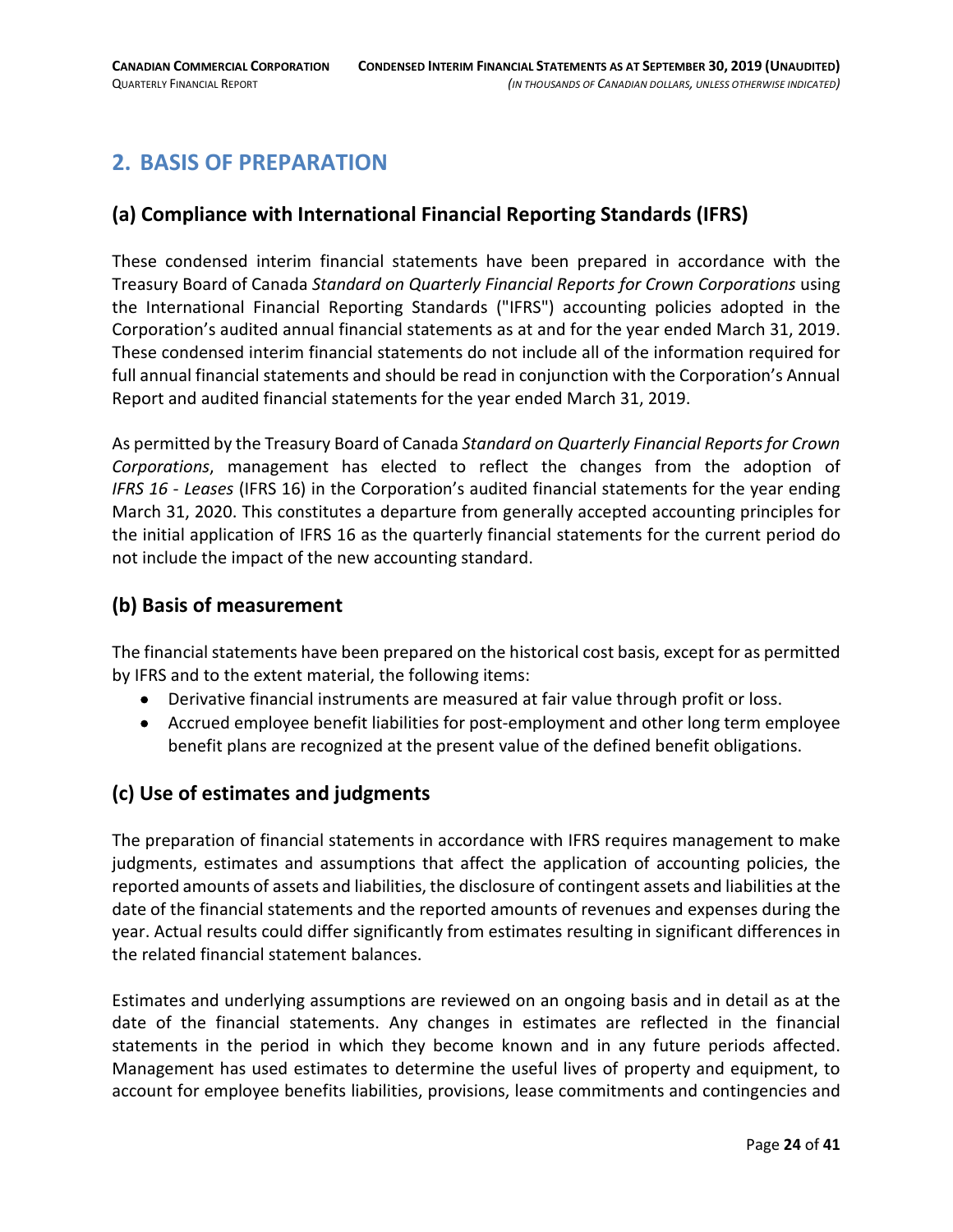used judgment in determining whether a provision for contract remediation expenses should be recognized or disclosed, the amount and timing of revenue recognition and the accounting for cost recovery transactions.

Additional information about areas where management has exercised judgment and made significant use of estimates and assumptions are included in the following notes:

- Note 12 (b) Revenue from contracts with customers
- Note 16 Contingencies

#### **(d) Functional and presentation currency**

The Corporation's functional and presentation currency is the Canadian dollar.

# <span id="page-24-0"></span>**3. SIGNIFICANT ACCOUNTING POLICIES**

The accounting policies applied in the preparation of these condensed interim financial statements are consistent with those disclosed in the Corporation's audited annual financial statements for the year ended March 31, 2019. In addition to accounting policies disclosed previously, the Corporation applies the following accounting policy related to Transfers from the Government of Canada.

#### *Transfers from Government of Canada*

A transfer from the Government of Canada that is not in the nature of contributed surplus is recorded when the government has authorized the transfer and is recognized as revenue in the period when the related expenses are incurred.

A transfer related to expenses of future periods is deferred and recognized as revenue in the period when the related expenses are incurred. A transfer designated for the purchase of property and equipment is deferred and amortized on the same basis as the related asset.

# <span id="page-24-1"></span>**4. ACCOUNTING CHANGES**

As permitted by the Treasury Board of Canada *Standard on Quarterly Financial Reports for Crown Corporations*, management elected to reflect the changes from the adoption of *IFRS 15 – Revenue from contracts with customers* (IFRS 15) in the Corporation's audited financial statements for the year end March 31, 2019. Therefore, restated comparative financial information as at September 30, 2018 and for the three and six months ended September 30, 2018 is presented below.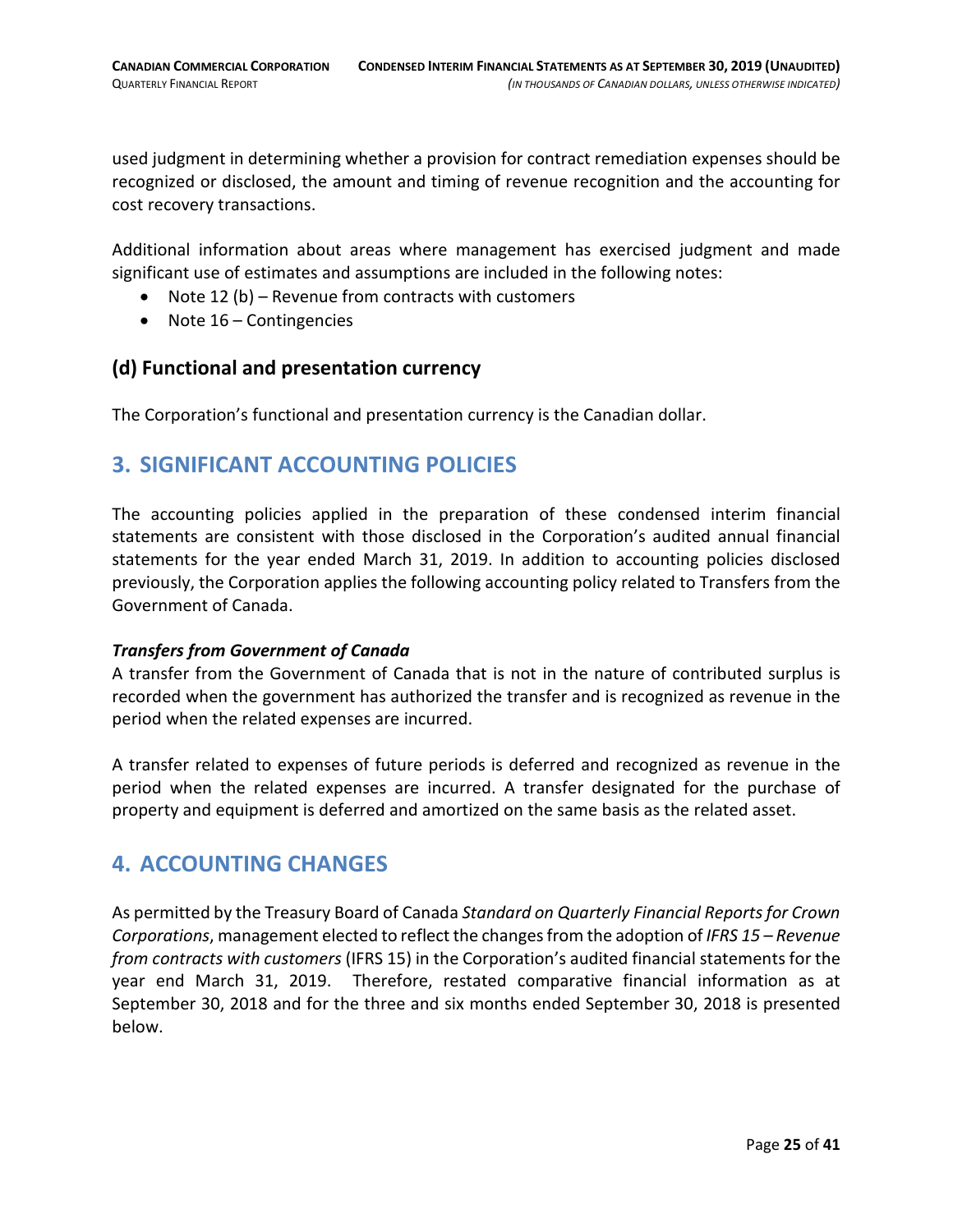A complete description of the impacts resulting from the implementation of IFRS 15 is provided in note 4 (a) of the Corporation's audited annual financial statements for the year ended March 31, 2019.

## **Reconciliation of comparative balances as at September 30, 2018**

#### **Statement of Financial Position (Unaudited)**

| As at                                                   |                 | September 30, Reclassification (*) |                  | IFRS 15 September 30, |             |  |
|---------------------------------------------------------|-----------------|------------------------------------|------------------|-----------------------|-------------|--|
|                                                         | 2018            |                                    | Adjustments      |                       | 2018        |  |
|                                                         | (As previously  |                                    |                  |                       | (Restated - |  |
| IAS 18 / IFRS 15 Description                            | reported)       |                                    |                  |                       | Note 4)     |  |
| <b>ASSETS</b>                                           |                 |                                    |                  |                       |             |  |
| <b>Current assets</b>                                   |                 |                                    |                  |                       |             |  |
| Cash and cash equivalents                               | \$<br>62,813    |                                    |                  | \$                    | 62,813      |  |
| Trade receivables / Accounts receivable                 | 1,860,825       | (762)                              | (1,818,841)      |                       | 41,222      |  |
| / Other assets                                          |                 | 762                                | 78               |                       | 840         |  |
| Advances to Canadian exporters                          | 139,154         |                                    | (139, 154)       |                       |             |  |
| Progress work by Canadian exporters                     | 6,276,090       |                                    | (6, 276, 090)    |                       |             |  |
|                                                         | 8,338,882       |                                    |                  |                       | 104,875     |  |
| <b>Non-current assets</b>                               |                 |                                    |                  |                       |             |  |
| Property and equipment                                  | 2,870           |                                    |                  |                       | 2,870       |  |
| <b>Total assets</b>                                     | \$<br>8,341,752 |                                    |                  | \$                    | 107,745     |  |
| <b>LIABILITIES</b>                                      |                 |                                    |                  |                       |             |  |
| <b>Current liabilities</b>                              |                 |                                    |                  |                       |             |  |
| Trade payables and accrued liabilities/Accounts payable |                 |                                    |                  |                       |             |  |
| and accrued liabilities                                 | \$<br>1,849,703 | (9, 279)                           | $(1,811,550)$ \$ |                       | 28,874      |  |
| / Holdbacks                                             |                 | 6,506                              | (565)            |                       | 5,941       |  |
| Advances from foreign buyers and others / Advances      | 187,114         | (150)                              | (139, 154)       |                       | 47,810      |  |
| Progress work for foreign buyers                        | 6,276,090       |                                    | (6, 276, 090)    |                       |             |  |
| / Deferred revenue                                      |                 | 2,923                              | (1,774)          |                       | 1,149       |  |
| / Deferred lease incentives                             |                 | 265                                |                  |                       | 265         |  |
| <b>Employee benefits</b>                                | 206             | 1,148                              |                  |                       | 1,354       |  |
|                                                         | 8,313,113       |                                    |                  |                       | 85,393      |  |
|                                                         |                 |                                    |                  |                       |             |  |
| <b>Non-current liabilities</b>                          |                 |                                    |                  |                       |             |  |
| Deferred lease incentives                               | 3,489           | (265)                              |                  |                       | 3,224       |  |
| Employee benefits                                       | 1,434           | (1, 148)                           |                  |                       | 286         |  |
|                                                         | 4,923           |                                    |                  |                       | 3,510       |  |
| <b>Total liabilities</b>                                | 8,318,036       |                                    |                  |                       | 88,903      |  |
| <b>EQUITY</b>                                           |                 |                                    |                  |                       |             |  |
| Contributed capital                                     | 10,000          |                                    |                  |                       | 10,000      |  |
| Retained earnings                                       | 13,716          |                                    | (4,874)          |                       | 8,842       |  |
| Total equity                                            | 23,716          |                                    |                  |                       | 18,842      |  |
| <b>Total liabilities and equity</b>                     | \$<br>8,341,752 |                                    |                  | \$                    | 107,745     |  |

\* The reclassifications are as follows:

- From trade receivables (\$762) to other assets \$762.
- From trade payables and accrued liabilities (\$9,279) and advances from foreign buyers and others (\$150) to holdbacks \$6,506 and deferred revenue \$2,923.
- From deferred lease incentives non-current (\$265) to deferred lease incentives current \$265.
- From employee benefits non-current (\$1,148) to employee benefits current \$1,148.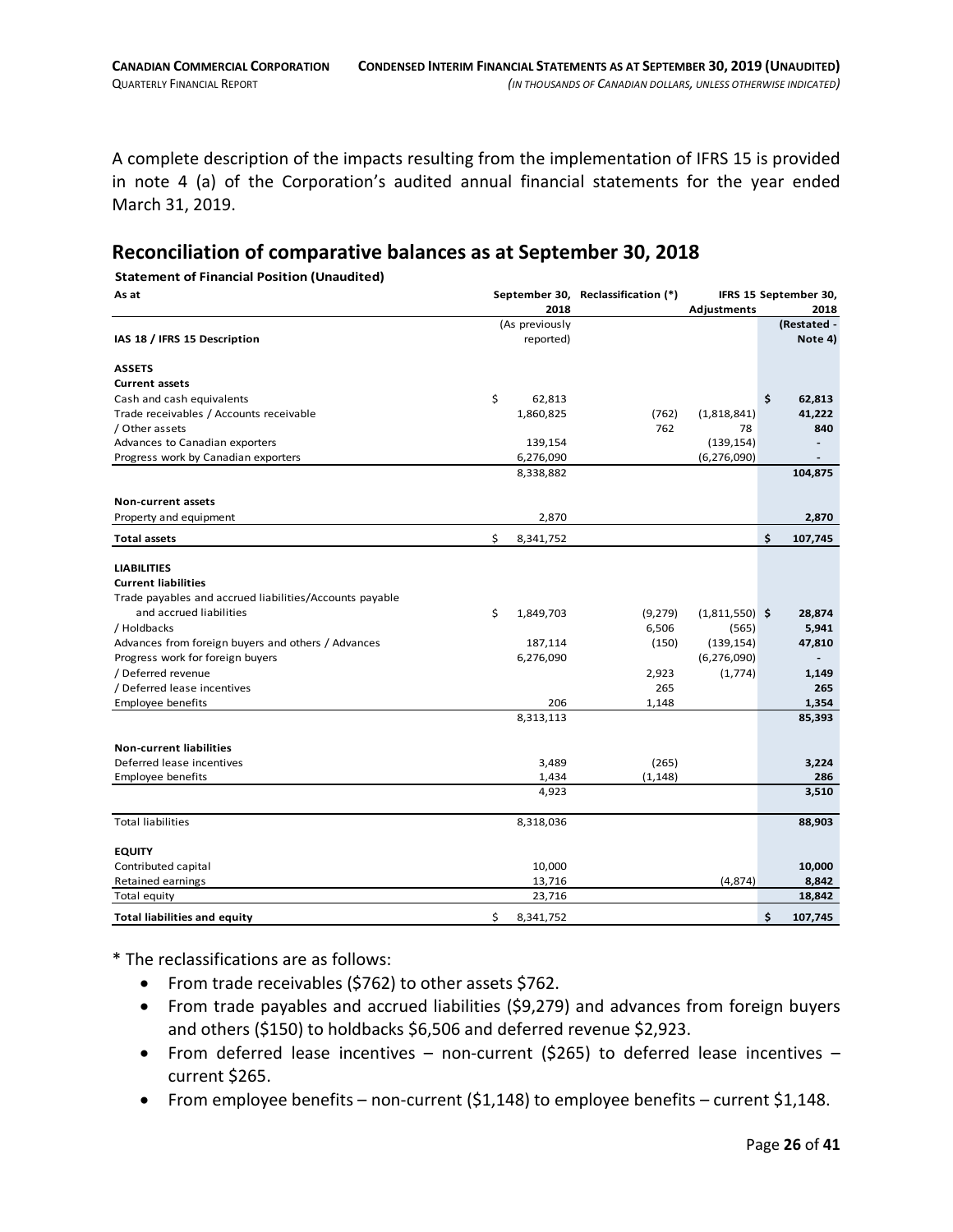# **Reconciliation of Comprehensive Income for the three months ended September 30, 2018**

#### **Statement of Comprehensive Income (Unaudited)**

| For the three months ended September 30                         | <b>Notes</b> |         |    |                | 2018 Reclassification (*) | <b>IFRS 15</b>  | 2018        |
|-----------------------------------------------------------------|--------------|---------|----|----------------|---------------------------|-----------------|-------------|
|                                                                 |              |         |    |                |                           | Adjustments     |             |
|                                                                 |              |         |    | (As previously |                           |                 | (Restated - |
|                                                                 |              |         |    | reported)      |                           |                 | Note 4)     |
| <b>REVENUES</b>                                                 |              |         |    |                |                           |                 |             |
| Commercial trading transactions - prime contracts               |              |         | \$ | 673,165        |                           | $(673, 165)$ \$ |             |
| Less: cost of commercial trading transactions - prime contracts |              |         |    | (673, 165)     |                           | 673,165         |             |
| Fees for service                                                | 12           |         |    | 7,413          |                           | 205             | 7,618       |
| Other income                                                    |              |         |    | 253            |                           |                 | 253         |
| Finance income, net                                             |              |         |    | 173            |                           |                 | 173         |
| Gain on foreign exchange (*)                                    |              |         |    | 12             | (12)                      |                 |             |
|                                                                 |              |         |    | 7,851          | (12)                      | 205             | 8,044       |
|                                                                 |              |         |    |                |                           |                 |             |
| <b>ADMINISTRATIVE EXPENSES</b>                                  | 14           |         |    | 6,988          |                           | (582)           | 6,406       |
|                                                                 |              |         |    | 863            | (12)                      | 787             | 1,638       |
|                                                                 |              |         |    |                |                           |                 |             |
| Loss on foreign exchange (*)                                    |              |         |    |                | 12                        | (91)            | (79)        |
|                                                                 |              |         |    | 863            |                           | 696             | 1,559       |
| SOURCING SERVICES FOR SUPPORT OF                                |              |         |    |                |                           |                 |             |
| <b>INTERNATIONAL GOVERNMENT ASSISTANCE</b>                      |              |         |    |                |                           |                 |             |
| <b>PROGRAMS</b>                                                 |              |         |    |                |                           |                 |             |
| Sourcing services transactions                                  |              | \$5,408 |    |                |                           | (5,408)         |             |
| Less: cost of sourcing services transactions                    |              | (5,408) |    |                |                           | 5,408           |             |
|                                                                 |              |         |    |                |                           |                 |             |
| <b>NET PROFIT</b>                                               |              |         | \$ | 863            |                           | 696             | \$<br>1,559 |
|                                                                 |              |         |    |                |                           |                 |             |
| OTHER COMPREHENSIVE INCOME ITEMS THAT                           |              |         |    |                |                           |                 |             |
| WILL NOT BE RECLASSIFIED TO NET PROFIT (LOSS)                   |              |         |    |                |                           |                 |             |
| Actuarial gain (loss) on employee benefits obligation           |              |         |    |                |                           |                 |             |
| <b>TOTAL COMPREHENSIVE INCOME</b>                               |              |         | Ś  | 863            |                           |                 | \$<br>1,559 |

\* The reclassification is as follows:

• Gain on foreign exchange of \$12 previously included in the revenue section has been reclassified to a standalone line item.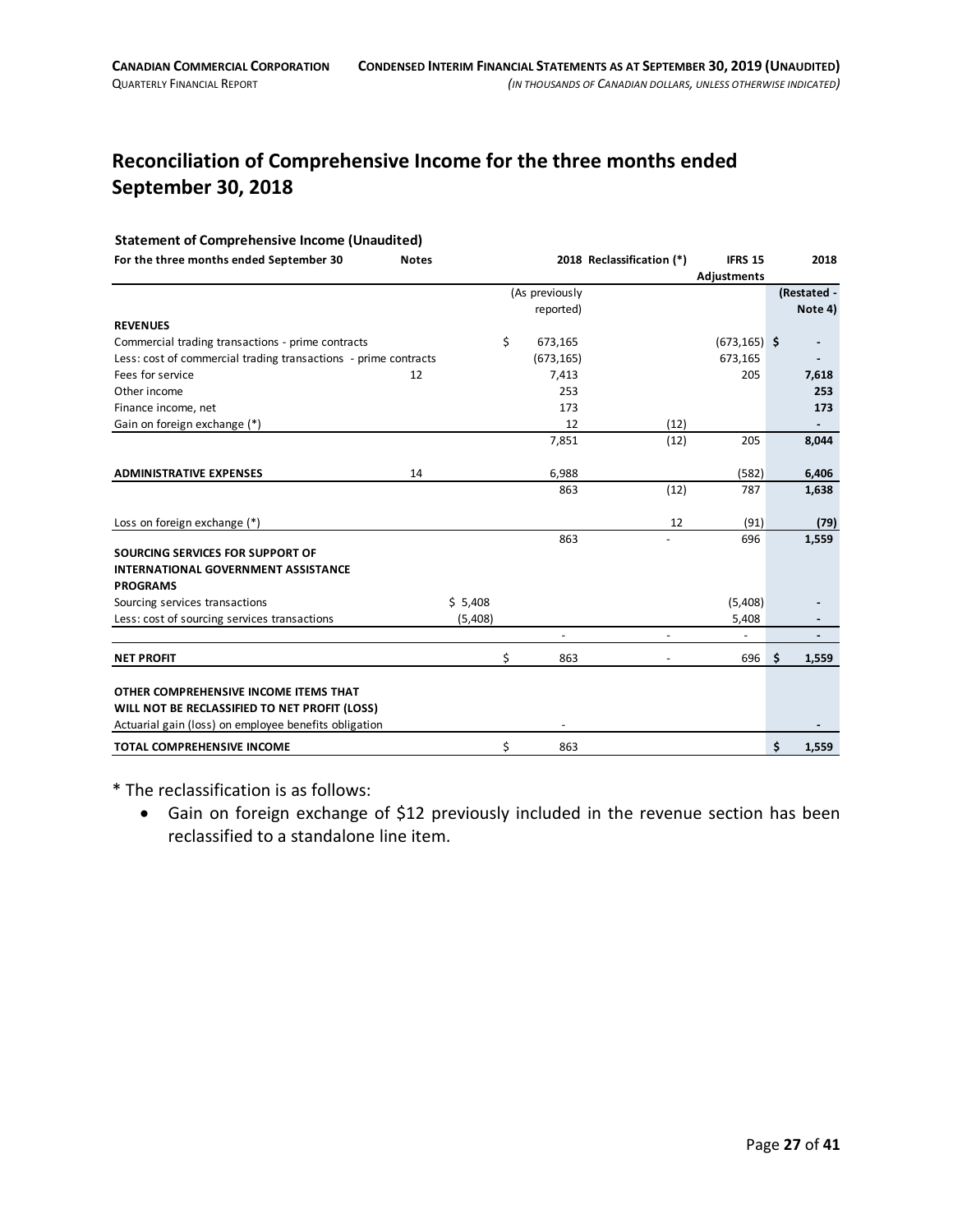# **Reconciliation of Comprehensive Income for the six months ended September 30, 2018**

#### **Statement of Comprehensive Income (Unaudited)**

| For the six months ended September 30                           | <b>Notes</b> |          |                 | 2018 Reclassification (*) | <b>IFRS 15</b>   | 2018        |
|-----------------------------------------------------------------|--------------|----------|-----------------|---------------------------|------------------|-------------|
|                                                                 |              |          | (As previously  |                           | Adjustments      | (Restated - |
|                                                                 |              |          | reported)       |                           |                  | Note 4)     |
| <b>REVENUES</b>                                                 |              |          |                 |                           |                  |             |
| Commercial trading transactions - prime contracts               |              |          | \$<br>1,291,353 |                           | $(1,291,353)$ \$ |             |
| Less: cost of commercial trading transactions - prime contracts |              |          | (1, 291, 353)   |                           | 1,291,353        |             |
| Fees for service                                                | 12           |          | 13,430          |                           | 245              | 13,675      |
| Other income                                                    |              |          | 1,350           |                           |                  | 1,350       |
| Finance income, net                                             |              |          | 231             |                           |                  | 231         |
| Gain on foreign exchange (*)                                    |              |          | 119             | (119)                     |                  |             |
|                                                                 |              |          | 15,130          | (119)                     | 245              | 15,256      |
|                                                                 |              |          |                 |                           |                  |             |
| <b>ADMINISTRATIVE EXPENSES</b>                                  | 14           |          | 14,985          |                           | (1,224)          | 13,761      |
|                                                                 |              |          | 145             | (119)                     | 1,469            | 1,495       |
|                                                                 |              |          |                 |                           |                  |             |
| Gain on foreign exchange (*)                                    |              |          |                 | 119                       | (4)              | 115         |
|                                                                 |              |          | 145             |                           | 1,465            | 1,610       |
| SOURCING SERVICES FOR SUPPORT OF                                |              |          |                 |                           |                  |             |
| <b>INTERNATIONAL GOVERNMENT ASSISTANCE</b>                      |              |          |                 |                           |                  |             |
| <b>PROGRAMS</b>                                                 |              |          |                 |                           |                  |             |
| Sourcing services transactions                                  |              | \$8,228  |                 |                           | (8, 228)         |             |
| Less: cost of sourcing services transactions                    |              | (8, 228) |                 |                           | 8,228            |             |
|                                                                 |              |          |                 |                           |                  |             |
| <b>NET PROFIT</b>                                               |              |          | \$<br>145       |                           | 1,465            | \$<br>1,610 |
|                                                                 |              |          |                 |                           |                  |             |
| OTHER COMPREHENSIVE INCOME ITEMS THAT                           |              |          |                 |                           |                  |             |
| WILL NOT BE RECLASSIFIED TO NET PROFIT (LOSS)                   |              |          |                 |                           |                  |             |
| Actuarial gain (loss) on employee benefits obligation           |              |          |                 |                           |                  |             |
| TOTAL COMPREHENSIVE INCOME                                      |              |          | \$<br>145       |                           |                  | \$<br>1,610 |

\* The reclassification is as follows:

• Gain on foreign exchange of \$119 previously included in the revenue section has been reclassified to a standalone line item.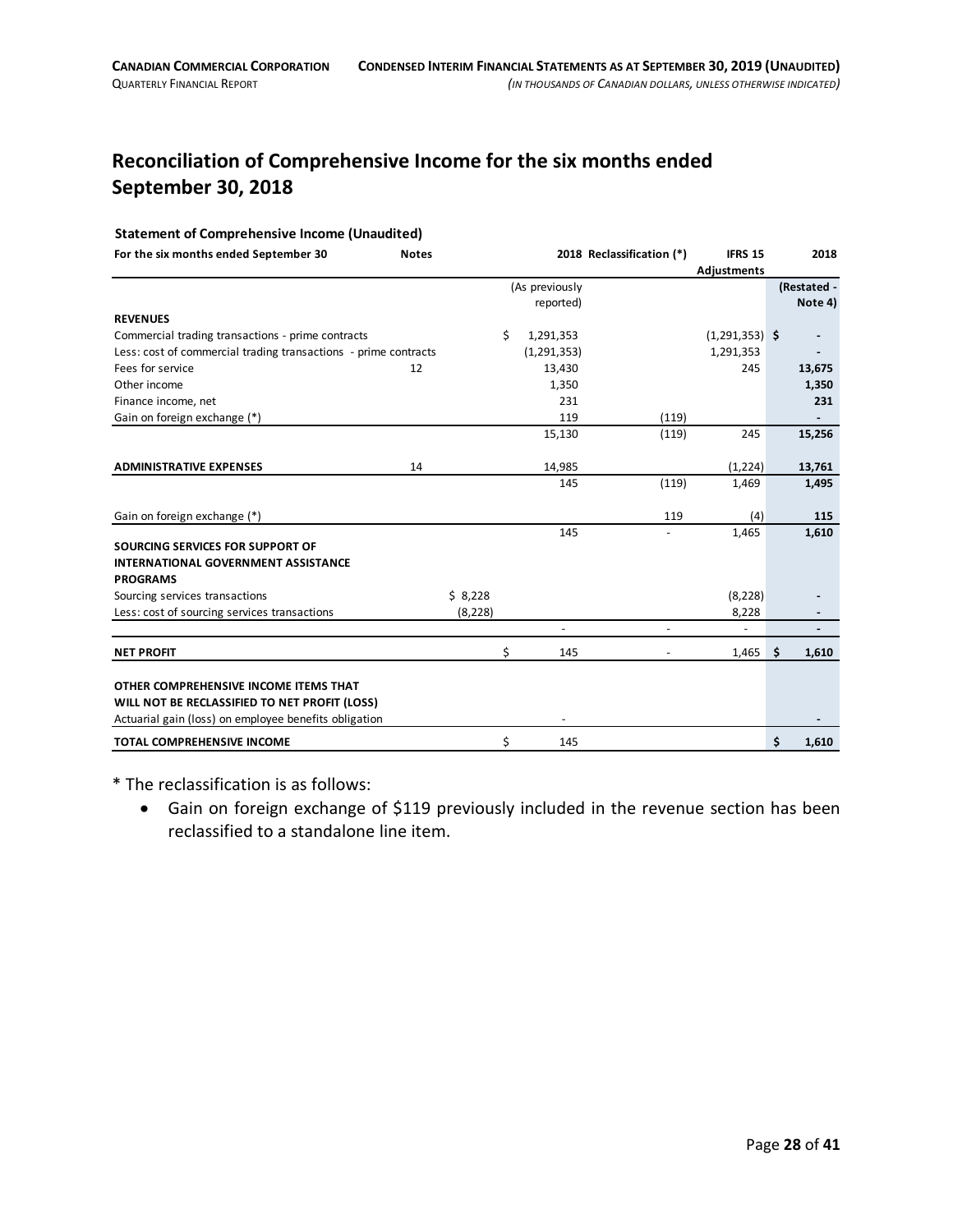# **Reconciliation of the Statement of Cash Flows for the three months ended September 30, 2018**

#### **Statement of Cash Flows (Unaudited)**

| For the three months ended September 30                       |                          | 2018 Reclassification (*) | <b>IFRS 15</b> | 2018         |
|---------------------------------------------------------------|--------------------------|---------------------------|----------------|--------------|
|                                                               |                          |                           | Adjustments    |              |
|                                                               | (As previously           |                           |                | (Restated -  |
| IAS 18 / IFRS 15 Description                                  | reported)                |                           |                | Note 4)      |
| <b>OPERATING ACTIVITIES</b>                                   |                          |                           |                |              |
| Net profit                                                    | \$<br>863                |                           | 696            | \$<br>1,559  |
| Adjustments to determine net cash from (used in) operating    |                          |                           |                |              |
| activities:                                                   |                          |                           |                |              |
| Depreciation                                                  | 113                      |                           |                | 113          |
| Deferred lease incentives                                     | (66)                     |                           |                | (66)         |
| Employee benefit expense                                      | 49                       |                           |                | 49           |
| Employee benefit payments                                     |                          |                           |                |              |
| Gain on foreign exchange                                      | (758)                    |                           |                | (758)        |
| Change in working capital from:                               |                          |                           |                |              |
| Trade receivables / Accounts receivable                       | (257, 532)               | (7)                       | 273,041        | 15,502       |
| / Other assets                                                |                          | $\overline{7}$            | (4)            | 3            |
| Advances to Canadian exporters                                | (4, 229)                 |                           | 4,229          |              |
| Trade payables and accrued liabilities / Accounts payable and |                          |                           |                |              |
| accrued liabilities                                           | 285,059                  | (63)                      | (273, 835)     | 11,161       |
| / Holdbacks                                                   |                          | (106)                     | (1)            | (107)        |
| Advances from foreign buyers and others / Advances            | 15,679                   | 65                        | (4, 229)       | 11,515       |
| Deferred revenue                                              |                          | 104                       | 103            | 207          |
| Cash provided by operating activities                         | 39,178                   |                           |                | 39,178       |
| <b>INVESTING ACTIVITIES</b>                                   |                          |                           |                |              |
| Acquisitions of property and equipment                        | $\overline{\phantom{a}}$ |                           |                |              |
| Cash used in investing activities                             |                          |                           |                |              |
|                                                               |                          |                           |                |              |
| Effect of exchange rate changes on cash and cash equivalents  | 758                      |                           |                | 758          |
| Net increase in cash and cash equivalents                     | 39,936                   |                           |                | 39,936       |
| Cash and cash equivalents at the beginning of the period      | 22,877                   |                           |                | 22,877       |
| Cash and cash equivalents at the end of the period            | \$<br>62,813             |                           |                | \$<br>62,813 |

\* The reclassifications are as follows:

- From trade receivables (\$7) to other assets \$7.
- From trade payables and accrued liabilities (\$63) to holdbacks (\$106) and deferred revenue \$169.
- From advances from foreign buyers and others \$65 to deferred revenue (\$65).

The adoption of IFRS 15 has also impacted the following notes:

- Note 12 (a) Disaggregation of fees for service revenue
- Note 14 Administrative expenses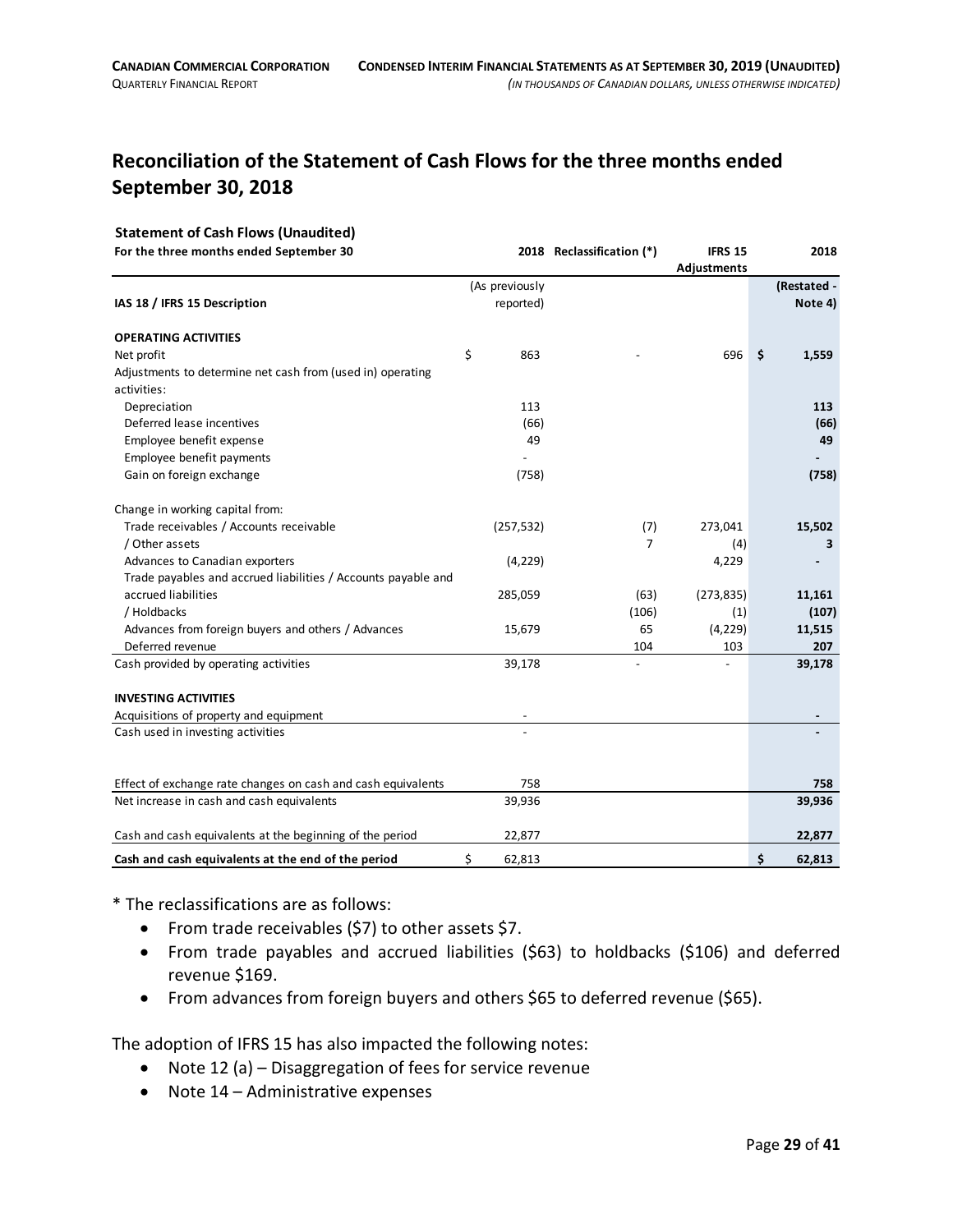# **Reconciliation of the Statement of Cash Flows for the six months ended September 30, 2018**

#### **Statement of Cash Flows (Unaudited)**

**For the six months ended September 30 2018 Reclassification (\*) IFRS 15 2018**

|                                                                           |                |       | Adjustments |              |
|---------------------------------------------------------------------------|----------------|-------|-------------|--------------|
|                                                                           | (As previously |       |             | (Restated -  |
| IAS 18 / IFRS 15 Description                                              | reported)      |       |             | Note 4)      |
| <b>OPERATING ACTIVITIES</b>                                               |                |       |             |              |
| Net profit                                                                | \$<br>145      |       | 1,465       | \$<br>1,610  |
| Adjustments to determine net cash from (used in) operating<br>activities: |                |       |             |              |
| Depreciation                                                              | 226            |       |             | 226          |
| Deferred lease incentives                                                 | (132)          |       |             | (132)        |
| Employee benefit expense                                                  | 98             |       |             | 98           |
| Employee benefit payments                                                 |                |       |             |              |
| Loss on foreign exchange                                                  | 216            |       |             | 216          |
| Change in working capital from:                                           |                |       |             |              |
| Trade receivables / Accounts receivable                                   | (648, 113)     | 545   | 655,660     | 8,092        |
| / Other assets                                                            |                | (545) | (111)       | (656)        |
| Advances to Canadian exporters                                            | 5,140          |       | (5, 140)    |              |
| Trade payables and accrued liabilities / Accounts payable and             |                |       |             |              |
| accrued liabilities                                                       | 658,381        | 63    | (657, 244)  | 1,200        |
| / Holdbacks                                                               |                | 18    | (4)         | 14           |
| Advances from foreign buyers and others / Advances                        | 3,713          | (11)  | 5,140       | 8,842        |
| Deferred revenue                                                          |                | (70)  | 234         | 164          |
| Cash provided by operating activities                                     | 19,674         |       |             | 19,674       |
| <b>INVESTING ACTIVITIES</b>                                               |                |       |             |              |
| Acquisitions of property and equipment                                    |                |       |             |              |
| Cash used in investing activities                                         |                |       |             |              |
|                                                                           |                |       |             |              |
| Effect of exchange rate changes on cash and cash equivalents              | (216)          |       |             | (216)        |
| Net increase in cash and cash equivalents                                 | 19,458         |       |             | 19,458       |
| Cash and cash equivalents at the beginning of the period                  | 43,355         |       |             | 43,355       |
| Cash and cash equivalents at the end of the period                        | \$<br>62,813   |       |             | \$<br>62,813 |

\* The reclassifications are as follows:

- From trade receivables \$545 to other assets (\$545).
- From trade payables and accrued liabilities \$63 to holdbacks \$18 and deferred revenue (\$81).
- From advances from foreign buyers and others (\$11) to deferred revenue \$11.

The adoption of IFRS 15 has also impacted the following notes:

- Note 12 (a) Disaggregation of fees for service revenue
- Note 14 Administrative expenses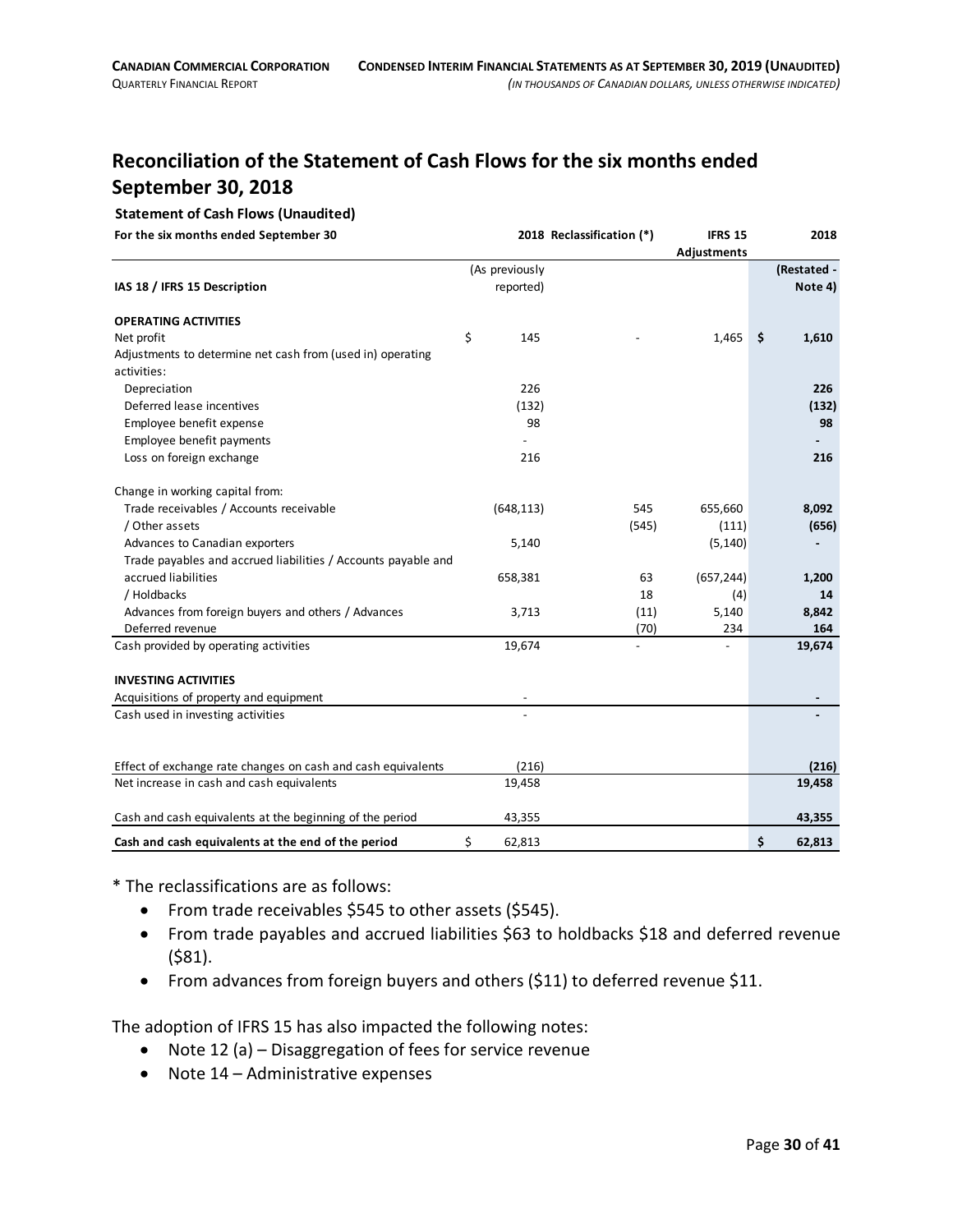# <span id="page-30-0"></span>**5. CASH AND CASH EQUIVALENTS**

Cash and cash equivalents had the following balances by currency as at:

|                  |          | September 30, 2019 |          |          | March 31, 2019 |          |  |
|------------------|----------|--------------------|----------|----------|----------------|----------|--|
|                  | Original |                    | Canadian | Original |                | Canadian |  |
|                  | currency |                    | dollars  | currency |                | dollars  |  |
| U.S. dollars     | 27,238   | -\$                | 36,075   | 18,802   |                | 25,123   |  |
| Canadian dollars | 33,478   |                    | 33,478   | 29,985   |                | 29,985   |  |
| Euros            | 609      |                    | 879      | 1,600    |                | 2,398    |  |
| Chinese renminbi | 3,925    |                    | 727      | 4,901    |                | 975      |  |
|                  |          | \$                 | 71,159   |          |                | 58,481   |  |

The components of cash and cash equivalents were as follows as at:

|                           | September 30, |        | March 31, |        |
|---------------------------|---------------|--------|-----------|--------|
|                           |               | 2019   |           | 2019   |
| Cash                      |               | 38,713 |           | 29,421 |
| Short term investments    |               | 22,087 |           | 18,819 |
| Notice deposits           |               | 10,359 |           | 10,241 |
| Cash and cash equivalents |               | 71,159 |           | 58,481 |

Cash and cash equivalents balances include advances received from foreign buyers and others not yet paid to Canadian exporters and amounts held back from Canadian exporters to be remitted at later dates in accordance with the terms and conditions of contracts.

# <span id="page-30-1"></span>**6. ACCOUNTS RECEIVABLE**

Accounts receivable include amounts that are due to the Corporation for fees for service invoiced and yet to be collected, amounts due from foreign buyers related to amounts already paid to Canadian exporters and other amounts primarily from Canadian government organizations. These amounts are based on normal international trade terms and are generally non-interest bearing.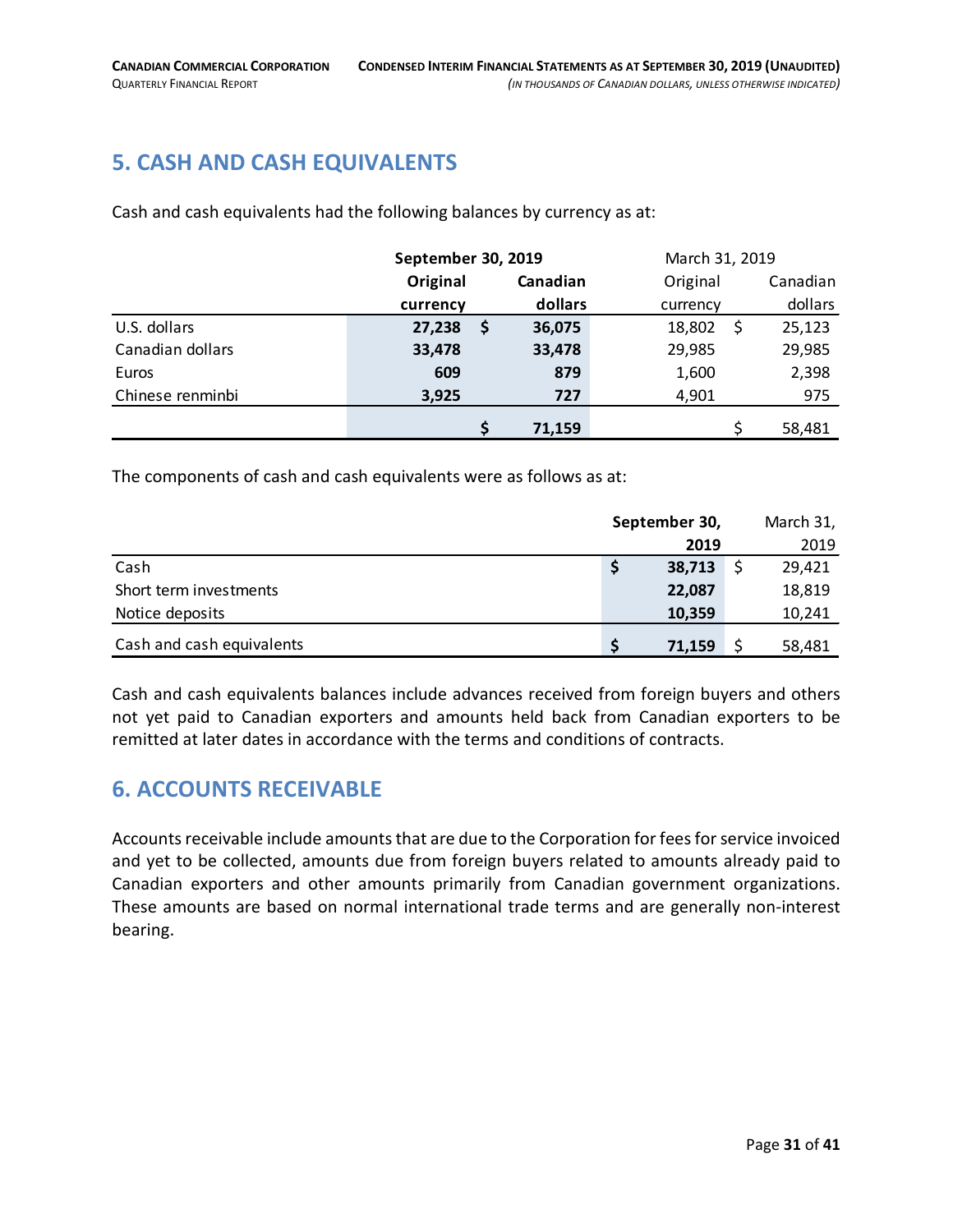The Corporation's accounts receivable consisted of the following as at:

|                     | September 30, |             | March 31, |  |
|---------------------|---------------|-------------|-----------|--|
|                     |               | 2019        | 2019      |  |
| Accounts receivable |               | 23,076      | 27,563    |  |
| Accrued receivables |               | 2,500       | 40        |  |
|                     |               | $25,576$ \$ | 27,603    |  |

The currency profile of the Corporation's accounts receivable was as follows as at:

|                  | September 30, 2019 |    |          | March 31, 2019 |          |
|------------------|--------------------|----|----------|----------------|----------|
|                  | Original           |    | Canadian | Original       | Canadian |
|                  | currency           |    | dollars  | currency       | dollars  |
| U.S. dollars     | 15,551             | \$ | 20,595   | 19,095         | 25,515   |
| Canadian dollars | 4,973              |    | 4,973    | 2,088          | 2,088    |
| Chinese renminbi | 46                 |    | 8        |                |          |
|                  |                    |    | 25,576   |                | 27,603   |

# <span id="page-31-0"></span>**7. OTHER ASSETS**

The Corporation's other assets included the following as at:

|                   | September 30, |       | March 31, |      |
|-------------------|---------------|-------|-----------|------|
|                   |               | 2019  |           | 2019 |
| Prepaid expenses  |               | 823   |           | 304  |
| Unbilled revenues |               | 177   |           | 99   |
|                   |               | 1,000 |           | 403  |

# <span id="page-31-1"></span>**8. ACCOUNTS PAYABLE AND ACCRUED LIABILITIES**

Accounts payable and accrued liabilities represent amounts due related to the Corporation's administrative and operating expenses, amounts due to Canadian exporters from amounts received from foreign buyers and other miscellaneous amounts due. These amounts are due on normal trade terms.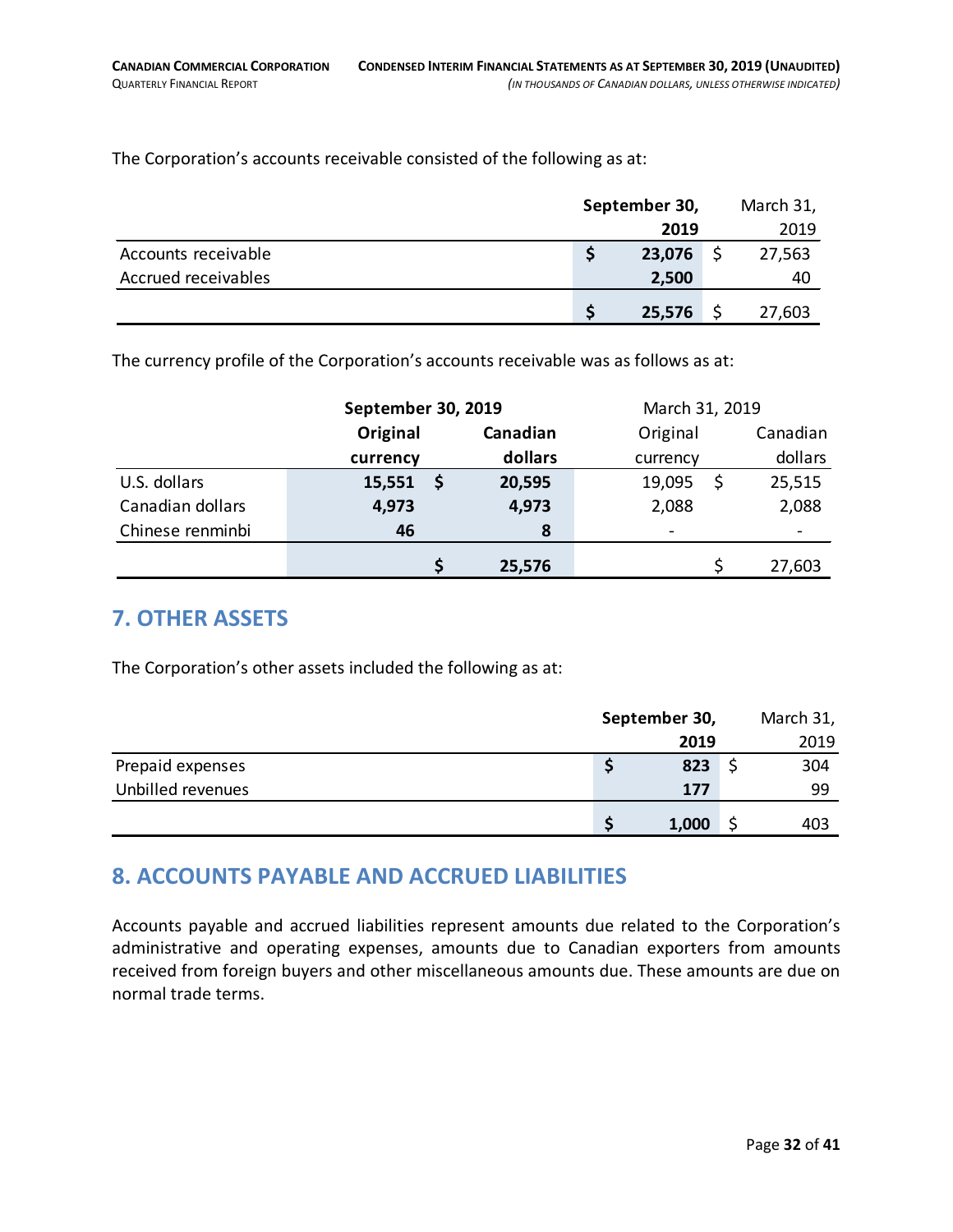The Corporation's accounts payable and accrued liabilities consisted of the following as at:

|                            |        | September 30, |        |
|----------------------------|--------|---------------|--------|
|                            | 2019   |               | 2019   |
| Accounts payable           | 25,963 |               | 32,819 |
| <b>Accrued liabilities</b> | 2,647  |               | 2,637  |
|                            | 28,610 |               | 35,456 |

The currency profile of the Corporation's accounts payable and accrued liabilities was as follows as at:

|                  | September 30, 2019 |  |                | March 31, 2019 |   |          |
|------------------|--------------------|--|----------------|----------------|---|----------|
|                  | Original           |  | Canadian       | Original       |   | Canadian |
|                  | currency           |  | dollars        | currency       |   | dollars  |
| U.S. dollars     | 18,606             |  | 24,641         | 21,629         | S | 28,900   |
| Canadian dollars | 3,911              |  | 3,911          | 4,041          |   | 4,041    |
| Chinese renminbi | 312                |  | 58             | 587            |   | 117      |
| Euros            |                    |  | $\blacksquare$ | 1,600          |   | 2,398    |
|                  |                    |  | 28,610         |                |   | 35,456   |

Credit, market and liquidity risks related to accounts receivable and accounts payable and accrued liabilities are disclosed in Note 11.

# <span id="page-32-0"></span>**9. DEFERRED REVENUE**

The change in the Corporation's liability of deferred revenue was as follows during the period ended:

|                                                                    | September 30, |       | March 31, |
|--------------------------------------------------------------------|---------------|-------|-----------|
|                                                                    |               | 2019  | 2019      |
| Balance at the beginning of the year                               |               | 1,081 | 985       |
| Plus: additional deferred revenue, net of refunds                  |               | 503   | 594       |
| Less: amounts recognized as Fees for service                       |               | (680) | (523)     |
| Impact of netting unbilled and deferred revenue from same contract |               | (199) | 25        |
| Balance at the end of the period                                   |               | 705   | 1,081     |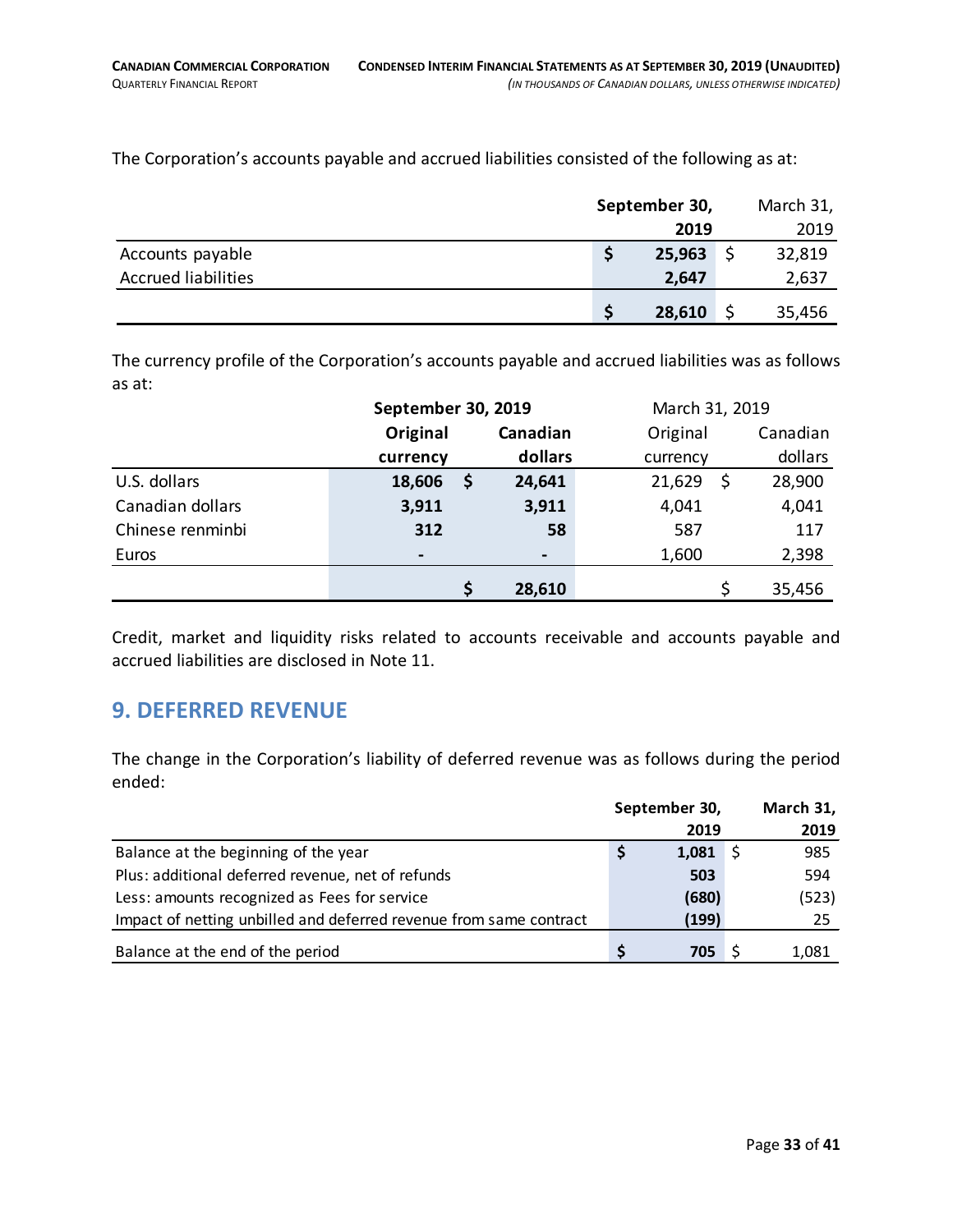# <span id="page-33-0"></span>**10. CAPITAL MANAGEMENT**

The Corporation's objective with respect to capital is to preserve and strengthen its capital base through prudent risk management. This objective and the implementation of strategies to optimize operating surpluses ensures that capital is available to facilitate investments in people and processes and to mitigate any potential losses related to operational, performance and credit risk.

The Corporation defines capital as its contributed capital and retained earnings. The Corporation's contributed capital consists of the capital contributed by the Government of Canada. The capital allocation model used by the Corporation determines the capital required across three risk areas: operational risk, performance risk, and credit risk.

The Corporation is not subject to externally imposed capital requirements.

Key strategies used by the Corporation to manage its capital base include: minimizing contract remediation expenses, balancing smart growth with operating expenses, minimizing foreign exchange exposure and optimizing interest income. The Corporation may be required to return to the Government of Canada any part of capital deemed to be in excess of the amount required for the purposes for which the Corporation was constituted.

The Corporation's breakdown of supply of capital was as follows as at:

|                     | September 30, |        | March 31, |  |
|---------------------|---------------|--------|-----------|--|
|                     |               | 2019   | 2019      |  |
| Contributed capital |               | 10,000 | 10,000    |  |
| Retained earnings   |               | 10,676 | 11,349    |  |
|                     |               | 20,676 | 21,349    |  |

# <span id="page-33-1"></span>**11. RISK MANAGEMENT AND FINANCIAL INSTRUMENTS**

As described in the Corporation's Annual Report and audited financial statements for the year ended March 31, 2019, the Corporation is exposed to credit risk, market risk and liquidity risk as a result of holding financial instruments. The following section is a description of the most significant risks associated with financial instruments and how the Corporation manages its risk exposure.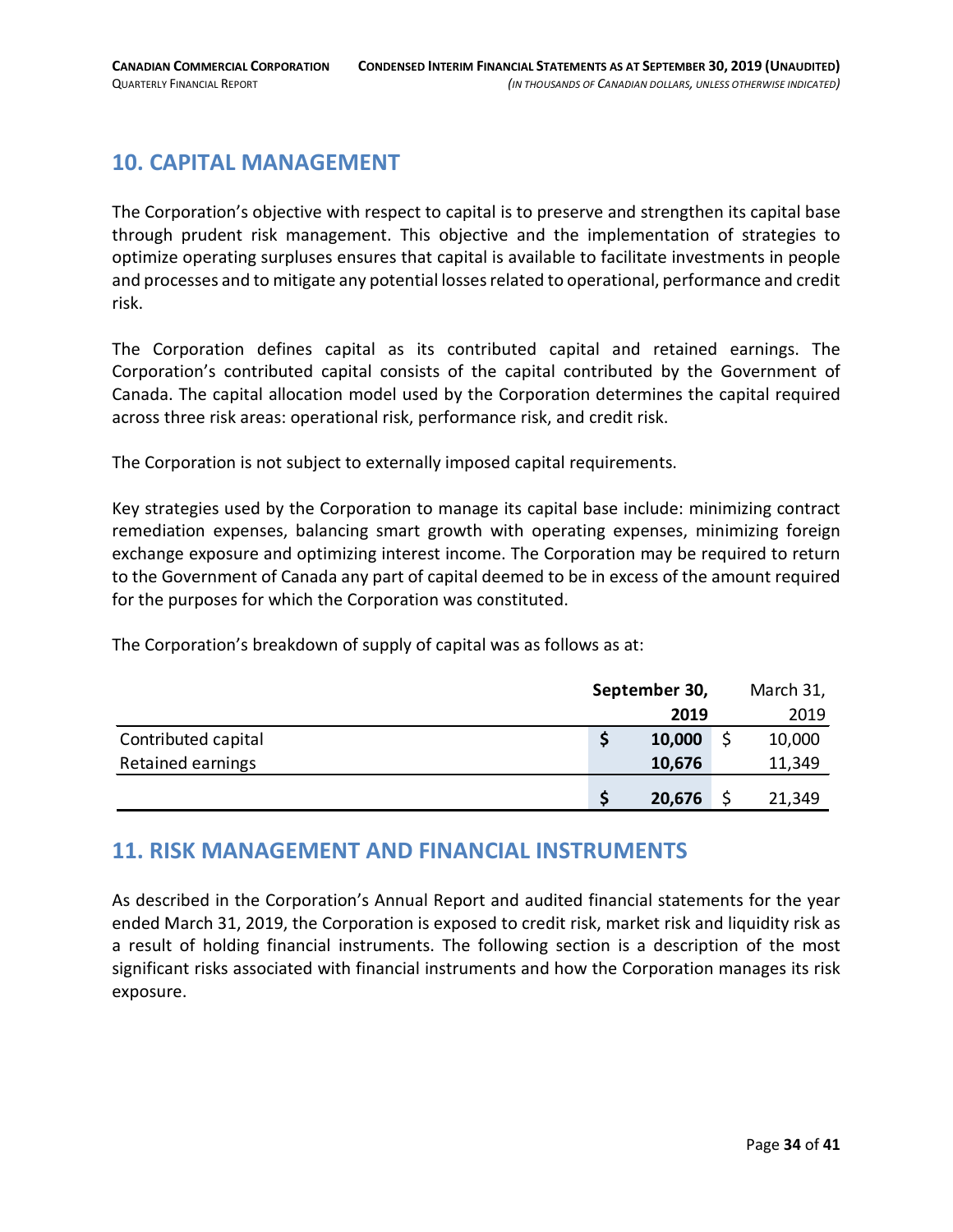# **(a) Credit risk**

Credit risk is the risk that one party to a financial instrument will cause a financial loss for the other party by failing to discharge an obligation. The credit risk arises principally from the Corporation's cash and cash equivalents, unbilled revenue and accounts receivable which includes fees for service due to the Corporation. The carrying amount of financial assets recorded in the financial statements represents the maximum exposure to credit risk.

#### *Cash and cash equivalents*

The Corporation invests surplus funds to earn investment income with the objective of maintaining safety of principal and providing adequate liquidity to meet cash flow requirements. The Corporation's exposure to credit risk from investing cash and cash equivalents is minimized through compliance with the Corporation's Board of Directors approved investment policy, which specifies approved investment instruments and portfolio limits. The Corporation invests cash and cash equivalents in highly liquid demand deposits and temporary investments with a Canadian chartered bank. Investments must maintain credit ratings at or above thresholds identified from at least two of the agencies listed below:

- Moody's rating of P1
- Standard and Poor's ("S&P") rating of A1
- Dominion Bond Rating Service ("DBRS") rating of R1 (low)

#### *Accounts receivable*

The Corporation has credit risk related to accounts receivable which includes fees for service revenues. At times, the Corporation may agree to pay DPSA and non-DPSA invoices at the request of Canadian exporters prior to receiving funds from the US Department of Defence or other foreign buyers.

Since the DPSA foreign buyer is rated AAA by recognized rating agencies the credit exposure is minimized to acceptable levels. For non-DPSA foreign buyers, the Corporation assesses the credit risk to ensure it is also minimized to acceptable levels.

As at September 30, 2019, 33% (March 31, 2019 - 48%) of the Corporation's accounts receivable were from AAA credit rated foreign buyers.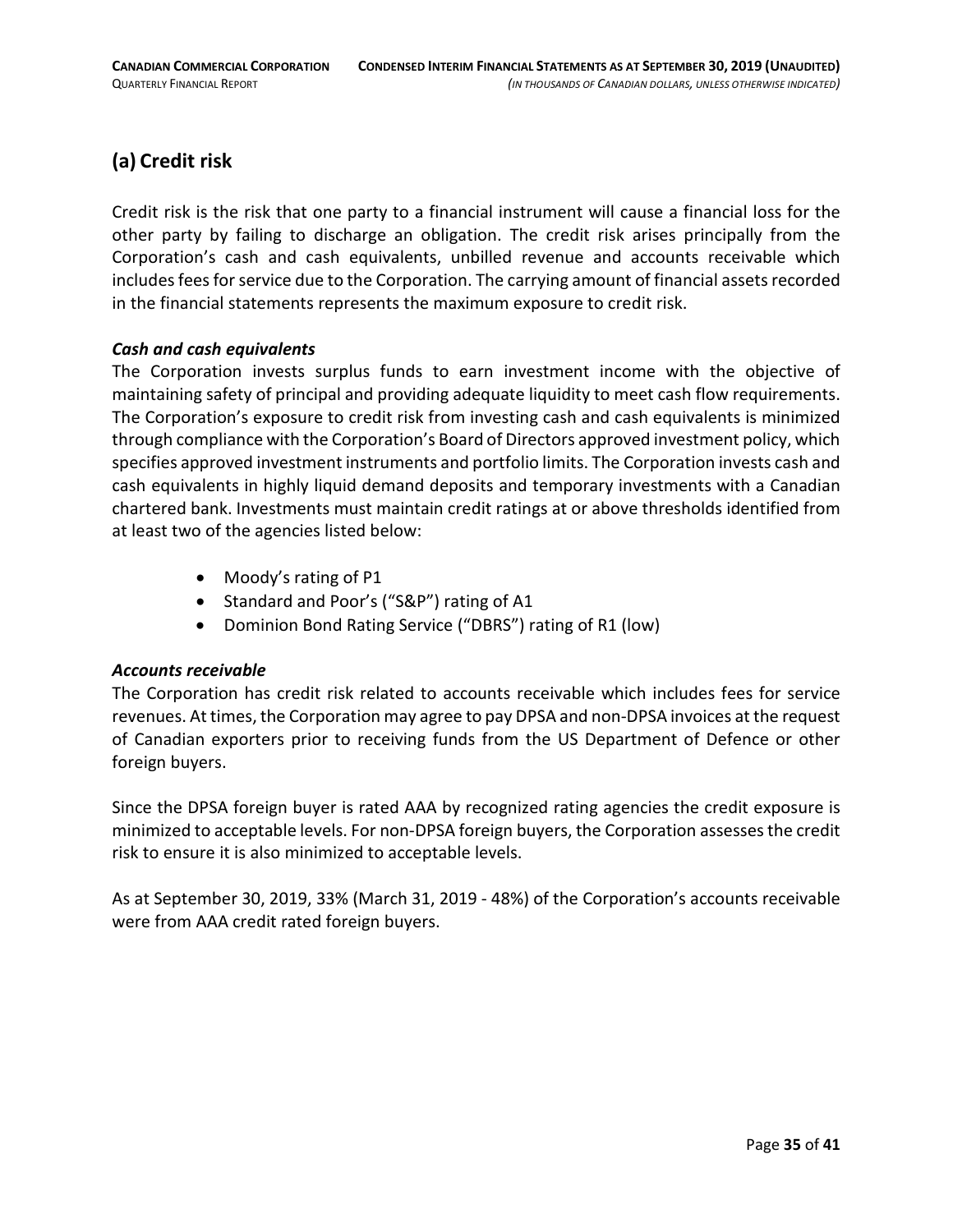The maximum exposure to credit risk for accounts receivable by geographic region was as follows as at:

|                                      | September 30,  |    | March 31, |  |
|--------------------------------------|----------------|----|-----------|--|
|                                      | 2019           |    | 2019      |  |
| Asia *                               | \$<br>15,881   | \$ | 12,872    |  |
| Canada                               | 5,391          |    | 542       |  |
| <b>United States</b>                 | 2,982          |    | 12,680    |  |
| South America                        | 700            |    | 66        |  |
| <b>Central America and Caribbean</b> | 620            |    | 894       |  |
| Africa                               | $\overline{2}$ |    | 327       |  |
| Europe                               | $\blacksquare$ |    | 222       |  |
|                                      | \$<br>25,576   | \$ | 27,603    |  |

\* Includes Middle East

The maturity profile of the Corporation's accounts receivable was as follows as at:

|            | September 30, | March 31, |        |
|------------|---------------|-----------|--------|
|            | 2019          |           | 2019   |
| $<$ 1 year | 25,576        |           | 27,603 |
|            | 25,576        |           | 27,603 |

Accounts receivable are considered past due when the payer has failed to make the payment by the contractual due date. The ageing profile of the Corporation's past due accounts receivable was as follows as at:

|                            | September 30, |  | March 31, |  |
|----------------------------|---------------|--|-----------|--|
|                            | 2019          |  | 2019      |  |
| $<$ 30 days                | 1,545         |  | 4,247     |  |
| $>$ 30 days and < 180 days | 5,092         |  | 8,790     |  |
| $>180$ days                | 13,373        |  | 8,136     |  |
|                            | 20,010        |  | 21,173    |  |

The past due accounts receivable are mostly attributable to the Armoured Brigades Program contract. All overdue accounts receivable are considered fully collectable and no allowance for credit losses has been recorded by the Corporation as at September 30, 2019.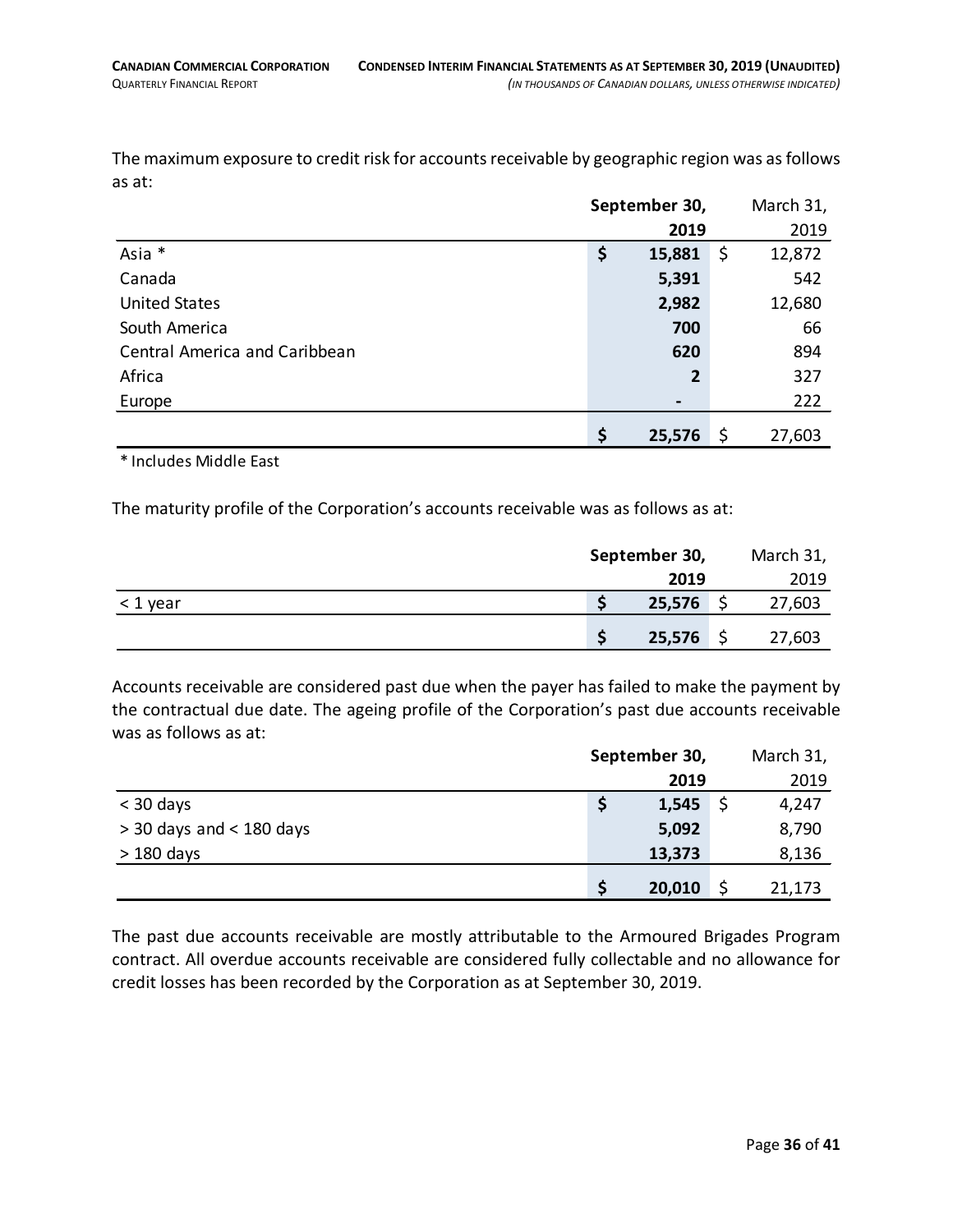# **(b) Market risk**

Market risk is the risk that the fair value or future cash flows of a financial instrument will fluctuate because of changes in market rates. Market risk comprises three types of risk: currency risk, interest rate risk and other price risk. The Corporation is not exposed to significant currency risk, interest rate risk or other price risk. The Corporation has no significant derivatives or embedded derivatives that require recognition as an asset or liability on the Statement of Financial Position.

# **(c) Liquidity risk**

Liquidity risk is the risk that an entity will encounter difficulty in meeting obligations associated with financial liabilities that are settled by delivering cash or another financial asset.

Liquidity risk is minimized through compliance with the Corporation's investment policy whereby cash and cash equivalents are invested in highly liquid demand deposits and temporary investments with a Canadian financial institution in order to meet financial obligations on a timely basis.

A potential claim for damages for non-performance of outstanding contracts could create liquidity risk for the Corporation. To mitigate this risk, the Corporation has contractual recourse that consists of, in all material respects, back-to-back contractual obligations from Canadian exporters in an amount equal to the value of the contract. In addition, in order to further mitigate its overall liquidity risk exposure from non-performance on contracts, depending upon the results of its due diligence, the Corporation may supplement this recourse by requiring the Canadian exporter to provide commercial securities including holdbacks, bank guarantees, surety bonds, parent guarantees, insurance assignments, property liens, personal guarantees and shareholder cash to be held in trust with the Corporation.

Under contract terms, other than DPSA related contracts, payments to Canadian exporters are usually not made in advance of receipt of payment from foreign buyers, and therefore do not expose the Corporation to liquidity risks.

The CCC Act permits the Corporation to borrow from the Consolidated Revenue Fund or enter into other credit arrangements or indemnities from other sources for an amount not to exceed \$90.0 million.

The Corporation has a revolving credit facility providing access to funds in the amount of \$40.0 million (March 31, 2019 - \$40.0 million) Canadian or its U.S. dollar equivalent.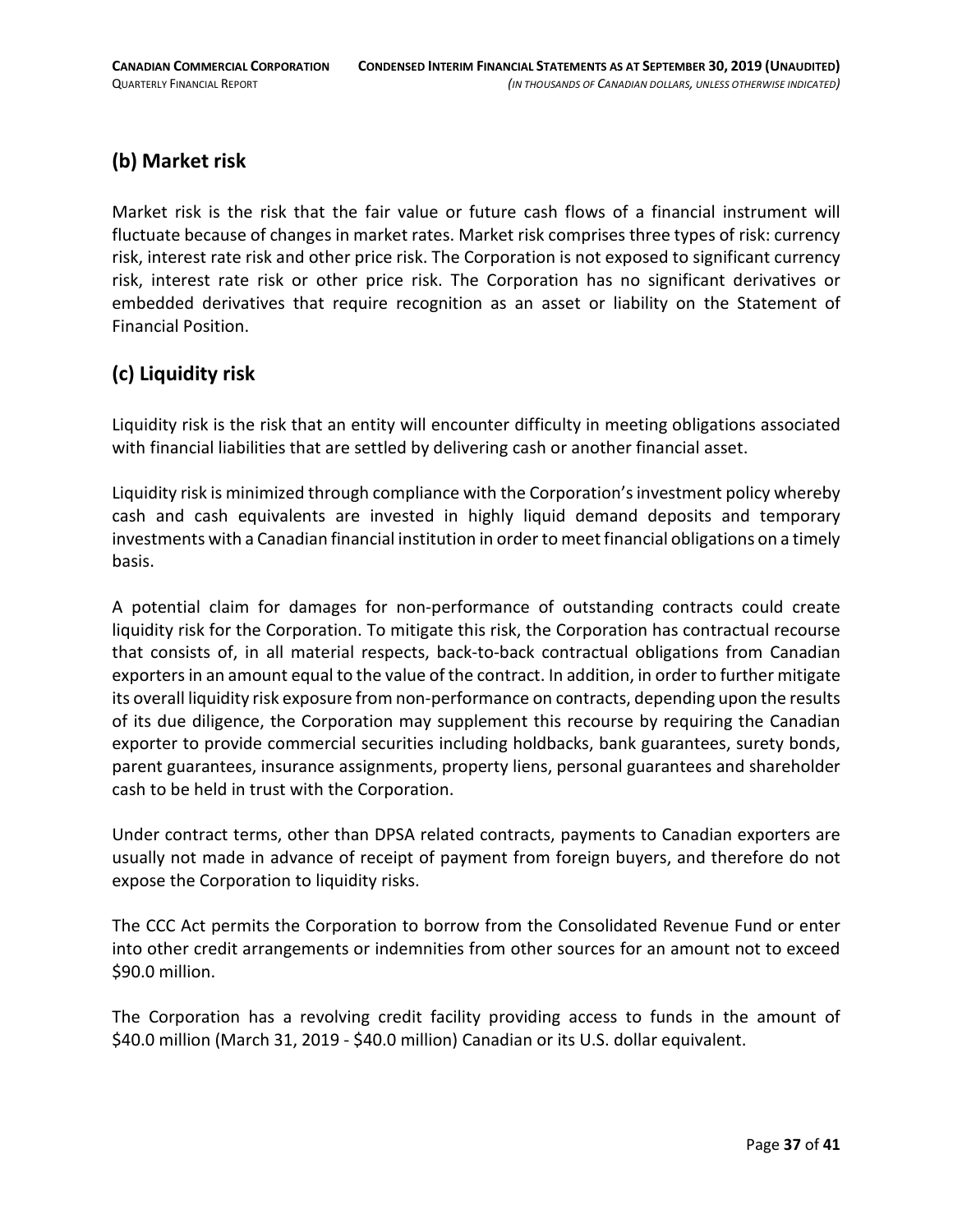As per contractual terms of DPSA contracts, the Corporation commits to payments to Canadian exporters within thirty days on most contracts. For the International contracts, the Corporation commits to payments within two to five business days from receipt of payments from the foreign buyer. At times, collection of amounts from the foreign buyer on DPSA contracts can take more than thirty days. This can occasionally result in the Corporation using the credit facility in the normal course of operations. Indebtedness under this agreement is unsecured and this credit facility has no expiry date. As at September 30, 2019, the draw on this line of credit was nil (March  $31, 2019 - nil$ .

#### *Accounts payable and accrued liabilities*

Accounts payable and accrued liabilities are due on normal trade terms. The maturity profile of the Corporation's accounts payable and accrued liabilities was as follows as at:

|                     | September 30, |                |  | March 31, |  |  |
|---------------------|---------------|----------------|--|-----------|--|--|
|                     |               | 2019           |  | 2019      |  |  |
| $<$ 1 year          | S             | 28,610         |  | 35,302    |  |  |
| $> 1$ and < 3 years |               | $\blacksquare$ |  | 154       |  |  |
|                     | S             | 28,610         |  | 35,456    |  |  |

There are no onerous contracts identified as at September 30, 2019 or March 31, 2019.

# <span id="page-37-0"></span>**12. REVENUE FROM CONTRACTS WITH CUSTOMERS**

# **(a) Disaggregation of Fee for service revenue**

For the three and six month periods ended September 30, the sources of the Corporation's Fees for service revenues were as follows:

|                                  | For the three months<br>ended September 30 |       | For the six months<br>ended September 30 |             |    |       |   |             |
|----------------------------------|--------------------------------------------|-------|------------------------------------------|-------------|----|-------|---|-------------|
|                                  |                                            | 2019  |                                          | 2018        |    | 2019  |   | 2018        |
|                                  |                                            |       |                                          | (Restated - |    |       |   | (Restated - |
|                                  |                                            |       |                                          | Note 4)     |    |       |   | Note 4)     |
| International business           | Ş                                          | 3,082 | S                                        | 6,679       | \$ | 8,451 | S | 12,140      |
| Lottery programs                 |                                            | 217   |                                          | 207         |    | 391   |   | 379         |
|                                  | \$                                         | 3,299 | S                                        | 6,886       | \$ | 8,842 | S | 12,519      |
| Government of Canada initiatives |                                            | 539   |                                          | 732         |    | 1,078 |   | 1,156       |
|                                  | S                                          | 3,838 |                                          | 7,618       | \$ | 9,920 |   | 13,675      |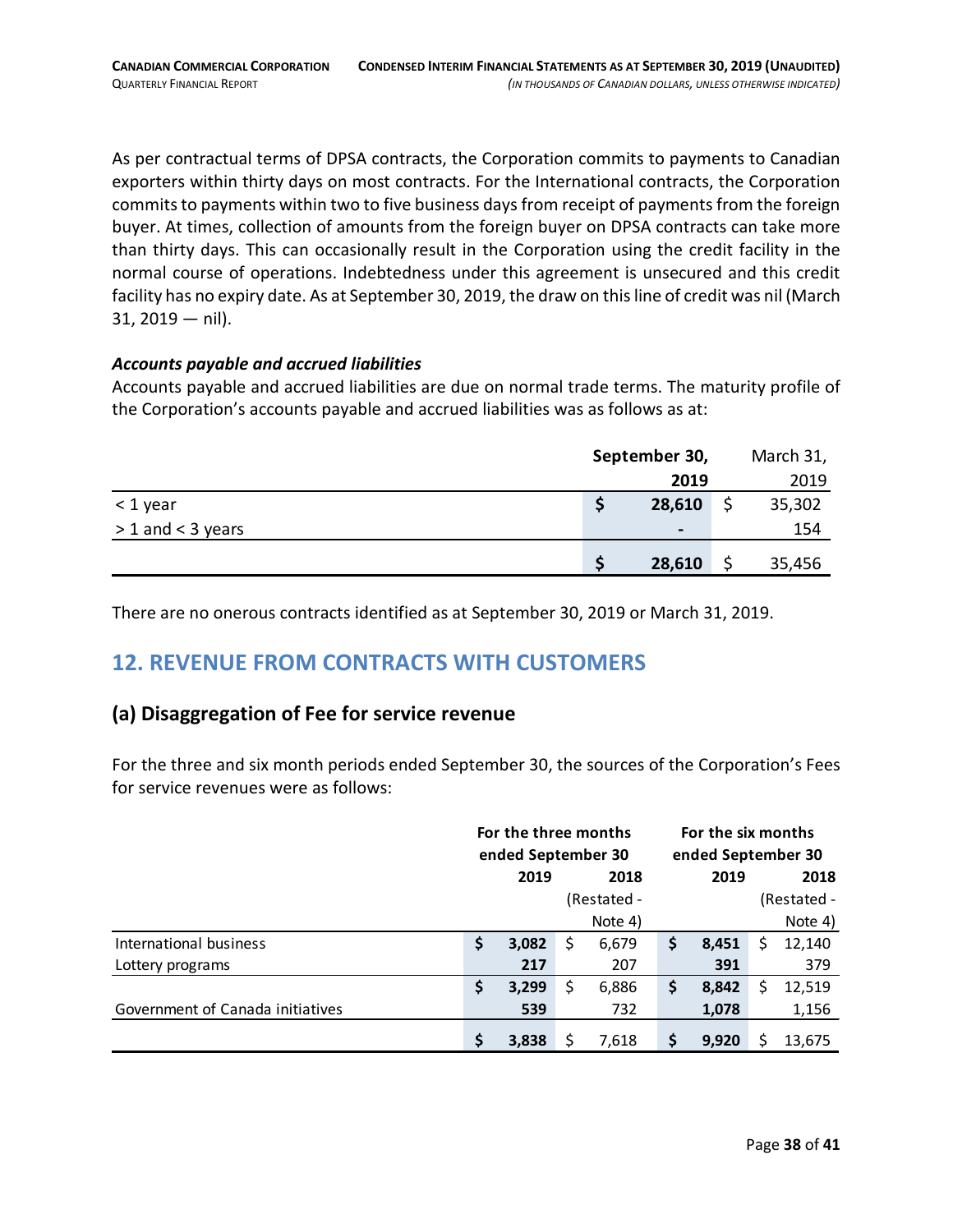# **(b) Unsatisfied (or partially unsatisfied) performance obligations**

Unsatisfied, or partially unsatisfied, contractual performance obligations are mostly due to services which are yet to be provided by the Corporation over the remaining duration of the contract. The following table sets out the estimated transaction prices allocated to unsatisfied, or partially unsatisfied contracted performance obligations of the Corporation to be met in the future and the estimated timing of revenue recognition. Actual amounts may differ from these estimates due to a variety of factors, including the unpredictable nature of customer behaviour, industry regulation and the economic and political environments in which the Corporation operates.

The following table represents fees for service revenue expected to be recognized in the future related to performance obligations that are unsatisfied (or partially unsatisfied) as at:

|        | September 30, | March 31, |  |  |
|--------|---------------|-----------|--|--|
|        | 2019          | 2019      |  |  |
| <1year | 12,355        | 20,393    |  |  |
| >1year | 42,616        | 41,554    |  |  |
|        | 54,971        | 61,947    |  |  |

# <span id="page-38-0"></span>**13. TRANSFERS FROM GOVERNMENT OF CANADA**

During the three month period ended September 30, 2019, the Corporation recognized revenue of \$2.5 million received from the Government of Canada for operational expenditures. There were no Government of Canada transfers in the previous year.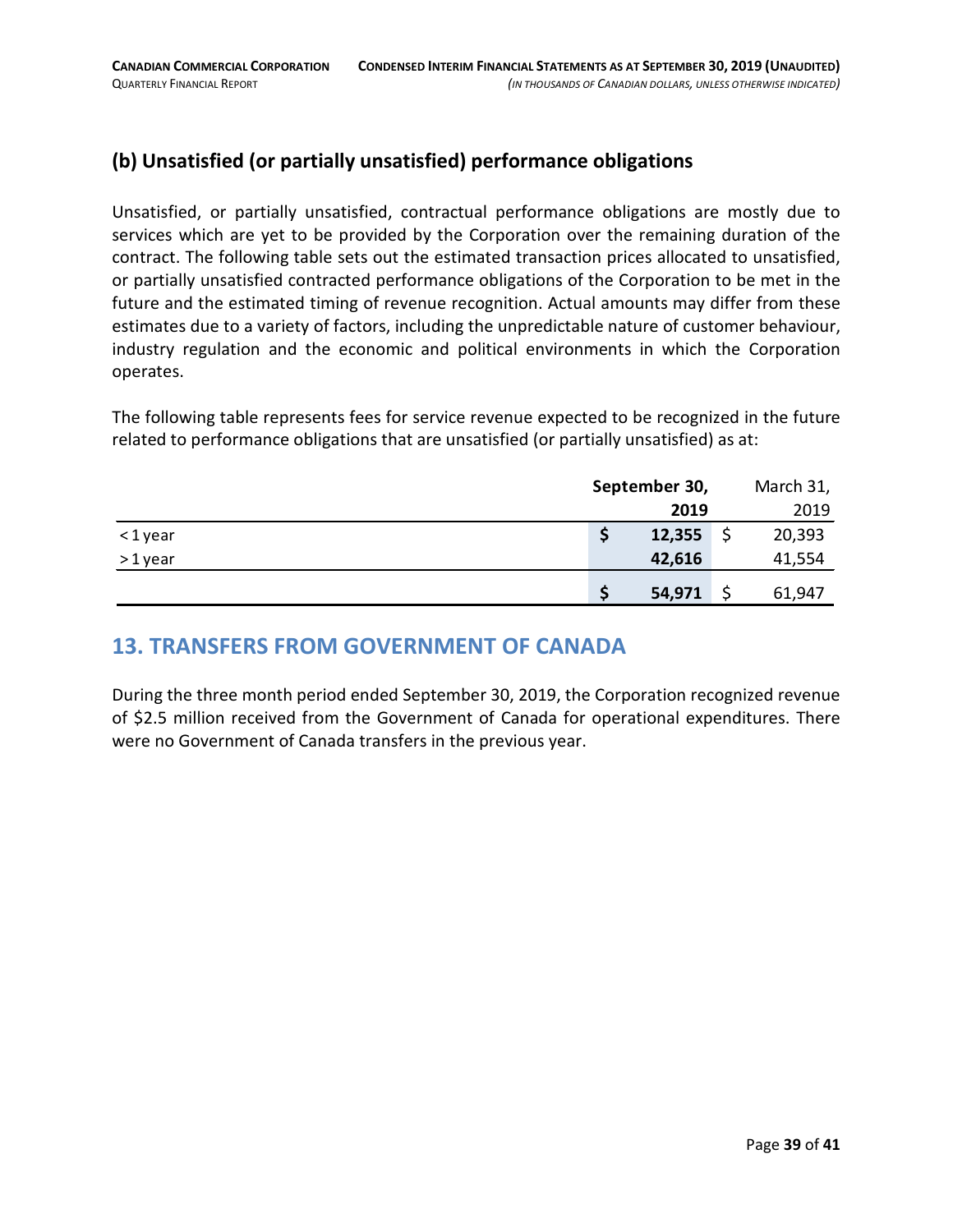# <span id="page-39-0"></span>**14. ADMINISTRATIVE EXPENSES**

Administrative expenses for the three and six month periods ended September 30 are as follows:

|                                             | For the three months |       | For the six months |                    |      |        |    |             |
|---------------------------------------------|----------------------|-------|--------------------|--------------------|------|--------|----|-------------|
|                                             | ended September 30   |       |                    | ended September 30 |      |        |    |             |
|                                             | 2019<br>2018         |       |                    | 2019               | 2018 |        |    |             |
|                                             |                      |       |                    | (Restated -        |      |        |    | (Restated - |
|                                             |                      |       |                    | Note 4)            |      |        |    | Note 4)     |
| Workforce compensation and related expenses | \$                   | 4,670 | \$                 | 4,549              | \$   | 9,411  | \$ | 9,376       |
| Contract management services                |                      | 662   |                    | 661                |      | 1,323  |    | 1,322       |
| Rent and related expenses                   |                      | 455   |                    | 269                |      | 807    |    | 594         |
| Consultants                                 |                      | 354   |                    | 274                |      | 676    |    | 574         |
| Travel and hospitality                      |                      | 372   |                    | 269                |      | 631    |    | 752         |
| Software, hardware and support              |                      | 186   |                    | 65                 |      | 527    |    | 462         |
| Depreciation                                |                      | 101   |                    | 113                |      | 203    |    | 226         |
| Communications                              |                      | 136   |                    | 90                 |      | 178    |    | 223         |
| Other expenses                              |                      | 77    |                    | 116                |      | 129    |    | 232         |
|                                             | \$                   | 7,013 | \$                 | 6,406              | \$   | 13,885 | \$ | 13,761      |

# <span id="page-39-1"></span>**15. RELATED PARTY TRANSACTIONS**

<span id="page-39-2"></span>The Corporation is related in terms of common ownership to all Government of Canada departments, agencies and Crown corporations. The Corporation enters into transactions with these entities in the normal course of business, under the same terms and conditions that apply to unrelated parties, and as such the transactions approximate fair value.